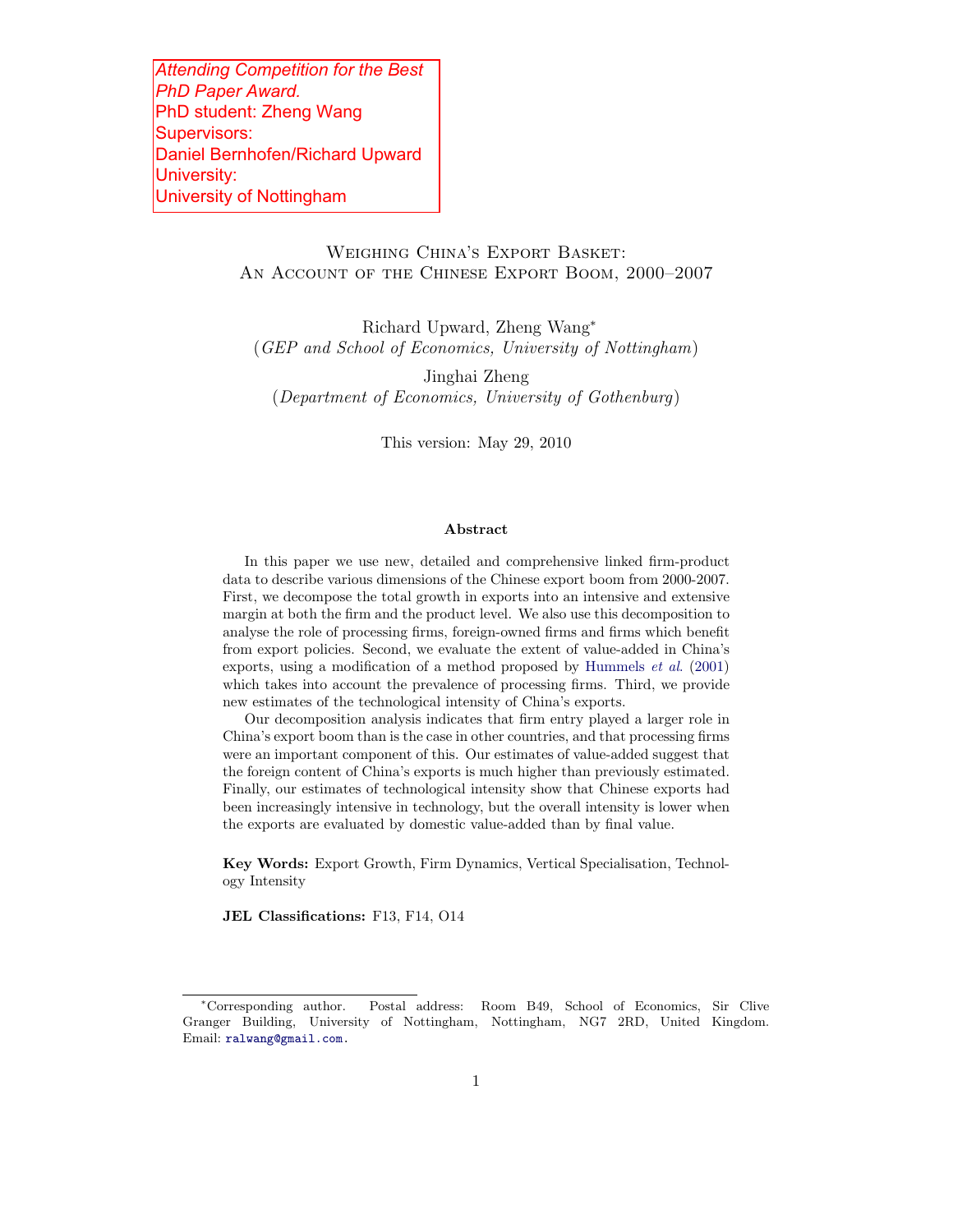#### **1 Introduction**

China's export growth in the first decade of the 21st Century has been remarkable. The average growth rate of manufactured exports between 2000 and 2007 was over 30% per year, some 10 percentage points higher than during the previous eight years. China's share in world's trade in merchandize almost tripled, jumping from 4.7% in 2000 to 12% in 2007. This period was also one in which China became increasingly integrated into the institutions of world trade, most notably via its inclusion in the World Trade Organisation (WTO) in 2001.

WTO accession has had a two-fold effect on China. On the one hand, trade barriers of various kinds have had to be removed to create a fairer and freer environment for investment and trade. Import tariffs were eliminated or reduced, and all import quotas on industrial goods were removed by 2005. As a result, the unweighted average tariff rate decreased from 16.4% in 2000 to below 10% by 2007. At the same time, export subsidies to domestic firms which were inconsistent with WTO rules were largely removed, foreign suppliers were allowed to retail their products, and foreign investment approvals were no longer subject to some mandatory requirements such as technology transfer or local content requirements (Rumbaugh and Blancher, 2004).

On the other hand, China also began to benefit from easier access to overseas markets. Chinese exports no longer faced discriminative tariffs and quotas as compared to exports from other countries, although for some specific products (for example, textiles and apparels) safeguards provisions and surveillance strategies would continue to operate. More fundamentally, upon entry into the WTO, all trade began to be supervised and regulated under uniform and transparent WTO rules, including those regarding the settlement of conflicts. Together, these changes not only brought about a climate which was increasingly favourable for the influx of foreign capital and goods, but also encouraged Chinese firms to engage export activities.

In this paper we use new, detailed and comprehensive linked firm-transaction data to describe various dimensions of the export boom. We contribute both to the growing literature which describes the Chinese export boom, and to the literature on the microeconomic mechanisms which underly a trade liberalisation. China provides a fascinating example in this regard because of the scale of the liberalisation, the size of the subsequent increase in exports and the increasing role of China as part of global production chains.

The data we use comprise an annual census of all large manufacturing firms in China over the period 2000-2007, and a monthly transaction-level database of all merchandise passing through Chinese customs from January 2003 to December 2006. We are able to link the datasets together, and the linked firm-transaction information enables us to provide a series of new facts about the Chinese export boom.

This paper focuses on three main questions: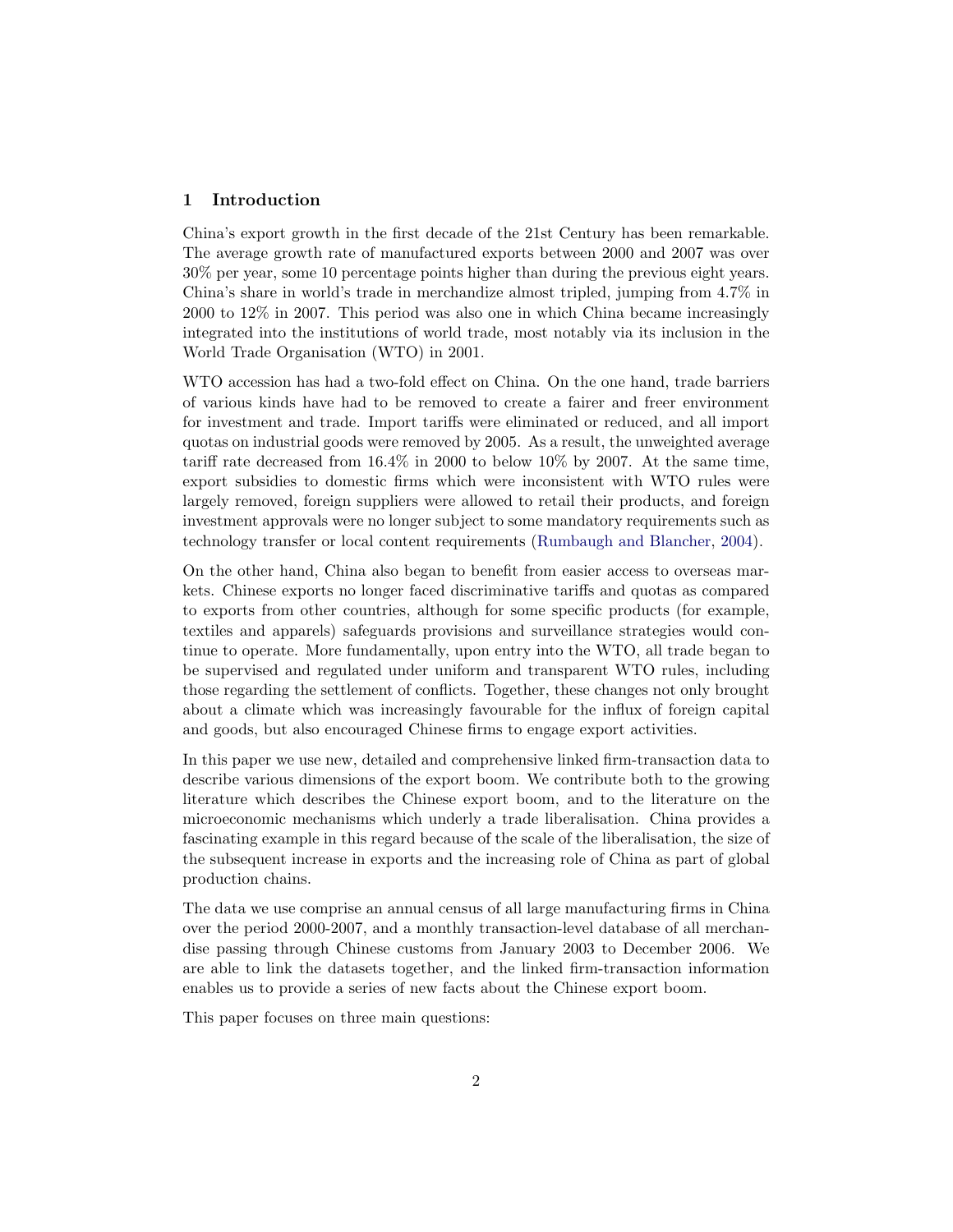- 1. In an accounting sense, what is the source of the export boom? Is it due to an increase in the extensive or intensive margins of exporting? What types of firm, what types of exports and which industries account for the export boom?
- 2. How has the domestic content of Chinese exports changed? Does the fact that processing and assembly are such an important fraction of exports mean that the domestic content of exports is particularly small?
- 3. How has the technology intensity of Chinese exports changed? Have Chinese exporting firms become more skill and capital intensive, or does the reliance on processing and assembly mean that Chinese exporters are in fact still quite labour intensive?

An overview of this study is given as follows.

First, we are able to decompose the growth in exports into contributions at the intensive and extensive margin at both firm- and product-level. We show that the Chinese export market exhibited great turnover in the eight years after 2000, and the entry of new exporting firms contributed half of the export growth. The turnover is larger than what is found for other countries, and is consistent with the fact that China experienced some large degree of trade liberalization in this period, which was signified by its WTO entry.

Among all types of firms, processing firms dominate ordinary trade firms in export growth. Particularly, the growth in the number of processing firms alone explains 72% of all export growth in our matched firm-product sample. Apart from these, there exists huge internal inequality in China's export sector. Coastal region and foreign-invested firms had much higher growth in export value, probably due to their geographical superiority and more connections with foreign markets. We also find evidence that labour-intensive industries saw more export growth at the extensive margin while capital-intensive industries experienced more export growth at the intensive margin. The reason may be that it is easier for firms in labour-intensive industries to export and they are more responsive to reductions in trade barriers.

Second, because we observe imports and exports by firms, we are able to provide a new measure of the value-added in Chinese exports by examining the extents to which the export value is from imported intermediates and from domestic valueadded. We show that the foreign content of Chinese exports is much higher than previously estimated, and therefore the domestic content lower. On average the foreign content in Chinese exports was about 70%, meaning that China's own valueadded only accounted for 30% in its huge volume of exports. While coastal firms and foreign firms were the major sources of the increase in foreign content share, nonstate domestic firms (mostly private firms) were the main contributor to the decrease in domestic content share. With regard to firm dynamics, entering firms had lower domestic content than others, while existing firms had much higher foreign content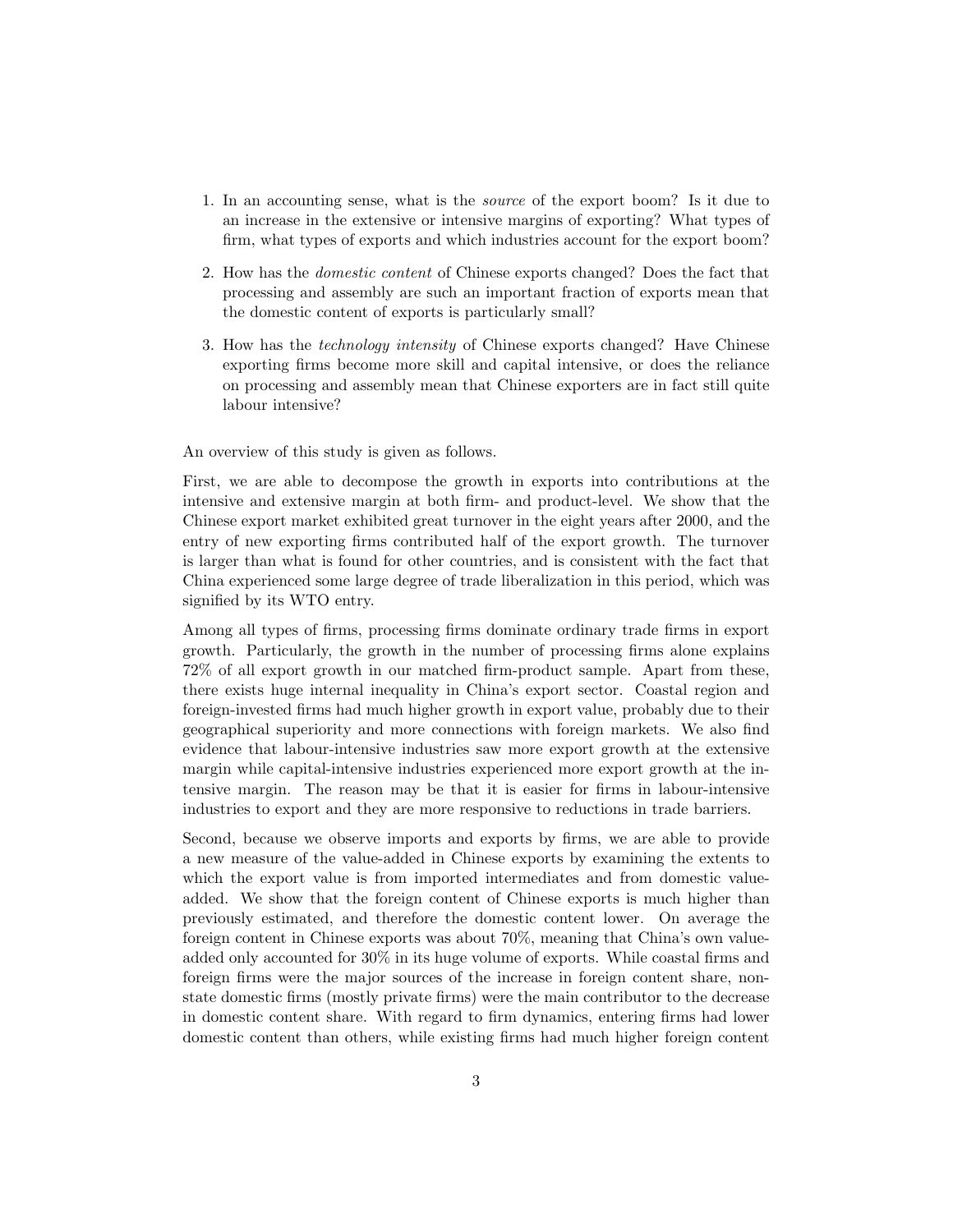than others. This implies that engaging in processing trade could probably greatly reduce not only entry costs of exporting but also variable costs of exporting.

Third, we can examine the characteristics of firms which contributed to the growth in exports, because we have measures of firms' technological and human capital inputs. For example, we have information on the skill composition of the workforce, R&D expenditure and the development of new products. The results show that, in spite of this technological improvement, lower-technology industries tended to export higher proportions of their products than higher-technology industries did, which reflects China's comparative advantages had not been changed much. Moreover, it is also revealed that a higher proportion of domestic value-added in exports was distributed in sections of low-technology products than was final value of exports. This finding is novel and implies that the technological improvement during the export boom had not changed the overall technology intensity of Chinese domestic content in exports as much as the export value implied to many researchers.

The remainder of the paper is structured as follows. In Section 2 we describe the various sources of data to be used in this study in more detail. In Section 3 we provide a brief description of aggregate Chinese export patterns, using our data. Section 4 presents a simple decomposition which allows us to analyse the source of the export boom. Section 5 proposes a new measurement method of vertical specialization that fits the Chinese case. We then assess the technological intensity of Chinese exports evaluated both at the final export value and domestic value-added in exports in section 6. Section 7 summarises and concludes.

# **2 Data**

There are two main sources of micro data, firm-level and transaction-level. The firmlevel data comes from the Chinese Annual Survey of Industrial Firms (CASIF) from the National Bureau of Statistics in China (NBSC). The transaction-level data comes from the database of the Chinese Customs Trade Statistics (CCTS) which is compiled and maintained by the General Administration of Customs of China. Because these data have not been used together previously, we describe them in some detail.<sup>1</sup>

### **2.1 Firm-level data**

The CASIF survey data that we use covers the period 2000–2007. According to Cai and Liu (2009), firms are given assurances that information from this survey will not be released to the public or be used against them by other governmental agencies, such as tax authorities. For these reasons, firms have less incentive to misreport the information and the data is less likely to be manipulated by local governments.

<sup>&</sup>lt;sup>1</sup>Appendix A contains further details.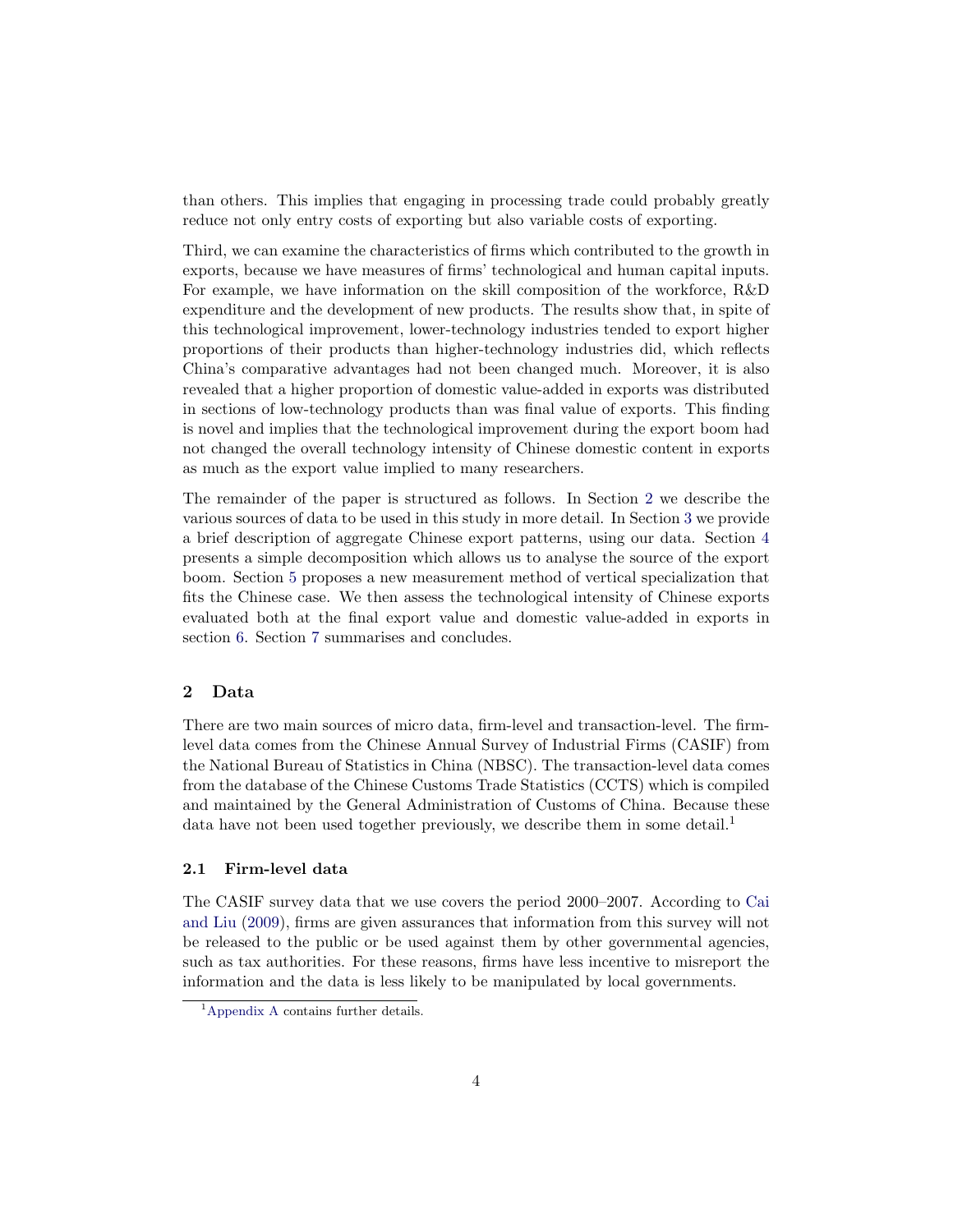Two groups of firms are included in the survey. The first is all state-owned firms, and the second is firms of other ownership types with annual sales above 5 million RMB (equivalent to around 700 thousand USD). Because this threshold is in nominal terms, there exists the possibility that the sample will get larger over time purely because of price changes. On average, more than 200 thousand firms are included each year and they account for around 95% of total Chinese industrial output and 98% of industrial exports, covering over 39 two-digit industries, of which 30 belong to manufacturing industries, spread across all 31 mainland provinces and municipalities. In practice, the NBSC implemented standard procedures to ask firms to report required details on their production activities, accounting statement, and other basic characteristics such as ownership structure, location and industry. In addition, each firm also reports their total export value of shipments (if any) including products exported by the production firms themselves (with export licence) and those exported through trading agents.

An important feature of the CASIF data for our purposes is that it has information on firms' technological and human capital inputs.<sup>2</sup> The data include details of the qualifications of the workforce, expenditure on training, research and development (R&D) expenditure, and value of new products.

We drop firms classified as being in the mining, energy, tobacco, and handicrafts industries.<sup>3</sup> We also remove from the data those observations for which any of the following conditions is satisfied: $4$ 

- ∙ Observations which report their location information in wrong formats.
- ∙ Observations which have missing or non-positive values on any of the variables related to output, sales, capital, and intermediate inputs.
- ∙ Observations whose number of employees is missing or less than 8.
- ∙ Observations which have missing or negative values on any of the variables related to ownership structure and export value.
- ∙ Observations whose value of sales are less than export value.

 $2$ Data on human capital is only available in 2004, so we are not able to study changes in these inputs over time.

<sup>&</sup>lt;sup>3</sup>See Appendix A.1 for more details on the cleaning procedures and the reasons for removing firms in these industries.

<sup>4</sup>We drop observations rather than firms here because we want to keep as many observations in the sample as possible. This could generate spurious gaps for some firms as their observations in certain years are dropped by the above cleaning procedures. However, after checking the data, we find only 1% of the firms in the original data have their gaps increased after cleaning. Moreover, the definition of firm entry in the formal analysis later is only based on the data of the initial year (2000) and the ending year (2007). By these two reasons, we believe the cleaning procedures here will not generate serious problems to our analysis of firm dynamics.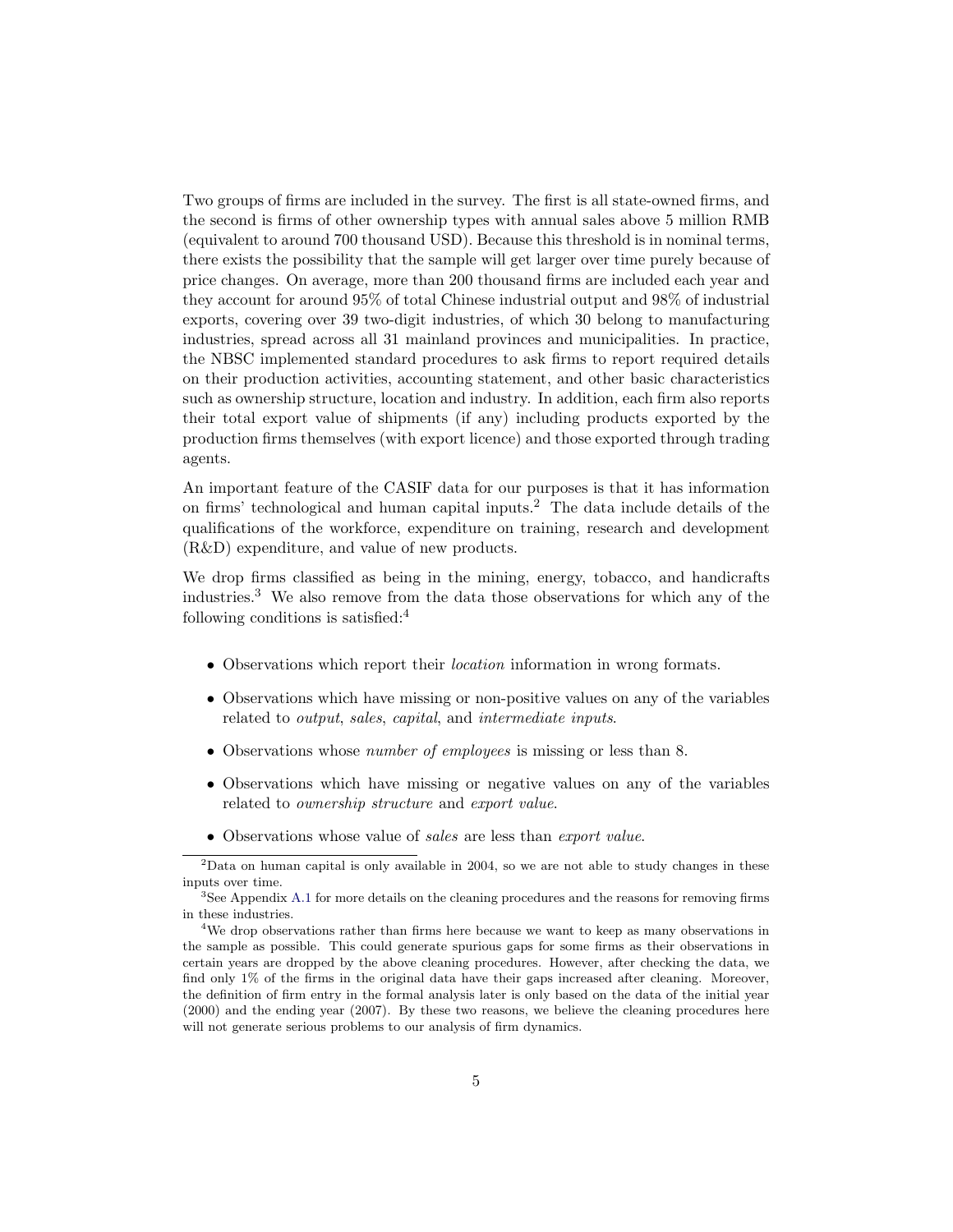Firms removed from the sample comprise 17.8% of the total number of firms, and contribute 21% of total export volume. The remaining sample consists of 1,404,934 observations (firm-years) on 483,869 firms from 27 two-digit manufacturing industries over the period 2000–2007. A brief description of the cleaned CASIF sample is given in table 1. The number of firms in our sample increases by 140% over the sample period and the number of exporters by nearly 130%. Even more remarkably, output increased by over 300% and export value by over 400% in real terms. Note that because the sample excludes smaller firms, some of the apparent increase in the number of firms may be caused by firms crossing the sampling threshold of 5-million-RMB annual sales either from being smaller firms or due to inflation. However, In Appendix B we use information on firms' age and the First National Economic Census data of 2004 to establish how much of this entry is genuine. We show that the identification of "new exporting firms" is very unlikely to be misleading: the likelihood for the identification to be correct is 98.3% on a year-to-year basis, or 88.7% on an eight-year basis.

Table 1. Cleaned CASIF sample

|      | Number of | Number of | Output (bn RMB) |          | Exports (bn RMB) |         |
|------|-----------|-----------|-----------------|----------|------------------|---------|
| Year | firms     | exporters | Nominal         | Real     | Nominal          | Real    |
| 2000 | 113,590   | 27,864    | 6,135.8         | 6,135.8  | 1,118.5          | 1,118.5 |
| 2001 | 117,085   | 29,392    | 6,646.4         | 6,750.5  | 1,158.7          | 1,180.7 |
| 2002 | 124,478   | 32,553    | 7,858.6         | 8,182.3  | 1,502.9          | 1,579.6 |
| 2003 | 138,262   | 36,800    | 10,259.6        | 10,572.4 | 2,059.9          | 2,182.4 |
| 2004 | 202,007   | 56,002    | 13,836.2        | 13,522.7 | 2,915.6          | 3,021.4 |
| 2005 | 204,965   | 57,852    | 17,747.1        | 16,814.6 | 3,735.0          | 3,843.8 |
| 2006 | 232,842   | 61,552    | 22,312.3        | 20,870.9 | 4,704.4          | 4,849.2 |
| 2007 | 271,705   | 63,648    | 29,798.1        | 26,878.7 | 5,693.5          | 5,825.9 |

Note: Real terms are in 2000 prices. See Appendix A.3 for more details on the construction of the deflators.

For some of our analysis we will use a balanced panel of firms. Largely because of the extraordinarily high entry rate of firms, the balanced panel is much smaller: only 14% of firms in the sample in 2000 are still in the sample in 2007, and only 6% of firms in the sample in 2007 were also in the sample in 2000. Basic sample statistics are shown in table 2.

In the balanced panel the growth of the number of exporting firms is much lower (5% compared to 128% in the full sample), suggesting that firm entry is particularly important in explaining export growth. We investigate this in more detail in Section 4. But even in the balanced panel there is still a 200% increase in real output and a 250% increase in real export values.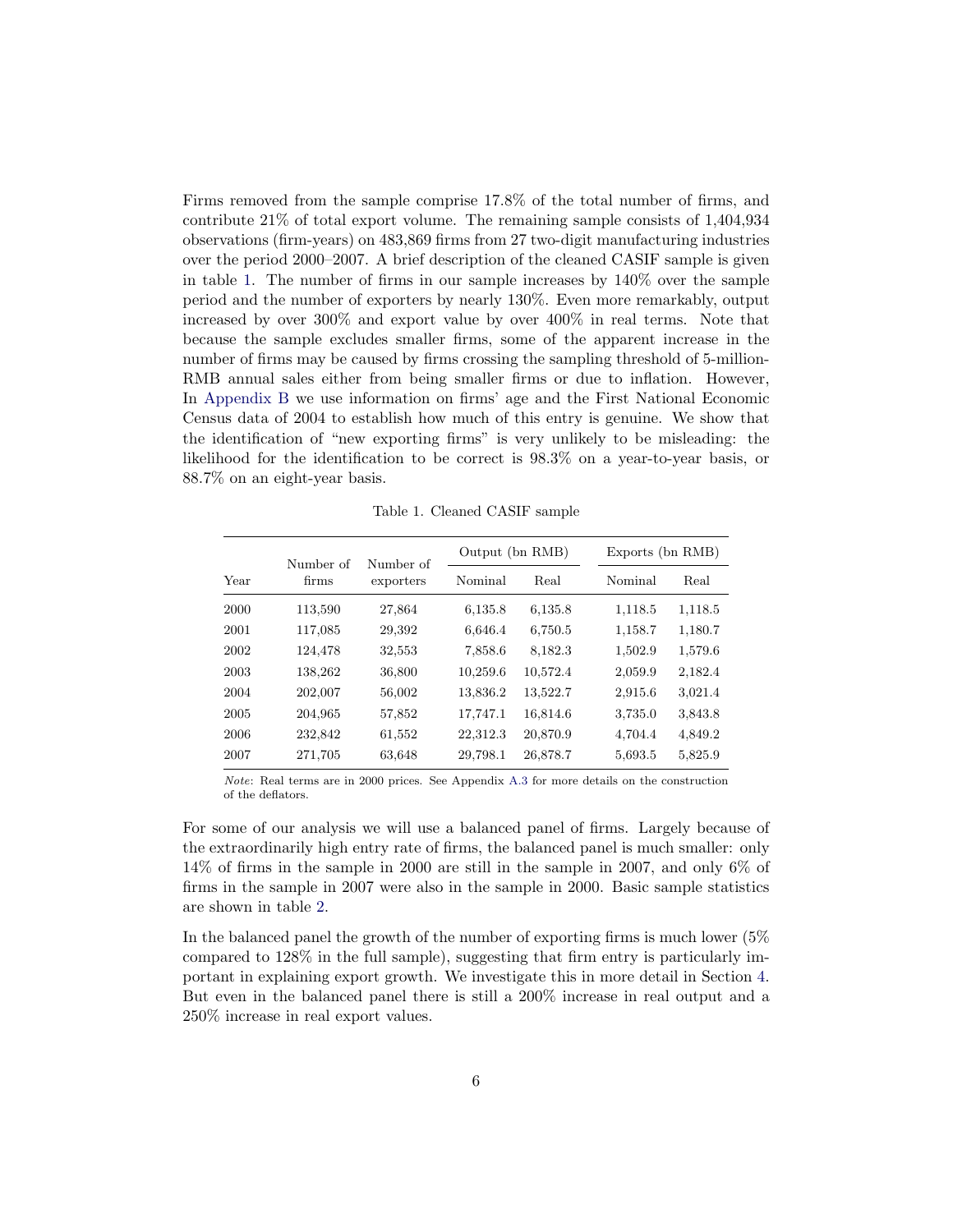|      | Number of | Number of |         | Output (bn RMB) |         | Exports (bn RMB) |
|------|-----------|-----------|---------|-----------------|---------|------------------|
| Year | firms     | exporters | Nominal | Real            | Nominal | Real             |
| 2000 | 16,205    | 4,980     | 1,341.2 | 1,341.2         | 239.8   | 239.8            |
| 2001 | 16,205    | 5,083     | 1,521.7 | 1,549.0         | 260.8   | 266.0            |
| 2002 | 16,205    | 5,250     | 1,766.4 | 1,844.3         | 318.3   | 334.9            |
| 2003 | 16,205    | 5,313     | 2,162.0 | 2,242.7         | 387.5   | 410.7            |
| 2004 | 16,205    | 5,608     | 2,541.6 | 2,493.4         | 494.0   | 510.9            |
| 2005 | 16,205    | 5,668     | 3,120.2 | 2,971.2         | 596.7   | 609.8            |
| 2006 | 16,205    | 5,604     | 3,668.2 | 3,472.5         | 727.2   | 740.1            |
| 2007 | 16,205    | 5,230     | 4,356.7 | 3,982.7         | 831.5   | 837.0            |

Table 2. Cleaned CASIF balanced panel

Note: Real terms are in 2000 prices. See Appendix A.3 for more details on the construction of the deflators.

Figure 1 illustrates the export boom from official statistics<sup>5</sup> and compares with the cleaned firm-level data (cleaned sample) and the customs trade data.<sup>6</sup> The official statistics and the customs statistics are almost the same because the former is from the latter and thus should be identical. The tiny gap between the two statistics is due to the small difference in the classification of manufactured goods.<sup>7</sup> The growth of exports in our full sample follows the growth in official statistics quite closely, typically representing about 70% of officially recorded total exports. As noted earlier, the growth in export values in the balanced panel is much smaller.

#### **2.2 Trade data**

The second major data source is the database of Chinese Customs Trade Statistics (CCTS) which is compiled and maintained by the General Administration of Customs of China. It records monthly all merchandise transactions passing through Chinese customs from 1 January 2003 to 31 December 2006, containing information on firm basic information (name, address, ownership, etc.), product code, value of imports and exports, quantity of goods, customs regimes, means of transportation, customs code, origin and destination country. We collapse the data to yearly frequency for

<sup>&</sup>lt;sup>5</sup>See China Statistical Yearbooks published annually by National Bureau of Statistics of China.

 $6$ Here we extract manufactures exports from the original customs data, which is described later, by HS2002-ISIC Rev.3.1 concordance table downloadable from the United Nations website (http: //unstats.un.org/unsd/cr/registry/regdnld.asp?Lg=1). These export values are then converted from USD to RMB in the year 2000 price.

<sup>7</sup>The Chinese statistical office identifies manufactures in customs trade using its own criterion which is not available to us, while we use, as was mentioned before, the concordance table from the United States to do this.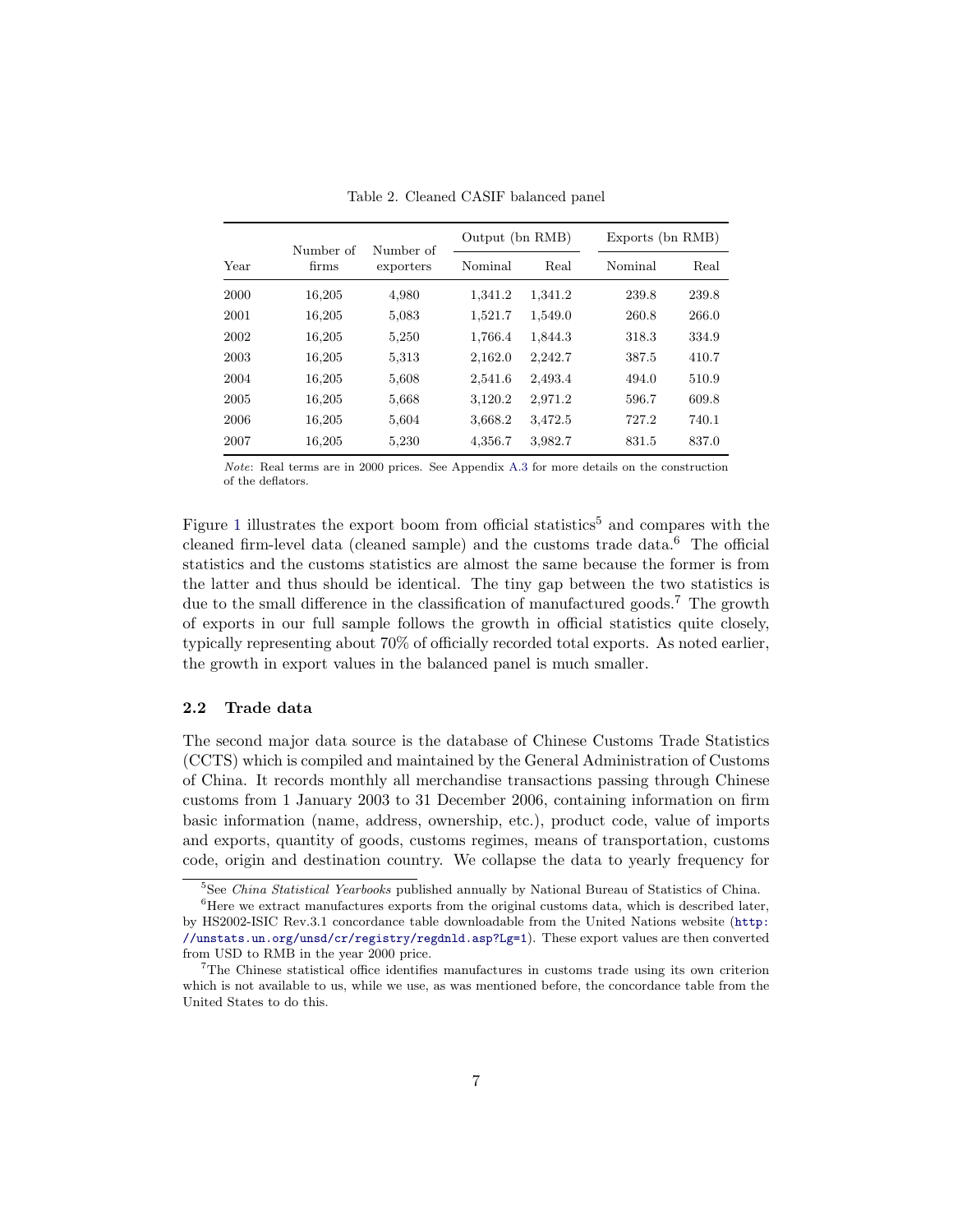

Fig 1. Export Values

consistency with the firm-level data.<sup>8</sup>

The product codes of traded goods are 8-digit Harmonized Commodity Description and Coding System (HS) codes. The export and import values are reported as free on board (FOB) values in \$US. The corresponding quantity of goods are also reported in various units depending on the nature of goods (for example, kilograms, sets, pairs, meters, square meters, etc.). Each transaction is also classified under one of 18 customs regimes, which enables us to identify whether a transaction is, for example, for the purpose of processing trade or not. This enables us to distinguish imported intermediates from other imports.<sup>9</sup>

Because our firm data covers only the manufacturing sector, we drop service trade from the original CCTS data.<sup>10</sup> Table 3 summarises the remaining manufacturing trade data from the CCTS. Over this period imports grew by 91%, while exports grew by 120%. The growth in trade is greater than either the growth in the number of transactions and the number of firms registered with customs.

Among the 18 customs regimes, three stand out in terms of trade value. These are "ordinary trade", "processing and assembly trade", and "processing with imported materials trade". Under the second of these regimes foreign suppliers provide raw materials, parts or components for subsequent re-export, and these inputs remain

<sup>8</sup>Both the firm survey and the customs data record information from the 1 January to 31 December of the year.

<sup>9</sup>Table A3 in Appendix A.5 defines each regime in detail.

 $^{10}\mathrm{See}$  Appendix A.5 for further details.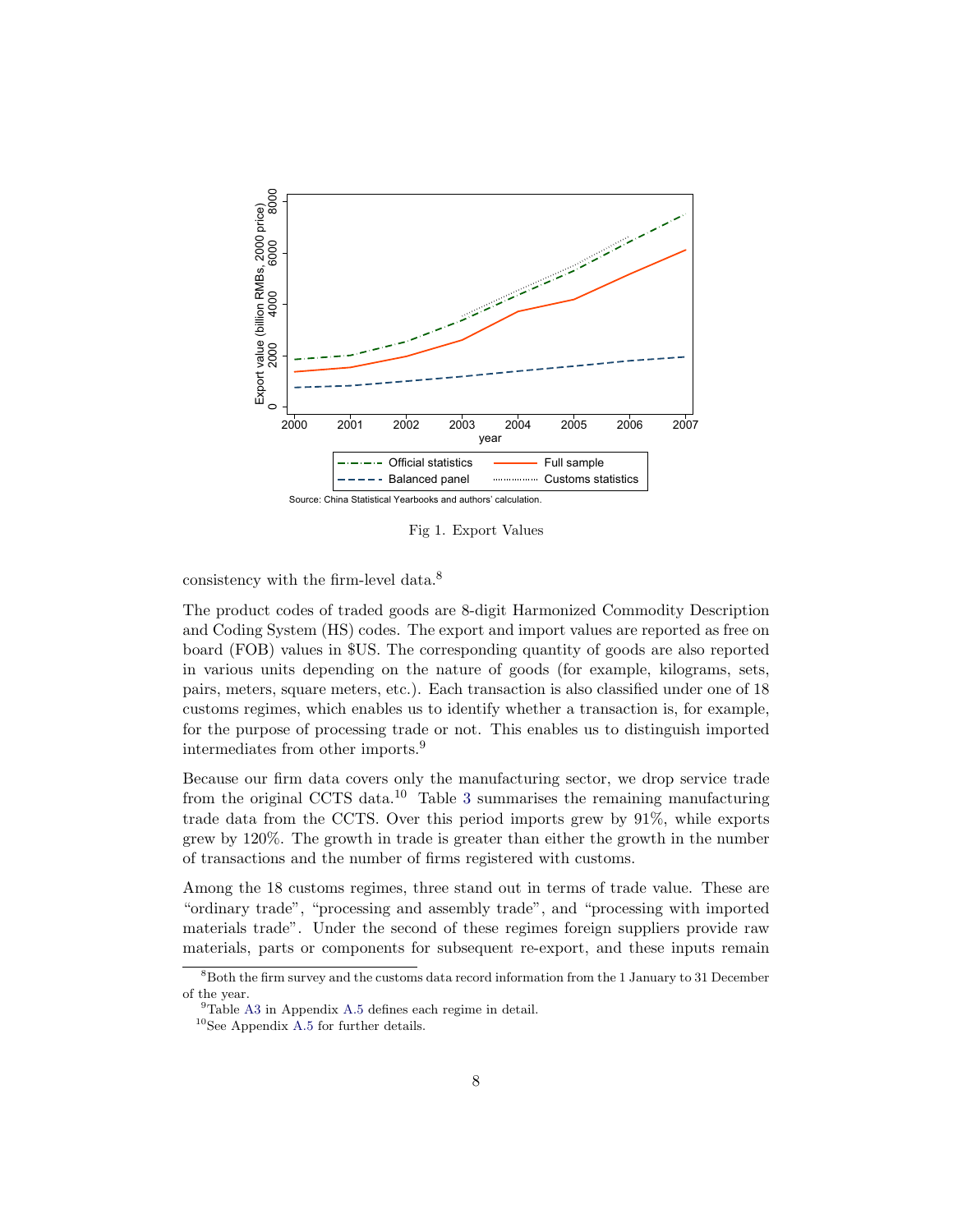| Year | Number of<br>transactions | Number of<br>customs-<br>registered firms | Value of<br>imports<br>(bn USD) | Value of<br>exports<br>(bn USD) | Value of<br>$\alpha$<br>(bn RMB) | Value of<br>exports <sup>b</sup><br>(bn RMB,<br>year 2000 price) |
|------|---------------------------|-------------------------------------------|---------------------------------|---------------------------------|----------------------------------|------------------------------------------------------------------|
| 2003 | 16,613,175                | 124.263                                   | 411.8                           | 437.5                           | 3,496.7                          | 3,541.1                                                          |
| 2004 | 19,697,828                | 153,602                                   | 559.3                           | 592.5                           | 4,776.3                          | 4,558.8                                                          |
| 2005 | 22,812,443                | 179.317                                   | 658.1                           | 760.0                           | 6,066.4                          | 5,519.6                                                          |
| 2006 | 25,658,033                | 208,017                                   | 788.3                           | 966.4                           | 7,553.3                          | 6,672.4                                                          |

Table 3. CCTS data, excluding services trade

Converted from USD to RMB using average exchange rate of each year.

 $\rm^b$  Converted from USD to RMB using average exchange rate of each year and deflated to the year 2000 prices by the ex-factory price index.

property of the foreign supplier. The final regime differs in that the inputs are the property of the exporting firm. Table 4 shows that such processing accounts for around 40% of all imports and 50% of all exports. However, these shares have remained quite stable over the limited period of the customs data.

|      | Imports $(\%)$ |                              |                                       |        |  |  |
|------|----------------|------------------------------|---------------------------------------|--------|--|--|
| Year | Ordinary       | Processing and<br>assembling | Processing with<br>imported materials | Others |  |  |
| 2003 | 45.58          | 9.30                         | 30.05                                 | 15.06  |  |  |
| 2004 | 44.25          | 9.42                         | 30.01                                 | 16.32  |  |  |
| 2005 | 42.41          | 10.01                        | 31.42                                 | 16.17  |  |  |
| 2006 | 42.12          | 9.20                         | 31.33                                 | 17.35  |  |  |

Processing with imported materials Others

Processing and assembling

2003 41.47 12.39 42.83 3.31

Table 4. Shares of imports and exports by major customs regimes

# 2004 40.98 11.56 43.80 3.66 2005 41.25 11.03 43.74 3.99 2006 42.90 9.76 42.96 4.38

#### 2.3 Matched firm-transaction data

Year Ordinary

Merging the two datasets described above allows us to link firm production with firm trade. We can then examine, for example, the contribution of imported intermediates to total exports and the skill intensity of exports. The firm- and trade- data do not use consistent firm identification numbers, so we use firm name as the matching criteria. Firm name is a reliable match variable as it is ruled that no firms can have the same name in the same administrative region and given that virtually all firms contain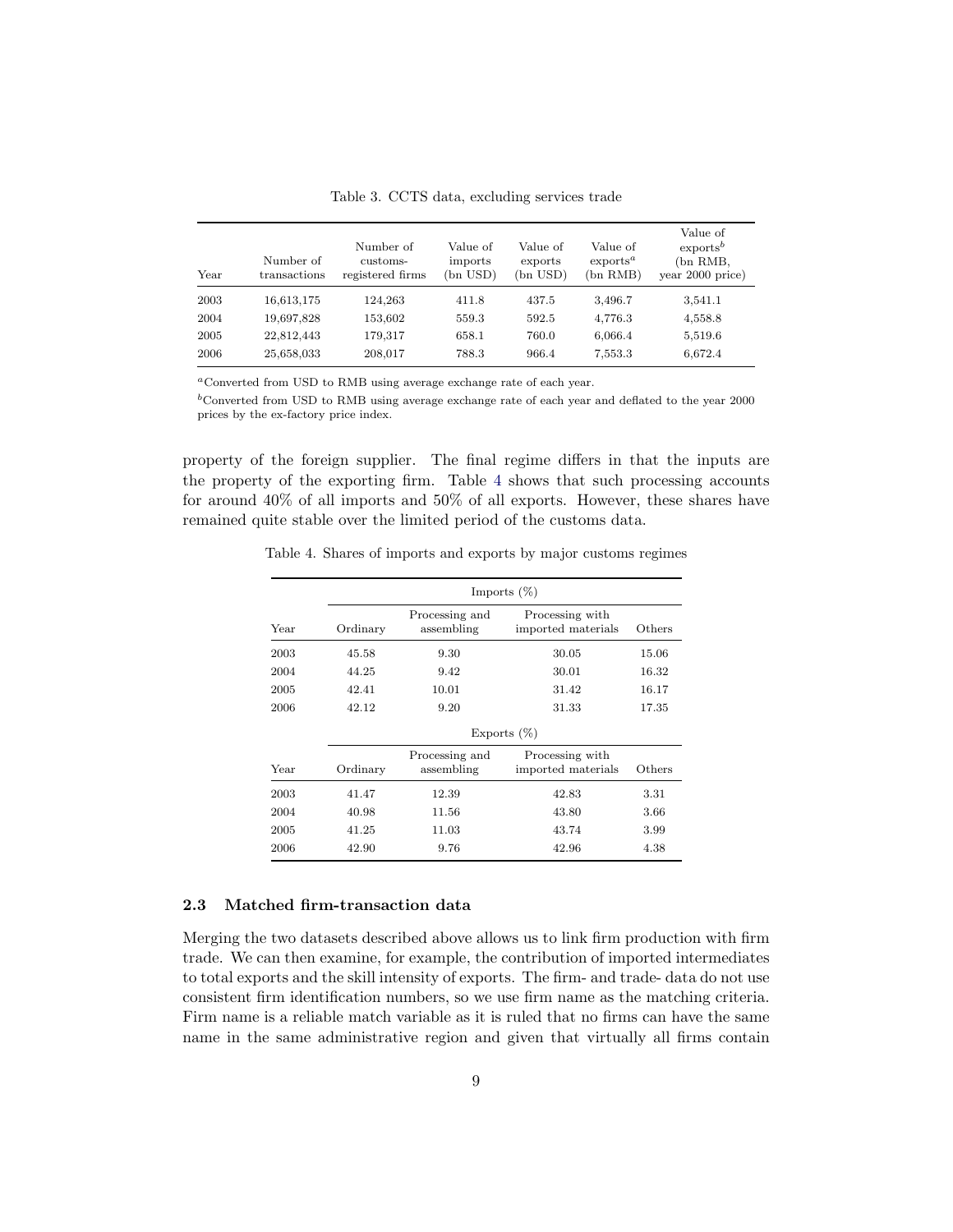their local region name as part of their firm name. About 50% of the exporting firms in the cleaned CASIF data are finally matched to the customs trade records and they account for  $60\%$  of exports recorded in the cleaned CASIF data.<sup>11</sup> The remaining 50% of the exporting firms do not get matched because they are believed to export via trading agents and therefore do not appear in the customs records. The sample of matched firms is summarised in Table 5.

Three points are worth noting. First, there are gaps between the number of firms and the number of exporters in Table 5. For example in 2003, there are 22,787 firms in the CASIF data appearing in the matched sample, but only 16,972 of them are exporters. The reason is that some firms are importers and do not export anything in some years. These importers account for about one-fourth of all matched firms.

Second, normally each firm in the matched sample should have a unique firm code and a unique customs registration code. But Table 5 shows the number of customsregistered firms is slightly less than that of firms identified by firm codes in the CASIF data, implying that some customs registration codes correspond to multiple firm codes. This could happen if some firms changed their firm codes in the CASIF data (for example because of ownership changes or simply misinput) but did not change their registration code in the the customs data. However, such cases are very rare and are unlikely to have a significant effect on our analysis.

Second, we have two different measures of exports from the two data sets, in different currency units. After we convert USD into RMB using yearly average exchange rate, we find that exports from the CASIF data are consistently 10%-25% higher than exports from the CCTS data. Apart from inaccuracy of using yearly average exchange rates instead of actual exchange rates for each transaction, the most likely explanation of this discrepancy is that some of the matched firms export products themselves, and at the same time export through trading agents. While the goods exported through trading agents are counted as part of the production firms' exports in the CASIF data, they are recorded under the name of the trading agents in the CCTS data.

#### **3 Preliminary Evidence**

In this section we briefly document the export boom from an aggregate perspective, focussing on industry, geographic location and ownership. Chinese export shares have moved strongly away from traditional labour-intensive industries such as textiles and clothing, towards capital- and skill-intensive industries such as electronic equipment. This is shown in Table 6, where the shares of export value are calculated for each two-digit industry. The increase in the share of electronics amngst all exports dwarfs any of the other sectors — this industry alone now accounts for 35% of all Chines

 $11$ See Appendix A.4 for details regarding the matching procedures.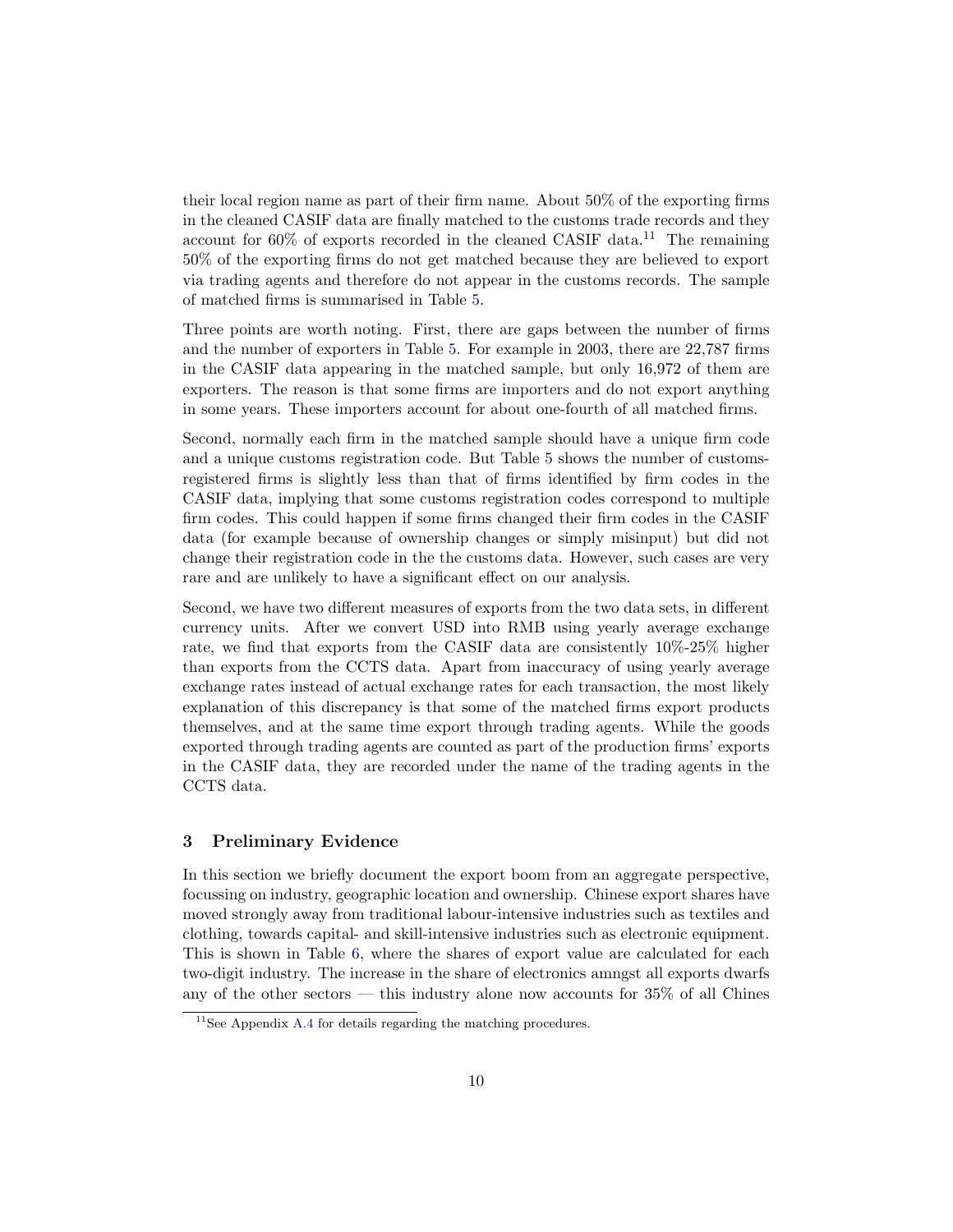| Exports $(bn)^b$                                                          | RMB                                           | 023.5   | 1447.3  | 1930.8                     | 236.4   |
|---------------------------------------------------------------------------|-----------------------------------------------|---------|---------|----------------------------|---------|
|                                                                           | USD                                           | 123.6   | 174.9   | 235.9                      | 293.4   |
| Imports $(\mathtt{bn})^b$                                                 | RMB                                           | 855.4   | 1207.4  | 1417.9                     | 1620.7  |
|                                                                           | USD                                           | 103.4   | 145.6   | 173.4                      | 203.9   |
| Number of<br>customs-                                                     | registered firms <sup>l</sup>                 | 22,781  |         | 34,397<br>37,766<br>42,470 |         |
|                                                                           | Real                                          | 1,260.1 | 1,787.8 | 2,182.1                    | 2,898.0 |
| Exports (bn RMB) <sup><math>a</math></sup>                                | Nominal                                       | 1,188.2 |         | $1,724.4$<br>2,125.1       | 2,805.5 |
| $\left( \Delta \Delta \Delta \right)$ (bin RMB) <sup><math>a</math></sup> | Real                                          | 4,026.9 | 5,347.3 | 6,640.2                    | 8,129.6 |
|                                                                           | Nominal                                       | 3,839.1 |         | 5,315.5<br>6,762.1         | 8,289.4 |
|                                                                           | Number of exporters <sup><math>a</math></sup> | 16,972  | 27,748  | 27,979                     | 31,281  |
|                                                                           | $\rm{Number~of}$ firms<br>"                   | 22,787  |         | 34,410<br>37,787<br>42,492 |         |
|                                                                           | Year                                          | 2003    | 2004    | 2005                       | 2006    |

Table 5. Profile of the Matched CASIF-CCTS Sample Table 5. Profile of the Matched CASIF-CCTS Sample

Information originally from the CASIF sample.

 $^a\rm{Information~originally}$  from the CASIF sample. <br>  $^b\rm{Information~originally}$  from the CCTS sample and converted to the currency unit of RMB when necessary. Information originally from the CCTS sample and converted to the currency unit of RMB when necessary.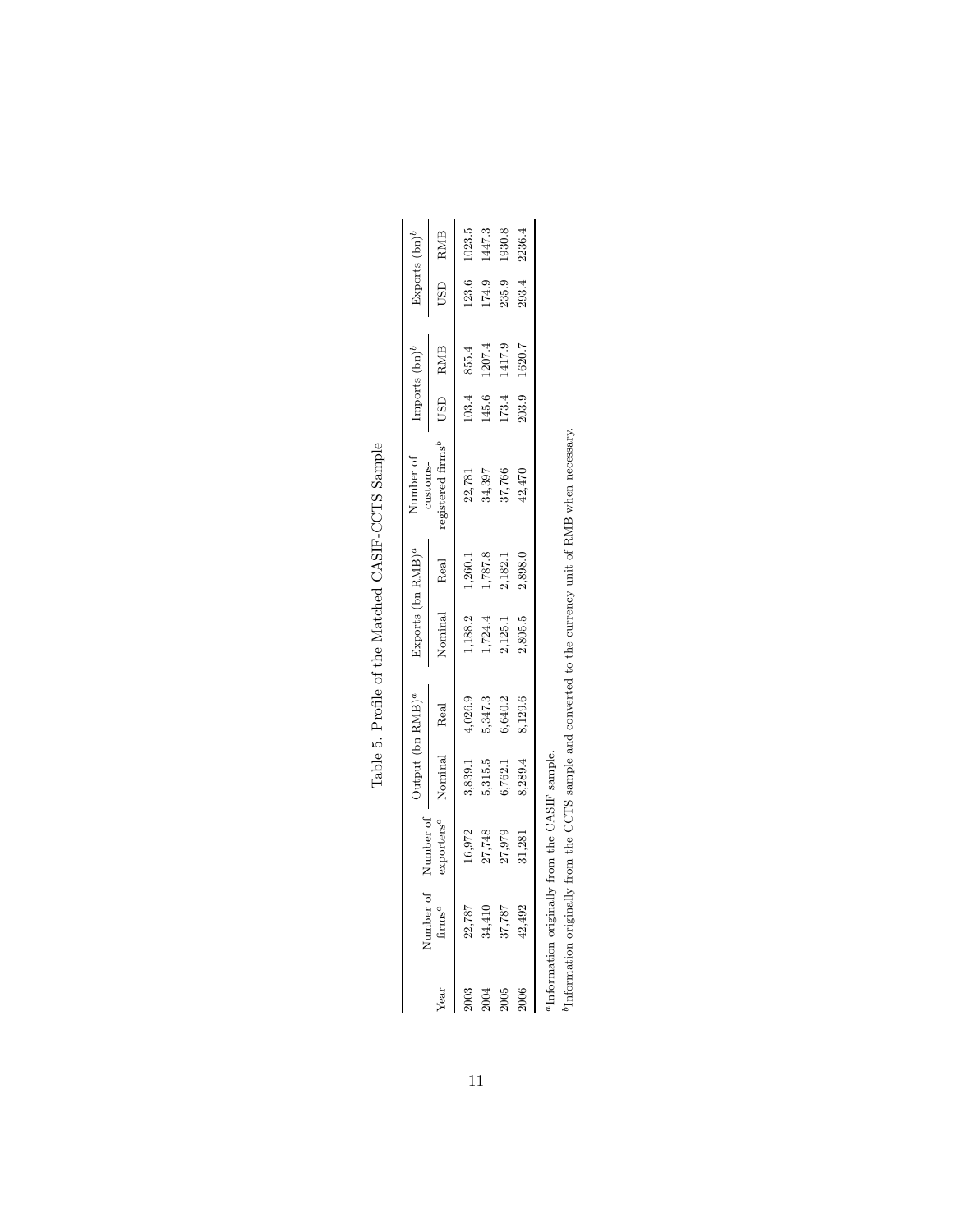exports. This is consistent with the findings in the recent literature such as Amiti and Freund (2010).

| Industry                                   | 2000     | 2007  | Change  |
|--------------------------------------------|----------|-------|---------|
| Textiles                                   | 12.36    | 6.04  | $-6.32$ |
| Clothing                                   | 8.44     | 4.80  | $-3.64$ |
| $\text{Leather}/\text{fur}/\text{feature}$ | 5.71     | 3.17  | $-2.54$ |
| Office equipments                          | 3.05     | 1.83  | $-1.22$ |
| Processing of foods                        | 3.30     | 2.33  | $-0.97$ |
| Plastics                                   | 3.06     | 2.43  | $-0.63$ |
| Petroleum/coking                           | 1.05     | 0.44  | $-0.61$ |
| Metal products                             | 4.47     | 3.88  | $-0.59$ |
| Medicines                                  | 1.43     | 0.93  | $-0.50$ |
| Raw chemical material                      | 3.95     | 3.63  | $-0.32$ |
| Manufacturing of foods                     | 0.87     | 0.76  | $-0.11$ |
| Measuring instruments                      | 2.72     | 2.63  | $-0.09$ |
| Beverages                                  | 0.37     | 0.29  | $-0.08$ |
| Non-ferrous metals                         | 1.76     | 1.72  | $-0.04$ |
| Paper products                             | 0.87     | 0.80  | $-0.07$ |
| Rubber                                     | $1.35\,$ | 1.28  | $-0.07$ |
| General machinery                          | $3.52\,$ | 3.47  | $-0.05$ |
| Non-metallic minerals                      | 2.21     | 2.13  | $-0.08$ |
| Printing                                   | 0.23     | 0.32  | 0.09    |
| Chemical fibers                            | 0.27     | 0.36  | 0.09    |
| Timber/wood                                | 0.64     | 0.88  | 0.24    |
| Furniture                                  | 1.08     | 1.43  | 0.35    |
| Special machinery                          | 1.23     | 1.74  | 0.51    |
| Ferrous metals                             | 2.74     | 3.96  | 1.22    |
| Transport equipments                       | 3.90     | 5.15  | 1.25    |
| Electrical equipments                      | $6.38\,$ | 8.19  | 1.81    |
| Electronic equipments                      | 23.06    | 35.42 | 12.36   |

| Table 6. Reshuffling in the Industrial Structure of |  |
|-----------------------------------------------------|--|
| Export Value $(\%)$                                 |  |

Note: The industries are arranged in ascending order of percentage change in export value share.

Figures 2 and 3 show how the proportion of exporting firms and the value of exports has evolved over the sample period, split by geographic location and ownership. Figure 2 shows that exporting firms are most likely to be found in Coastal regions, $^{12}$ and that foreign-owned firms<sup>13</sup> are more likely to be exporters.<sup>14</sup> However, within all

 $12$ The Coastal regions include the provincial-level administrative regions of Beijing, Tianjin, Hebei, Liaoning, Shanghai, Jiangsu, Zhejiang, Fujian, Shandong, Guangdong, and Hainan. Although strictly speaking Beijing is not a coastal region but it is included here because it is the capital city and one of the major economic centres in China.

 $13$ Foreign-owned firms are defined as firms with foreign share of paid-in capital higher than 50%.

<sup>&</sup>lt;sup>14</sup>The superior export performance either in terms of participation rate or in terms of export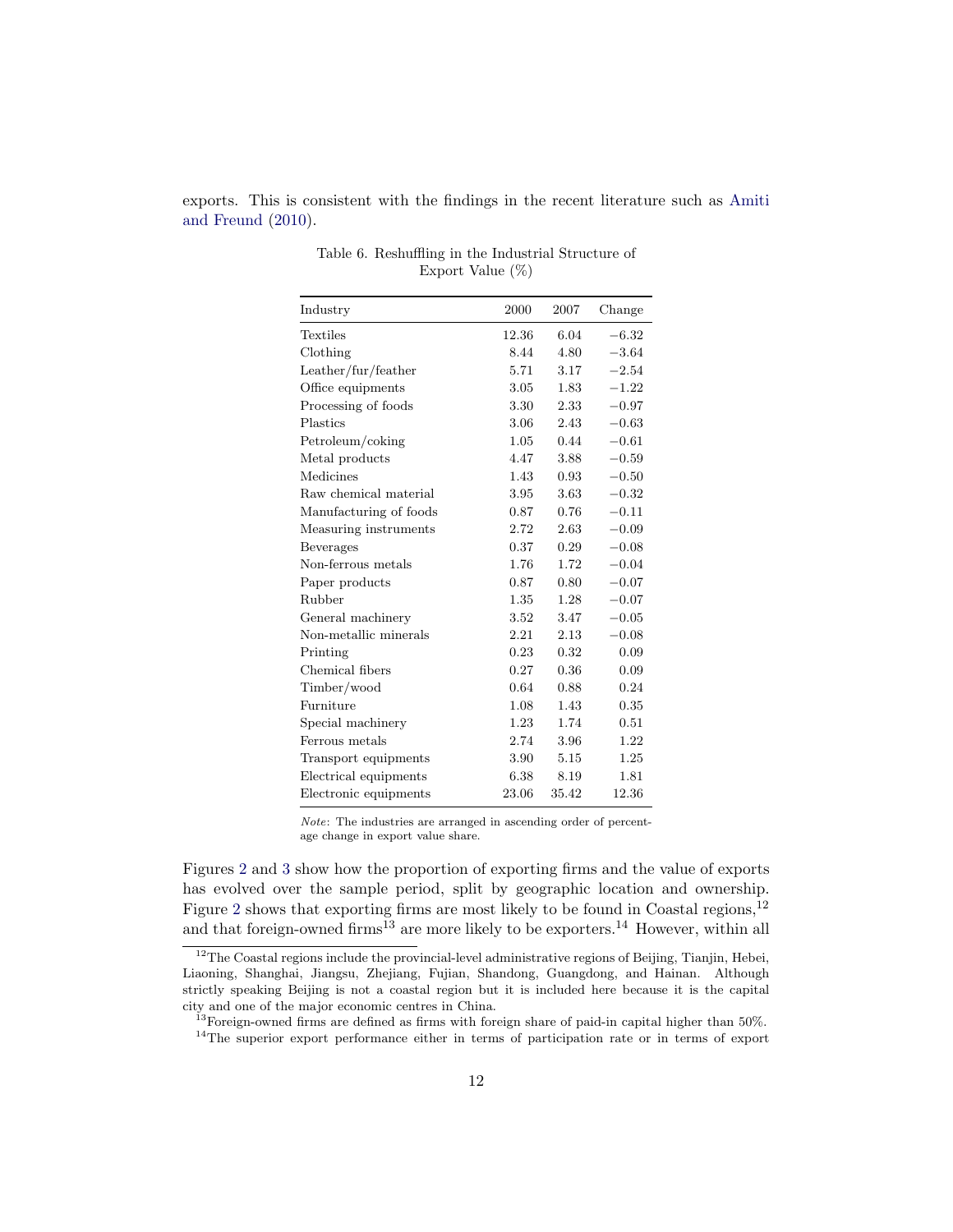categories the proportion of exporting firms is quite stable. From Table 1, we can see that the growth in the total number of firms has approximately equalled the growth in the number of exporting firms.



Fig 2. Proportion of exporting firms across ownership types and regions

Figure 3 shows that the increase in export value has been dominated by firms in coastal regions. Within coastal regions, only state-owned firms experienced no dramatic increase in export values. The largest increase came from foreign-owned firms, with average annual growth of more than 35%. The export expansion of firms located in coastal regions further strengthened the role of these regions, which in 2007 accounted for 93% of China's manufacturing exports.

There are two main reasons for the inferior export performance of state-owned firms. The first is the government-directed reform which closed or merged a large number of the state-owned firms in order to enhance their efficiency and make the market more open to other participants. Second, the relatively low efficiency of state-owned firms significantly accelerated their exit rate in an increasingly competitive market. At the same time, industrial policies introduced and implemented by the central government encouraged more foreign investment and domestic non-state firms to enter into the market, driving out less efficient firms. These factors collectively lead to the rapid reduction in the market and export share of state-owned firms.

intensity by foreign firms have been documented in some empirical studies, including Bernard and Jensen (2004b) on the U.S. firms sample and Kneller et al. (2008) on the U.K. firms sample. Zhang and Song (2001) and Zhang and Felmingham (2001) find that foreign firms in China are also more intensively engaged in export activities, but their conclusions are from trade data sources either at the national level or at the provincial level.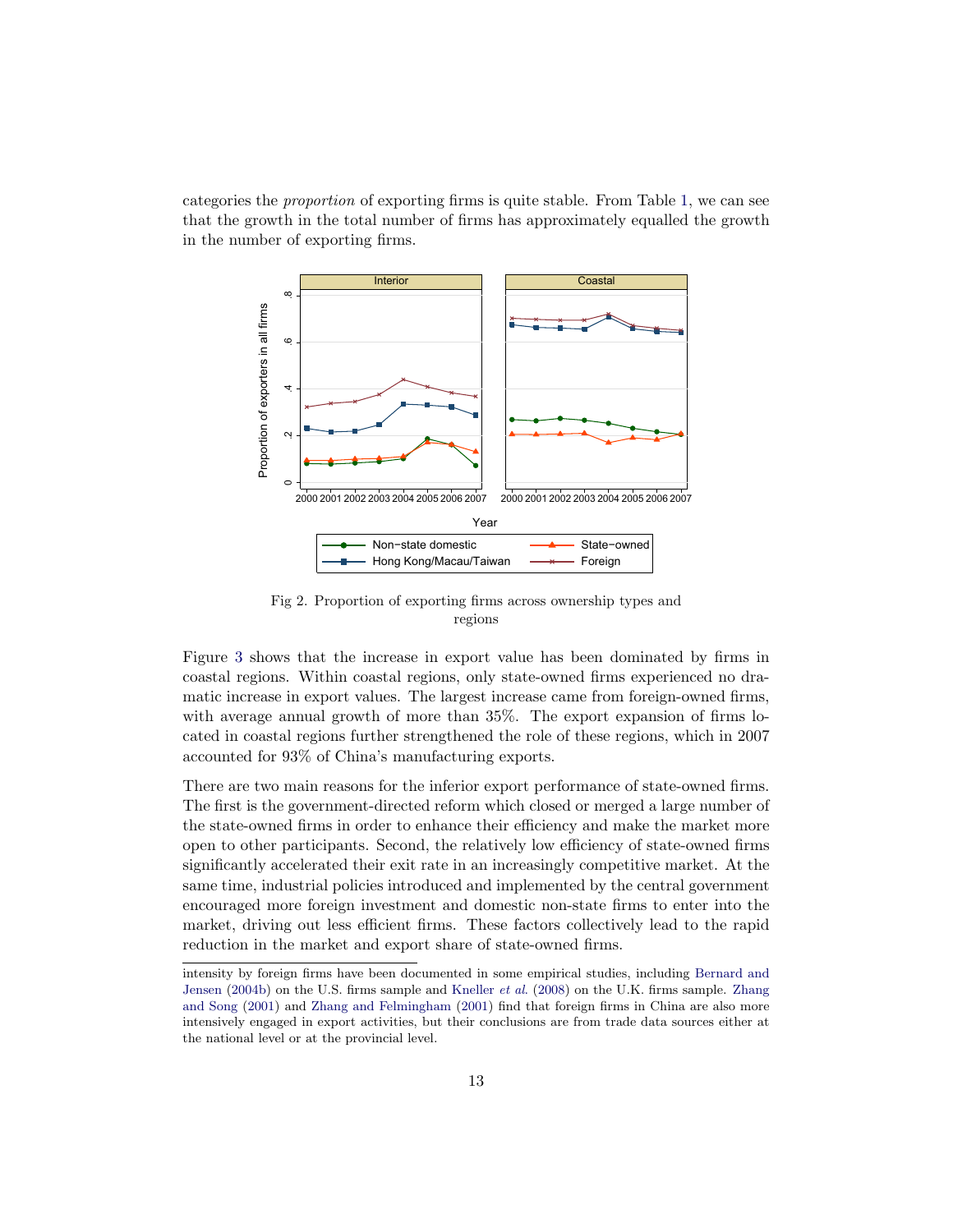

Fig 3. Export Values across ownership types and regions

## **4 A Decomposition of Chinese Export Growth**

Firm entry, exit, growth, and changes in export intensity within firms can all contribute to the aggregate growth of exports. This ties in closely with the theoretical literature which suggests the importance of fixed entry costs to exporting (see, for example, Melitz (2003), Melitz and Ottaviano (2008) and Bernard et al. (2007)). Evidence from a large number of empirical works have confirmed the role of sunk costs (see, for example, Roberts and Tybout (1997), Aw et al. (2000), Aw et al. (2001), and Bernard and Jensen (2004a,b)), and have also documented the positive effect of trade liberalization on aggregate industry productivity by reallocation of resources from less efficient firms to more efficient firms (see, for example, Pavcnik (2002), Eslava et al. (2004), and Amiti and Konings (2007)). However, the main focus of most of these papers is on productivity rather than the sources of export growth. One exception is Bernard and Jensen (2004b) which decomposes the U.S. export boom from 1987-1992 into firm entry, firm expansion, and export intensity. One of their key findings is that firm entry plays a relatively smaller role than export intensity and this lends support to the importance of sunk entry costs in the export market. With the Chinese customs trade data, Amiti and Freund (2010) recently examined the issue of Chinese export growth in terms of product variety change, but had no discussion of the role of firm dynamics. This is implausible with the customs trade data as it contains little information of the firm activities.

There are at least two reasons why the Chinese boom might provide a different setting for the decomposition of export growth. First, because of WTO accession, China underwent a much deeper liberalisation in the sample period than the U.S.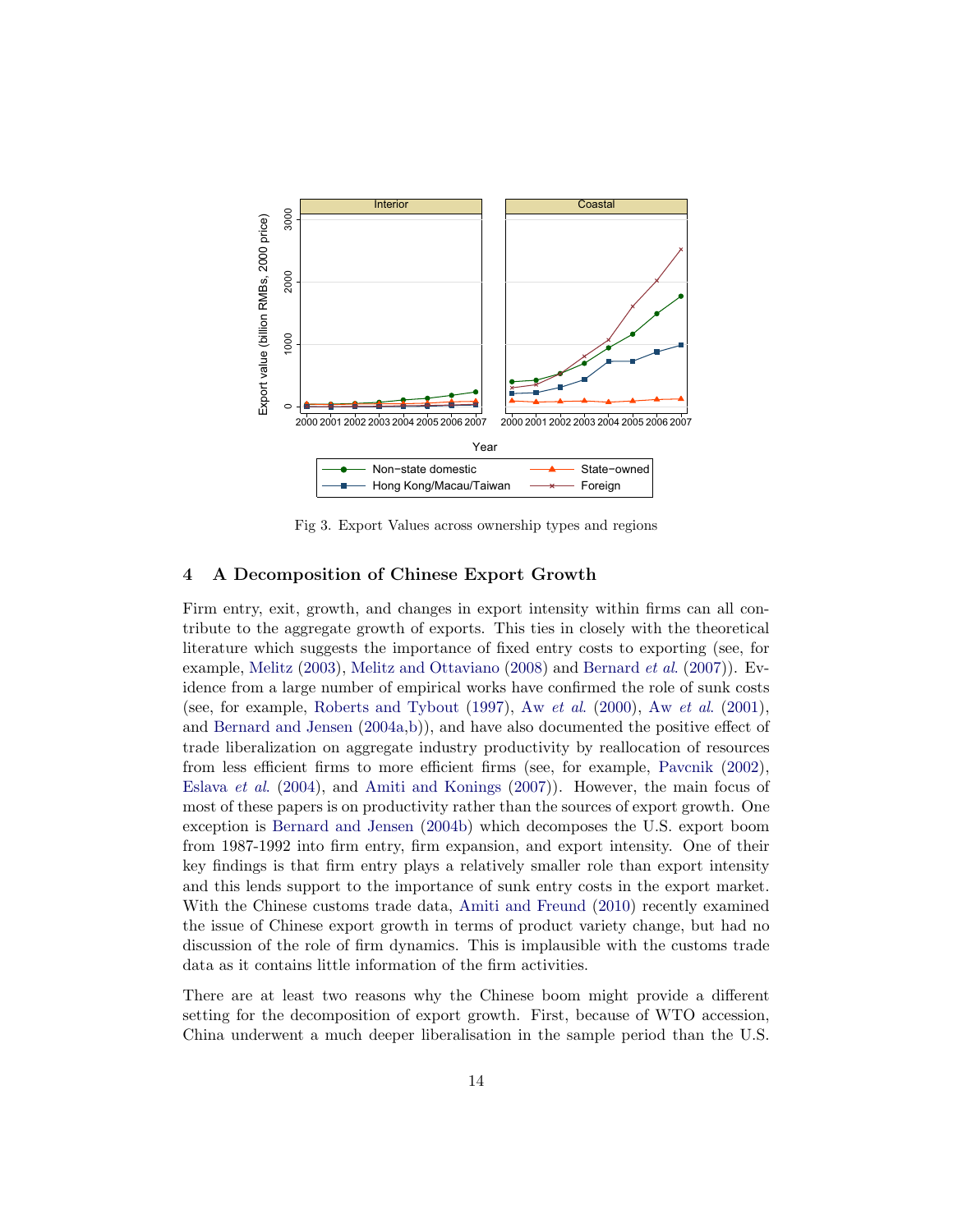from 1987–1992, where the main external drive was Dollar depreciation (Bernard and Jensen, 2004a). Second, as Table 4 showed, half of all Chinese exports are via processing and assembly trade regimes. It seems likely that the role of firm entry and growth is quite different for exports which form part of a global production chain.

Our decomposition contributes to the literature in the following ways. First, we propose a simple decomposition method which provides direct quantitative measurements of the contributions from firm net entry (firm entry net of firm exit) and firm export expansion in the export market. The former refers to the extensive margin while the latter refers to the intensive margin. This definition of the two margins stems from some recent work such as Helpman et al. (2008) which models the impact of international trade frictions on trade flows as being of two sources: trade volume per exporter (intensive margins) and number of exporters (extensive margins).<sup>15</sup> On the other hand, our decomposition method also relates to the empirical work by Bernard and Jensen (2004a). To obtain the relative contributions of firm entry, firm expansion, and export intensity change, Bernard and Jensen decompose export growth into growth effect (shipment growth) and intensity effect (change in proportion of exports in shipments) and then compare the results for export starters, export stoppers, and continuing exports. While their approach is focused more on firm entry/exit dynamics, our method offers a simple, convenient tool that serves the purpose of simply comparing intensive margins and extensive margins.

Second, the decomposition method is applied flexibly from different angles throughout our thorough investigation of the sources of export growth. We study the export growth in general and also look into different firm ownership types and different industries. Our unique micro data also allows us to have a detailed analysis of the roles of firms with different technology levels. This could help us understand the technology level of Chinese exports better and adds value to the current debate on the technological sophistication of Chinese exports. Another important issue is change in product variety versus product value. An emerging literature has emphasised the importance of extensive margins and intensive margins at the product level in explaining trade growth and has provided supporting evidence, mainly including studies of the U.S. (Bernard *et al.*, 2009a, b, 2010), study of India (Goldberg *et al.*, 2010), and study of China (Manova and Zhang, 2009). Our within-firm product-level decomposition is in line with this literature but adds new evidence on the change in product varieties within firms, by which we can see how firms adjusted their number of product varieties exported and how this contributed to the overall export growth.

#### **4.1 Basic decomposition**

Define  $E_t$  as aggregate real export value,  $\bar{E}_t$  as the mean export value of exporting firms, and  $N_t^E$  as the total number of exporting firms at time t. Since  $E_t = \bar{E}_t N_t^E$ ,

 $15$ Helpman *et al.* (2008) also conduct empirical estimates of the two margins but their estimation equations are derived from their model and thus highly structural.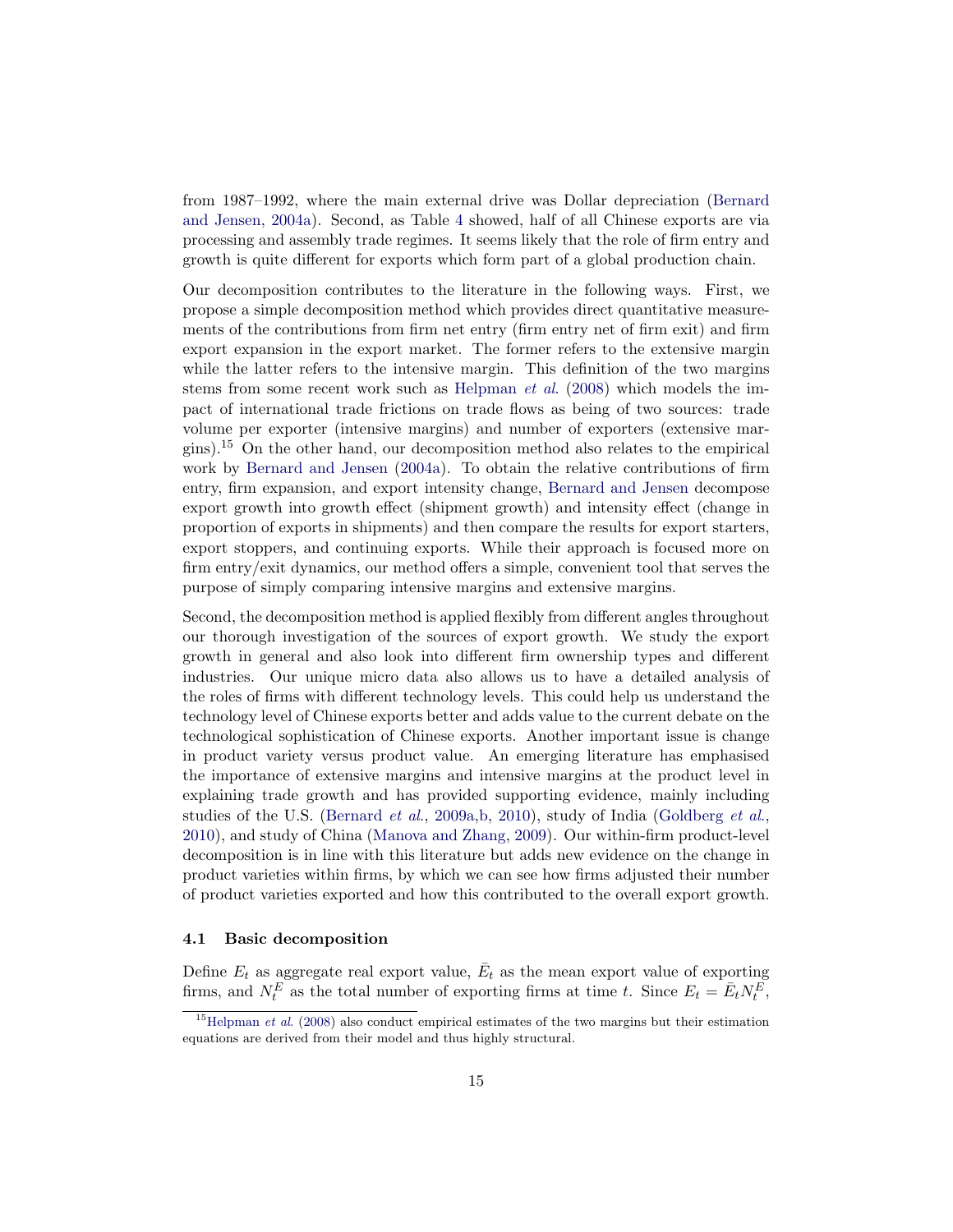it follows that

$$
\Delta E_t = E_t - E_{t-1} = N_t^E \Delta \bar{E}_t + \bar{E}_{t-1} \Delta N_t^E. \tag{1}
$$

Alternatively, we can also write

$$
\Delta E_t = \bar{E}_t \Delta N_t^E + N_{t-1}^E \Delta \bar{E}_t.
$$
\n(2)

Summing up (1) and (2) and dividing both sides by 2 yields

$$
\Delta E_t = \frac{N_{t-1}^E + N_t^E}{2} \Delta \bar{E}_t^E + \frac{\bar{E}_{t-1}^E + \bar{E}_t^E}{2} \Delta N_t^E.
$$
\n(3)

The first term of the right hand side of (3) is a measure of the intensive margin of export growth, the share of export growth arising from the growth in exports per exporting firm. The second term is defined as the extensive margin of export growth, the share of export growth due to the increase in the number of exporting firms.

The first column of Table 7 presents the results of decomposition (3), expressed as a percentage of the total export value growth. In the whole sample, the intensive and extensive margin are equally important: exactly half of export growth was from exporting firms increasing their exports, and half was from the net effect of firms entering and exiting the export market. As we examine in Appendix B, about 11.3% of the identified "new" exporting firms may in fact be existing exporting firms which cross the size threshold. Therefore we are overestimating to some extent the role of the extensive margin.

However, even allowing for this overestimation, the contribution of the extensive margin is much higher than found for other countries. For example, in a study of U.S. export growth from 1987 to 1992, Bernard and Jensen (2004a) find that only 13% of the growth is attributed to the net entry of firms into the export market. Bernard and Jensen take this finding as evidence of the importance of sunk costs in firms' decisions to export. While the relatively small role of the extensive margin is seen as a reflection of the existence of fixed export costs, the role will be larger if the fixed export costs are reduced over time. In the heterogeneous firm models, this happens because decreasing fixed export costs reduces the productivity cutoff for firm entry into the export market. When fixed export costs are lower, some of the firms that were not productive enough to export are now able to do so because they are now capable of overcoming the reduced fixed costs. In the Chinese setting, where trade costs have presumably reduced more dramatically than in the U.S. case of Bernard and Jensen (2004a), the role of the extensive margin is expected to be much larger, as is found here.

The second column of Table 7 repeats decomposition (3) for the balanced panel only. The extensive margin is reduced dramatically because it now comprises only firms in the sample in every year which enter the export market at some point. The huge gap in the extensive margin between the two samples shows that most of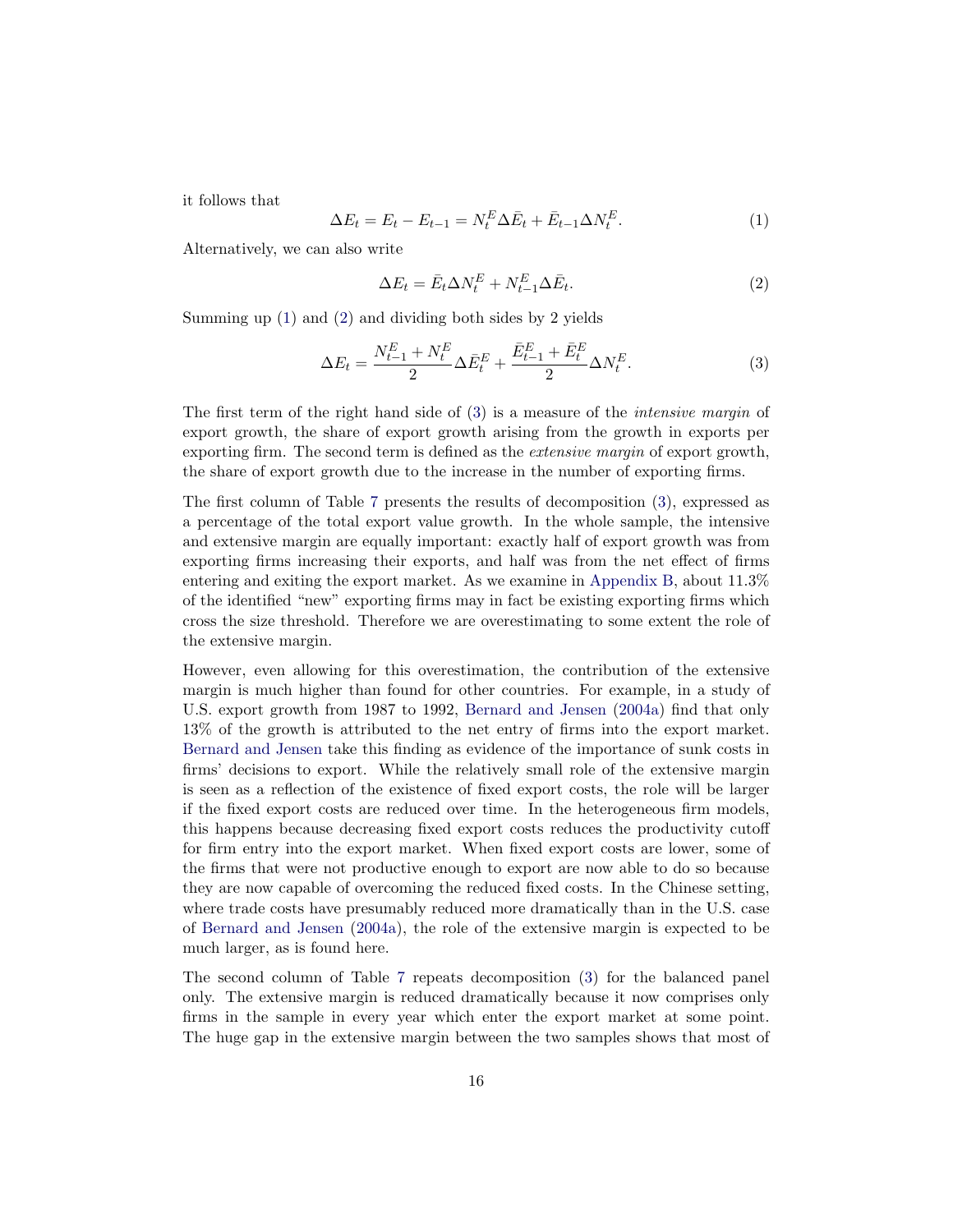Table 7. Sources of the Growth in Export Value

|                       | Full sample     | Balanced panel  |
|-----------------------|-----------------|-----------------|
| Export value (2000)   | 1118.5          | 239.8           |
| Export value $(2007)$ | 5825.8          | 837.0           |
| Change (2000/2007)    | 4707.3          | 597.2           |
| Intensive margin      | $0.500(50.0\%)$ | $0.956(95.6\%)$ |
| Extensive margin      | $0.500(50.0\%)$ | $0.044(4.4\%)$  |

Note: Export values and their change are measured in billion RMB in 2000 prices. Numbers in parentheses are shares of intensive margin or extensive margin within each group.

the extensive margin is from new firms rather than from pre-existing non-exporting firms entering into the export market. This finding is quite interesting and urges us to rethink about the division of market selection in the heterogeneous firm models. The key reason why firms have to be more productive to export than to sell products domestically is that exporting requires additional fixed costs. However, if fixed costs associated with being a domestic firm were higher than being an exporting firm, then the above prediction would be reversed: it would be easier to export than to sell products domestically. In reality, this could happen when there exists relatively huge fixed costs with doing business in the domestic market compared to exporting, especially when export costs are reduced to a sufficiently low level. This explanation is supported by many empirical studies which find large interregional trade costs in China (Amiti and Javorcik, 2008; Bai et al., 2004; Poncet, 2003, 2005; Young, 2000).

#### **4.2 Export growth by firm type and industry**

We can shed some light on the remarkably large share of new firms in the growth of Chinese exports by repeating the decomposition for various different types of firm. If we have  $j = 1, \ldots, J$  mutually exclusive types of firm (for example foreign- and domestically-owned firms), then decomposition 3 can be calculated for each type of firm. Thus the growth in  $E_t$  can be written as

$$
\Delta E_t = \sum_j \Delta E_{jt} = \sum_j \left( \frac{N_{jt-1}^E + N_{jt}^E}{2} \Delta \bar{E}_{jt} + \frac{\bar{E}_{jt-1} + \bar{E}_{jt}}{2} \Delta N_{jt} \right),\tag{4}
$$

which allows us to compute and compare the contribution of firms of each type to the intensive and extensive margins.

We categories firms according to: ownership (domestic, foreign or state-owned); location (coastal or inland) and trade regime (ordinary or processing trade). We expect that some of these firm types will face much lower entry costs, and will therefore have a larger contribution from the extensive margin. For example, foreign-owned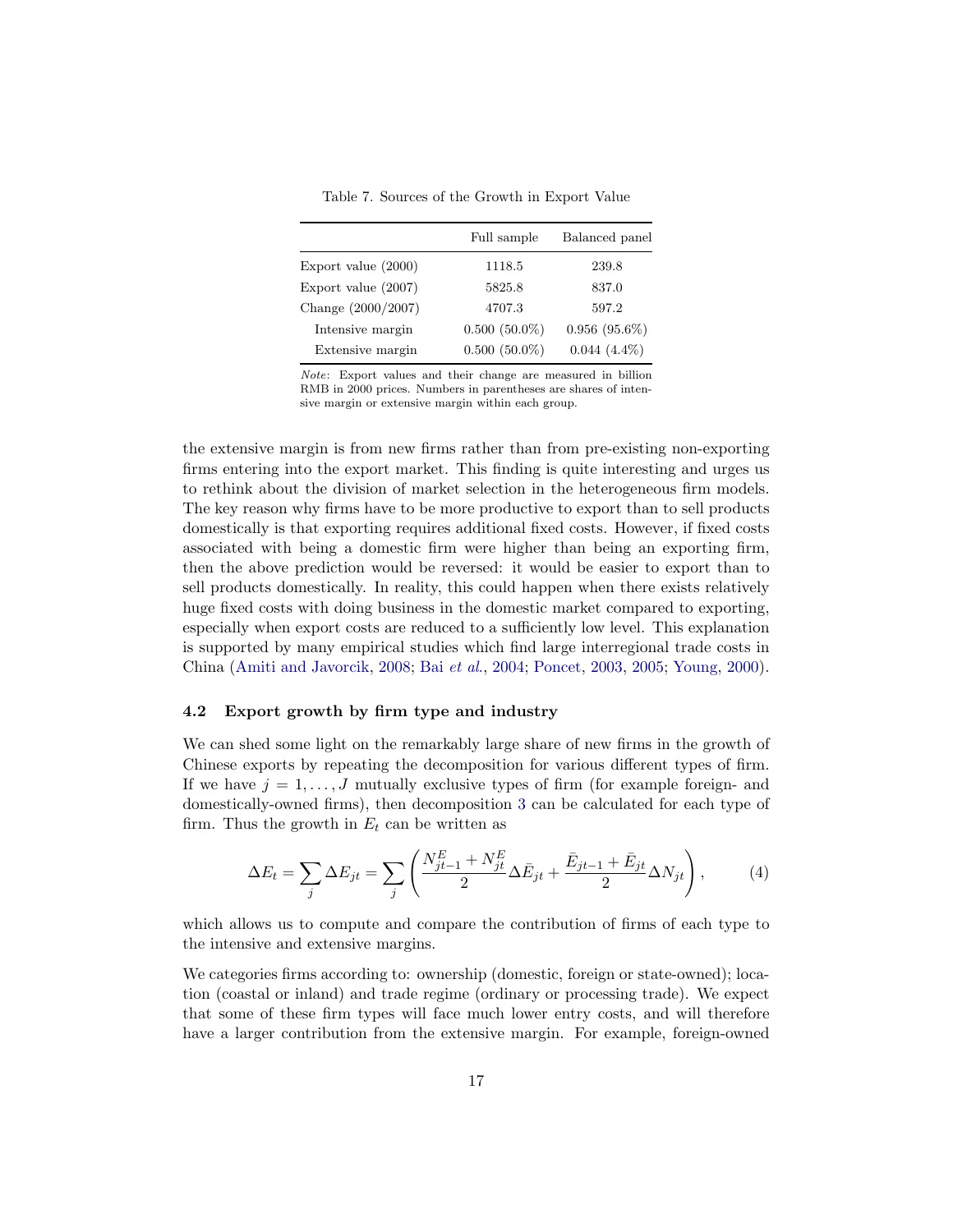firms or firms which are merely assembling imported materials for re-export may be able to set up new plants and start exporting within a short space of time, compared to traditional domestically-owned firms which are exporting products developed in China.

Table 8 summarises the results of these decompositions by firm type. The top panel separates firms into four main ownership types. This shows that although foreignowned firms were responsible for nearly half of the total export growth  $(0.211+0.269)$ , the importance of the extensive margin does not vary greatly across the three nonstate firm types. In fact, domestically-owned private firms have a slightly higher extensive margin than foreign-owned firms.

The second panel of Table 8 decomposes export growth by firm location. This shows that over 90% of the export value growth came from exporting firms located in the coastal region. In addition, the coastal region had a higher proportion of export growth from the extensive margin, consistent with the idea that export entry costs are lower for firms located in coastal regions. It might also reflect other characteristics of firms which are located in these regions.

The third panel of Table 8 decomposes export growth by customs regime. In order to identify the trade regime used by each firm, we turn to the matched firm-product sample. The three most important regimes are given in Table 4, namely: ordinary trade, processing and assembling, processing with imported materials. We define an exporting firm as using a particular customs regime if its exports of that regime contribute more than 50% of its total exports.

Processing firms account for almost all  $(97%)$  of the export growth  $(0.199 + 0.053 +$  $0.647 + 0.070$ , and the extensive margin is particularly important for these firms compared to other firm types. Note that almost all this growth is from firms which import materials independently (processing with imported materials) rather than simply engaging in assembly work for foreign companies (processing and assembling).

A further possible explanation for the very high extensive margin is the industrial composition of export growth. Table 9 reports the decomposition for each industry, ordered by the contribution of the extensive margin. Electronic equipment dominates the growth in exports, contributing  $45\%$  (0.236+0.2195). Other important industries are electrical equipment  $(8.5\%)$ , transport equipment  $(6.1\%)$  and textiles  $(4.1\%)$ . However, apart from textiles, none of these industries has a particularly high extensive margin. There does appear to be a higher extensive margin in more labour-intensive industries, which is consistent with the idea that these industries have lower entry costs. There were also some significant reductions in trade barriers in textile and clothing industries as a result of the termination of the MFA quota restrictions in 2005.<sup>16</sup>

<sup>&</sup>lt;sup>16</sup>There were some cases of reimposition of quantity restrictions on imports of Chinese textile products after 2005, for example those in the U.S., the E.U., and South Africa. But generally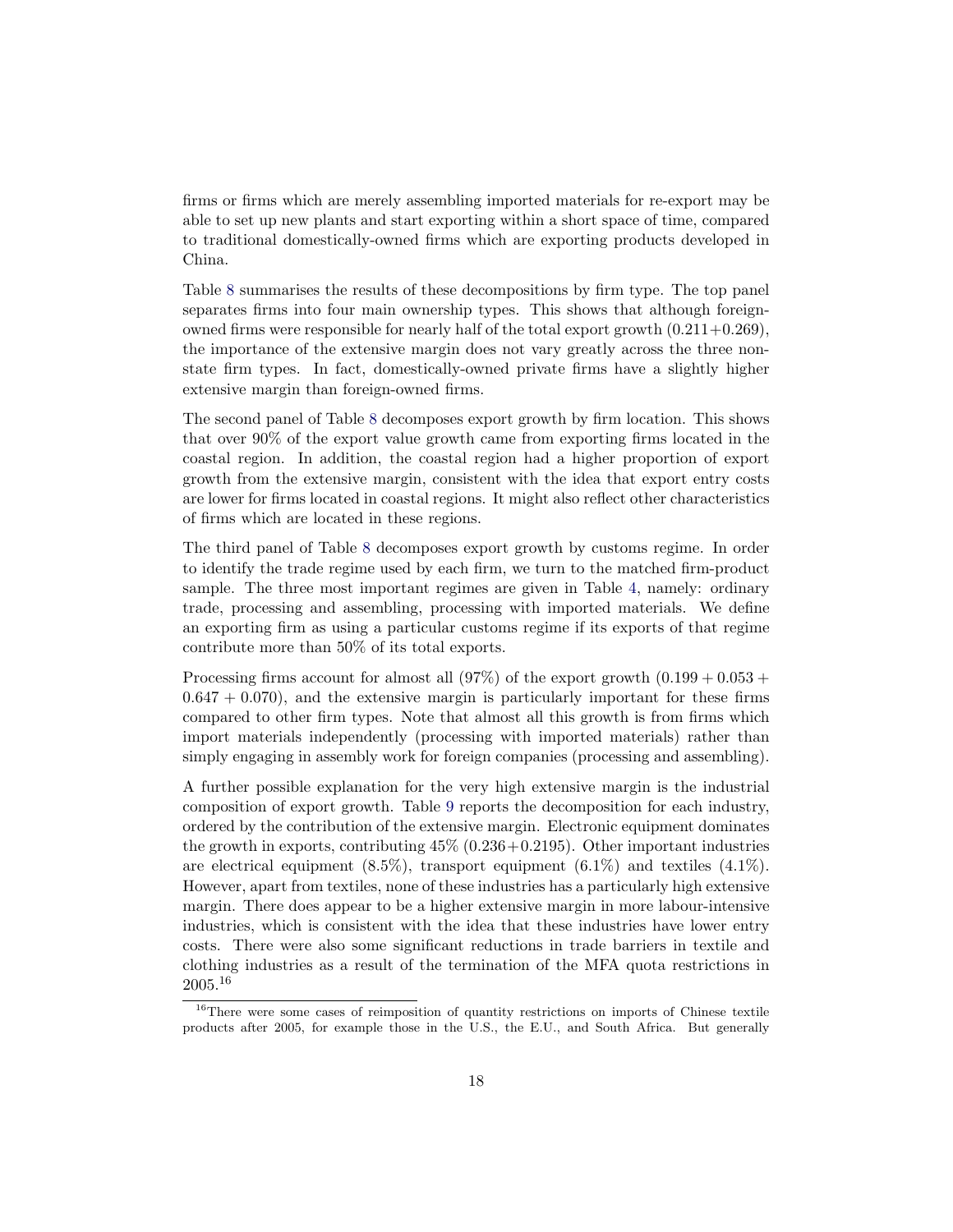|                                    | Export value<br>(2000) | Export value<br>(2007) | (2000/2007)<br>Change | Intensive<br>margin | Extensive<br>margin |
|------------------------------------|------------------------|------------------------|-----------------------|---------------------|---------------------|
| (a) Ownership type                 |                        |                        |                       |                     |                     |
| Non-state domestic                 | 445.9                  | 2016.6                 | 1057.7                | $0.143(42.8\%)$     | 0.191(57.2%)        |
| State-owned                        | 143.0                  | 218.0                  | 75.0                  | $0.088(550.0\%)$    | $-0.072$ $(-450\%)$ |
| HMT                                | 217.6                  | 1021.1                 | 803.5                 | $0.067(39.2\%)$     | $0.104(60.8\%)$     |
| Foreign                            | 312.0                  | 2570.1                 | 2258.1                | $0.211(44.0\%)$     | $0.269(56.0\%)$     |
| (b) Location                       |                        |                        |                       |                     |                     |
| Coast                              | 1022.4                 | 5422.2                 | 4399.8                | $0.452(48.3\%)$     | 0.483(51.7%)        |
| Inland                             | 96.1                   | 403.7                  | 307.6                 | $0.041(63.1\%)$     | $0.024(36.9\%)$     |
|                                    | Export value<br>(2003) | Export value<br>(2006) | (2003/2006)<br>Change | Intensive<br>margin | Extensive<br>margin |
| (c) Trade regime                   |                        |                        |                       |                     |                     |
| Ordinary trade                     | 49.9                   | 94.0                   | 44.1                  | $0.011(40.7\%)$     | $0.016(59.3\%)$     |
| Processing and assembling          | 161.5                  | 363.1                  | 201.6                 | $0.053(43.1\%)$     | 0.070(56.9%)        |
| Processing with imported materials | 1042.0                 | 2429.4                 | 1387.4                | $0.199(23.5\%)$     | $0.647(76.5\%)$     |
| Other firms                        | 4.2                    | $10.7\,$               | 6.5                   | $0.003(75.0\%)$     | $0.001(25.0\%)$     |

Table 8. Sources of Export Value Growth by Firm Type Table 8. Sources of Export Value Growth by Firm Type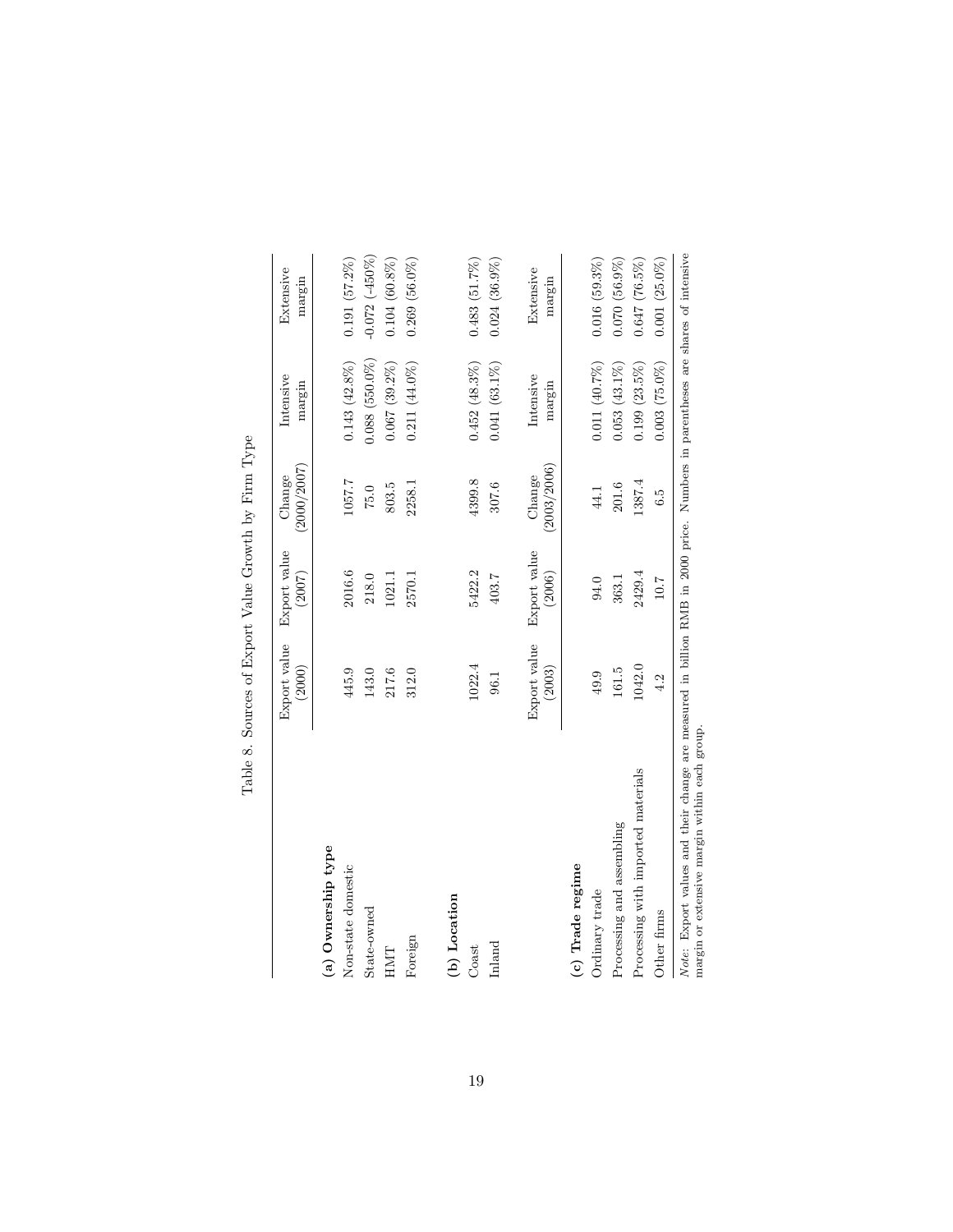| Industry               | Exp. val.<br>(2000) | Exp. val.<br>(2007) | Change<br>(2000/2007) | Int.<br>margin | Ext.<br>margin | % Int.<br>margin | % Ext.<br>margin |
|------------------------|---------------------|---------------------|-----------------------|----------------|----------------|------------------|------------------|
| Leather/fur/feather    | 63.8                | 168.4               | 104.5                 | 0.0038         | 0.0184         | 17.3%            | 82.7%            |
| Non-metallic minerals  | 24.7                | 67.5                | 42.7                  | 0.0018         | 0.0073         | 19.6%            | 80.4%            |
| Plastics               | 34.2                | 120.2               | 86.0                  | 0.0037         | 0.0146         | 20.3%            | 79.7%            |
| Metal products         | 50.0                | 166.0               | 116.0                 | 0.0053         | 0.0193         | 21.7%            | 78.3%            |
| Textiles               | 138.2               | 333.1               | 194.9                 | 0.0117         | 0.0297         | 28.3%            | 71.7%            |
| Furniture              | 12.1                | 79.9                | 67.8                  | 0.0042         | 0.0102         | 29.2%            | 70.8%            |
| Clothing               | 94.5                | 270.5               | 176.0                 | 0.0131         | 0.0243         | 35.1%            | 64.9%            |
| Office equipments      | 34.1                | 107.7               | 73.6                  | 0.0055         | 0.0101         | 35.4%            | 64.6%            |
| Non-ferrous metals     | 19.7                | 54.6                | 34.9                  | 0.0029         | 0.0045         | 38.8%            | 61.2%            |
| Timber/wood            | 7.2                 | 46.7                | 39.5                  | 0.0033         | 0.0051         | 39.4%            | 60.6%            |
| Electrical equipments  | 71.3                | 470.0               | 398.6                 | 0.0358         | 0.0488         | 42.3%            | 57.7%            |
| Printing               | 2.6                 | 19.5                | 16.9                  | 0.0016         | 0.0020         | 43.5%            | 56.5%            |
| Processing of foods    | 36.9                | 107.4               | 70.5                  | 0.0065         | 0.0085         | 43.6%            | 56.4%            |
| Rubber                 | 15.1                | 60.5                | 45.4                  | 0.0042         | 0.0054         | 43.9%            | 56.1%            |
| General machinery      | 39.4                | 218.1               | 178.8                 | 0.0172         | 0.0208         | 45.2%            | 54.8%            |
| Transport equipments   | 43.6                | 330.2               | 286.5                 | 0.0296         | 0.0312         | 48.7%            | 51.3%            |
| Special machinery      | 13.7                | 108.4               | 94.7                  | 0.0099         | 0.0102         | 49.2%            | 50.8%            |
| Electronic equipments  | 257.9               | 2402.2              | 2144.3                | 0.2360         | 0.2195         | 51.8%            | 48.2%            |
| Measuring instruments  | 30.4                | 171.0               | 140.6                 | 0.0160         | 0.0139         | 53.6%            | 46.4%            |
| Raw chemical materials | 44.2                | 178.0               | 133.8                 | 0.0156         | 0.0128         | 55.1%            | 44.9%            |
| Chemical fibers        | 3.0                 | 17.7                | 14.7                  | 0.0018         | 0.0013         | 58.2%            | 41.8%            |
| Manufacturing of foods | 9.7                 | 38.3                | 28.6                  | 0.0035         | 0.0025         | 58.3%            | 41.7%            |
| Paper products         | 9.8                 | 45.3                | 35.5                  | 0.0046         | 0.0029         | 61.4%            | 38.6%            |
| Medicines              | 16.0                | 47.1                | 31.1                  | 0.0043         | 0.0023         | 64.8%            | 35.2%            |
| Ferrous metals         | 30.6                | 169.7               | 139.1                 | 0.0192         | 0.0104         | 64.9%            | 35.1%            |
| <b>Beverages</b>       | 4.1                 | 14.8                | 10.7                  | 0.0016         | 0.0006         | 71.7%            | 28.3%            |
| Petroleum/coking       | 11.7                | 13.3                | 1.5                   | 0.0003         | 0.0000         | 100.0%           | $0.0\%$          |

Table 9. Sources of the Growth in Export Value by Industry

Note: Export values and their change are measured in billion RMB in 2000 price. The industries are arranged in ascending order of the share of intensive margin.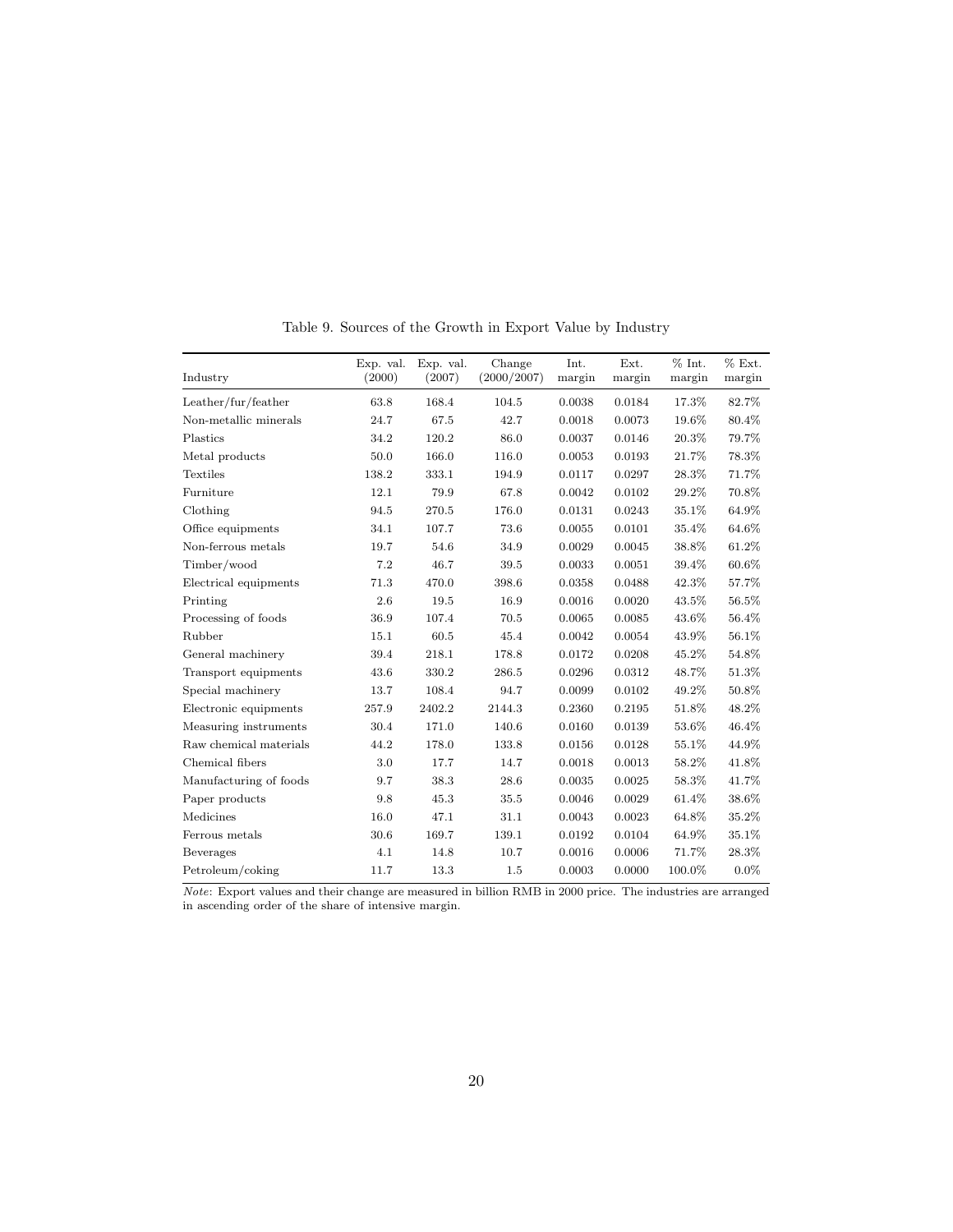#### **4.3Export growth by firm technology level**

A key aim of this paper is to examine whether Chinese exports became more technologically sophisticated over this period. Here technology sophistication refers to the level of technology used in production. Apart from rapid volume growth, a major concern with Chinese exports is that its technology level might be increasing fast, imposing higher pressure on high-income countries' producers. Some widely cited studies pay special attention to this issue, and find that the product composition of Chinese exports have been similar to higher-income countries more than China's real income per capita would imply (Rodrik, 2006; Schott, 2008). While we will look into this question more formally and more carefully in Section 6, here we just have a brief discussion of it in terms of firm dynamics. By having a picture of how firms with different technology levels had their shares in total exports changed over time, the analysis is expected to provide some evidence of the degree of technological improvement in Chinese exports. Again, we apply the decomposition method used before. An advantage of our firm-level data is that it contains detailed technology information related to, for example, workers' educations, skills, R&D investment, and so on. However, these measures are only available in one year of the sample period. We therefore restrict our sample to the balanced panel and make the assumption that individual firms' technology levels are constant over time. To some extent therefore we will underestimate any changes in the technological content of exports because we ignore this within-firm component.

We label two groups of firms within each industry. High technology firms are those in the top quartile within their industry for a particular technology measure. Low technology firms are those in the bottom quartile. We use six measures of technological sophistication, defined below.

- 1. Education is defined as the proportion of workers with higher-education degrees in 2004.<sup>17</sup>
- 2. Skill is defined as the proportion of workers with technical in 2004. They are usually those people whose jobs are related to research, product design, maintenance and repair of sophisticated machines, or other special skills.

speaking, the new quotas were temporary and were negotiated to increase gradually until being completely eliminated.

<sup>&</sup>lt;sup>17</sup>One practical reason why education intensity is measured this way is that China has a compulsory education law which rules that normally each citizen must receive at least nine years' school education. As a result, almost all workers have achieved the legally required compulsory education and therefore the variation in schooling only exists in education beyond the junior middle school level. Senior middle school education (including some vocational training education) is also very common and have almost become a prerequisite in any formal job market. However, many labour-intensive positions still do not necessarily require workers to have had higher-education degrees. Because of this, there is sufficient variation in the proportion of workers with higher-education degrees, which makes this measure effective as an proxy for education intensity.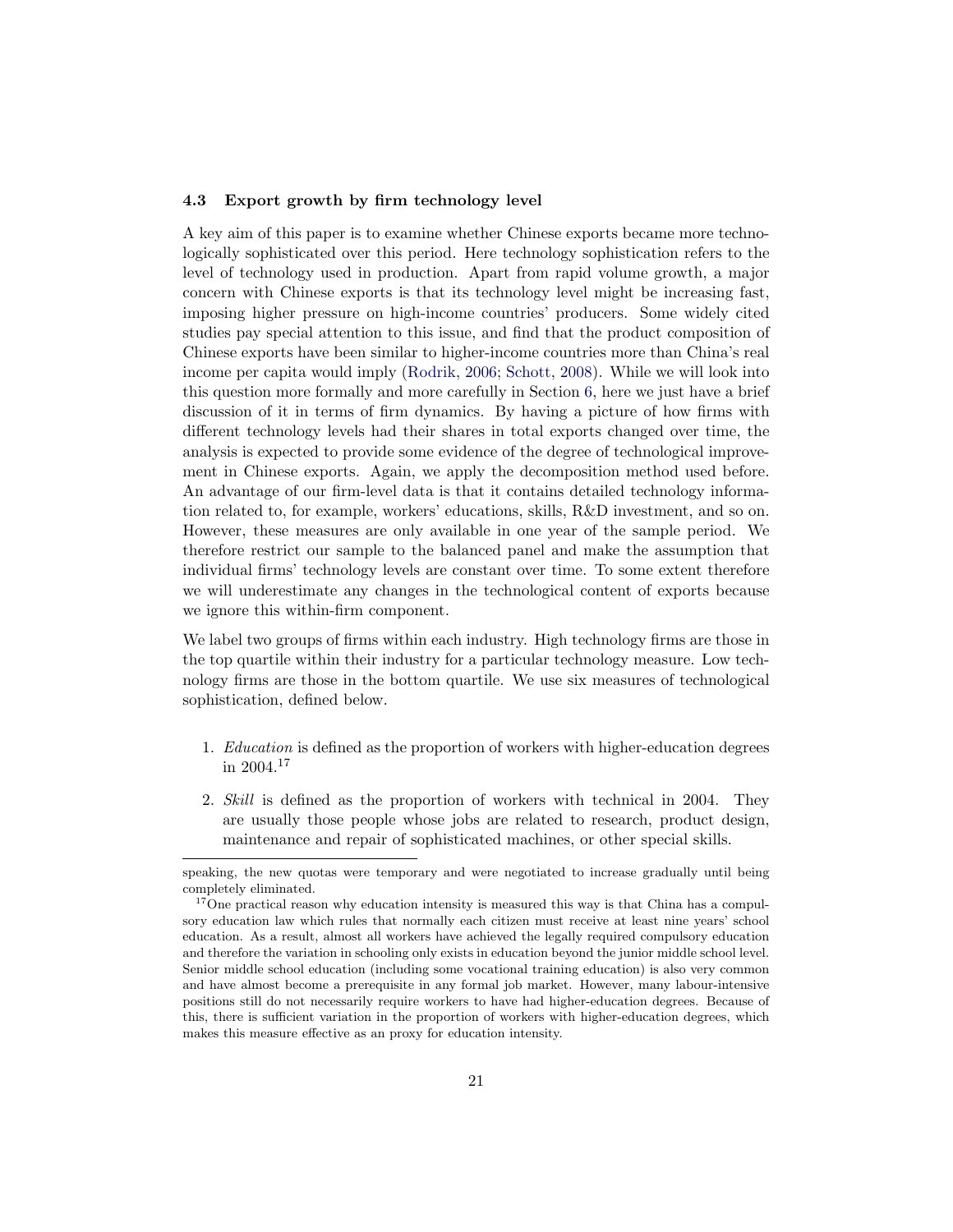- 3. Computer is defined as the number of computers used per worker in 2004.
- 4. R&D intensity is defined as the ratio of R&D expenditure to the final value of output. The value of this index represents how much value of R&D is invested to produce one monetary unit of output in a given industry.
- 5. Worker-training is measured as expenditure per worker on worker training in 2004.18.
- 6. New product intensity is measured as the ratio of new product value over output in 2004. In the CASIF data, new product value is defined as value of output of those products made by new technology, or with new product designs, structural improvements, new materials, and so on.

The resulting decompositions are given in Table 10. Firms in the top quartile of technological sophistication almost always contribute a larger share of export growth, in some cases dramatically so. For example, firms with highly educated workers contribute more than half of all export growth and firms which are in the top quartile of worker training contribute more than 60% of all export growth. Because all of the technology measures are constructed with each industry, cross-industry differences are excluded here. Therefore it is clear that firms with higher technology levels expanded their export market shares over time, crowding out technologically inferior firms. We see this as new evidence of increasing technology content of Chinese exports. Different from those studies which find increasing similarity of the Chinese export product mix to developed countries (Rodrik, 2006; Schott, 2008), our result here provides the direct evidence of the within-industry technological improvement in Chinese export activities.

Table 10 also shows that, in every case, the extensive margin is either zero or negative for low technology firms (indicating net exit of low technology firms from the export market), but is always positive for high technology firms.<sup>19</sup> This suggests that the large number of new exporting firms are predominantly high technology firms.

#### **4.4 Sources of export growth at the product level**

Because we also have product-level data on exports from the CCTS, we can further decompose exports into an intensive and extensive margin at the product level. The importance of the adjustment of trade at the product margin has been recognised by an emerging body of literature (e.g., Bernard et al., 2009a,b, 2010; Goldberg et al., 2010; Manova and Zhang, 2009; Amiti and Freund, 2010). Adjustment at the product

<sup>&</sup>lt;sup>18</sup>Although this is a flow measure, it captures the cross-firm differences in human capital if firms with high human capital intensity train their workers more than other firms in a given industry. It is similar to the measure of  $R\&D$  intensity above

<sup>&</sup>lt;sup>19</sup>Note that the extensive margins reported in Table 10 are much smaller because these results come from the balanced panel.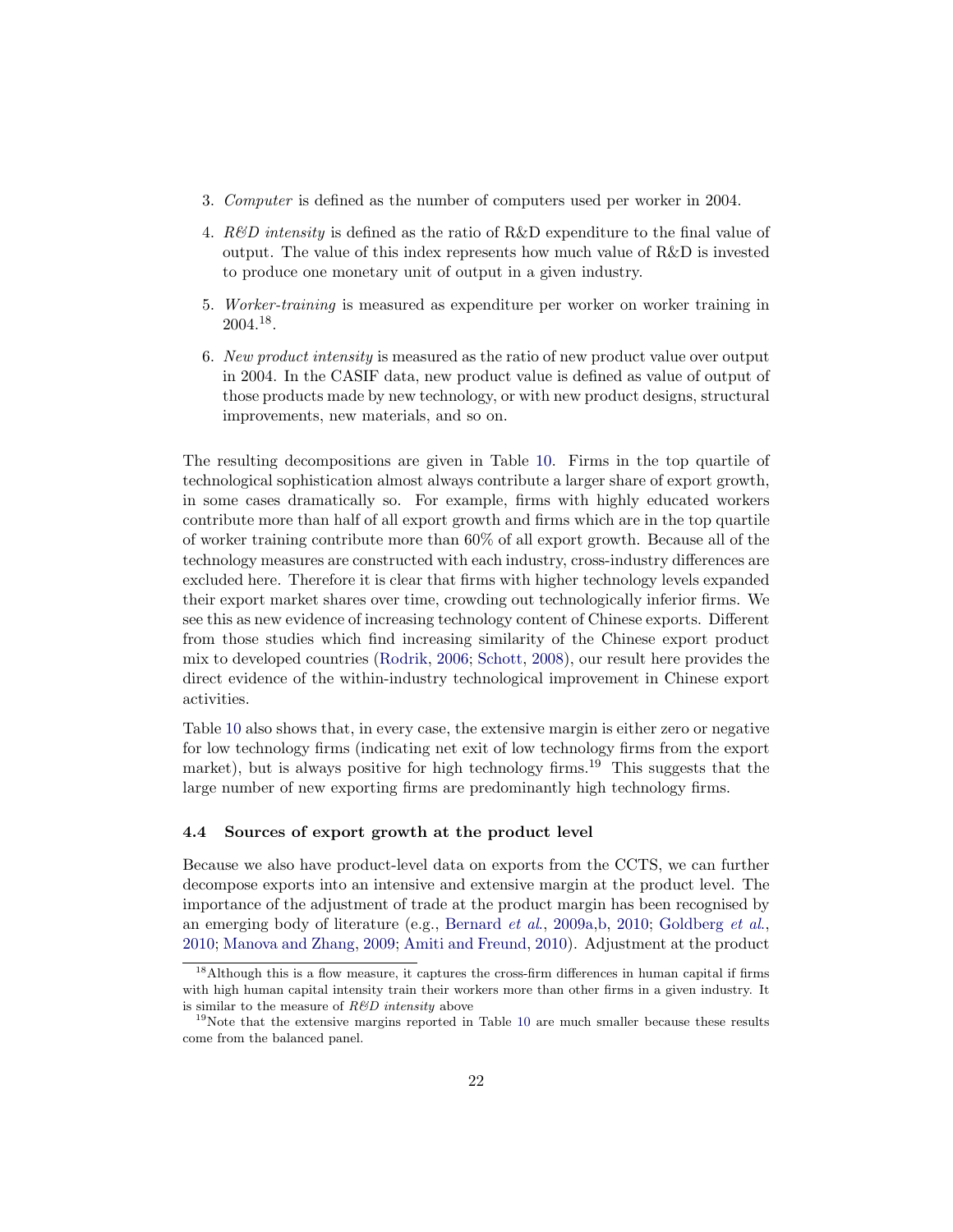|                                         | Share of<br>exp. val.<br>(2000) | Share of<br>exp. val.<br>(2007) | Contribution<br>to exp. val.<br>growth | $\%$ Int.<br>margin | %Ext.<br>margin |
|-----------------------------------------|---------------------------------|---------------------------------|----------------------------------------|---------------------|-----------------|
| Education $> 75\%$ pctl.                | 31.2%                           | 47.6%                           | 54.1\%                                 | 91.2%               | 8.8%            |
| Education $\leq 25\%$ pctl.             | 14.2%                           | $9.9\%$                         | 8.2%                                   | 102.7%              | $-2.7\%$        |
| Skill $> 75\%$ pctl.                    | 21.8%                           | 34.7%                           | 39.9%                                  | 96.0%               | $4.0\%$         |
| Skill $\leq 25\%$ pctl.                 | 34.3%                           | 25.7%                           | 22.2\%                                 | 99.0%               | $1.0\%$         |
| Computer $> 75\%$ pctl.                 | 39.4%                           | 54.7%                           | 39.9%                                  | 91.5%               | 8.5%            |
| Computer $\leq 25\%$ pctl.              | 15.9%                           | 12.2%                           | 22.2%                                  | 106.0%              | $-6.0\%$        |
| R&D intensity $>$ 50% pctl.             | 16.1\%                          | 30.2%                           | 35.9%                                  | 85.4%               | 14.6%           |
| No R&D expenditure                      | 49.2%                           | 34.4%                           | 28.5%                                  | 102.2%              | $-2.2\%$        |
| Worker-training $>50\%$ pctl.           | 38.9%                           | 55.6%                           | 62.3%                                  | 92.8%               | 7.2%            |
| No worker-training                      | 18.8%                           | 11.8%                           | $9.0\%$                                | 100.9%              | $-0.9\%$        |
| New product intensity $\geq 50\%$ pctl. | 16.9%                           | 22.1\%                          | 24.4\%                                 | 81.9%               | 18.1%           |
| No new products                         | 53.7%                           | 33.6%                           | $25.5\%$                               | 102.0%              | $-2.0\%$        |

Table 10. Sources of the Growth in Export Value by Technology Group (Balanced Panel)

margin result in changes in product varieties. The primary reason why changes in product varieties matter is similar to firm entry/exit in the export market: introducing a new product incurs fixed costs. In the models of Bernard et al. (2009b, 2010), the fixed costs of exporting a product lead to firm selection in the product-market participation, analogous to firm selection in the export market in the heterogeneous firm models. Compared to these existing studies, we employ a relatively simpler version of decomposition method as used before to examine two specific margins of export growth: change in export value per variety (intensive margin) and changes in the product varieties per exporting firm. Albeit simple in form, our decomposition, as will be seen below, provides within-firm changes in export product varieties, which will be helpful in understanding firm export behaviour in terms of export variety choice.

 $\bar{E}_t$  can be expressed as the product of two components for the sample of exporting firms:

$$
\bar{E}_t = \frac{\bar{e}_t \times n_t}{N_t^E} \equiv \bar{e}_t \times v_t,\tag{5}
$$

where  $\bar{e}_t$  is the mean export value of each product variety,  $n_t$  is the number of product

Note: The second and the third columns are the shares of different technology groups in the total export value of each year. The fourth column is the share of export value growth of different technology groups in total export value growth. The last two columns break down the fourth column into the intensive margin and the extensive margin.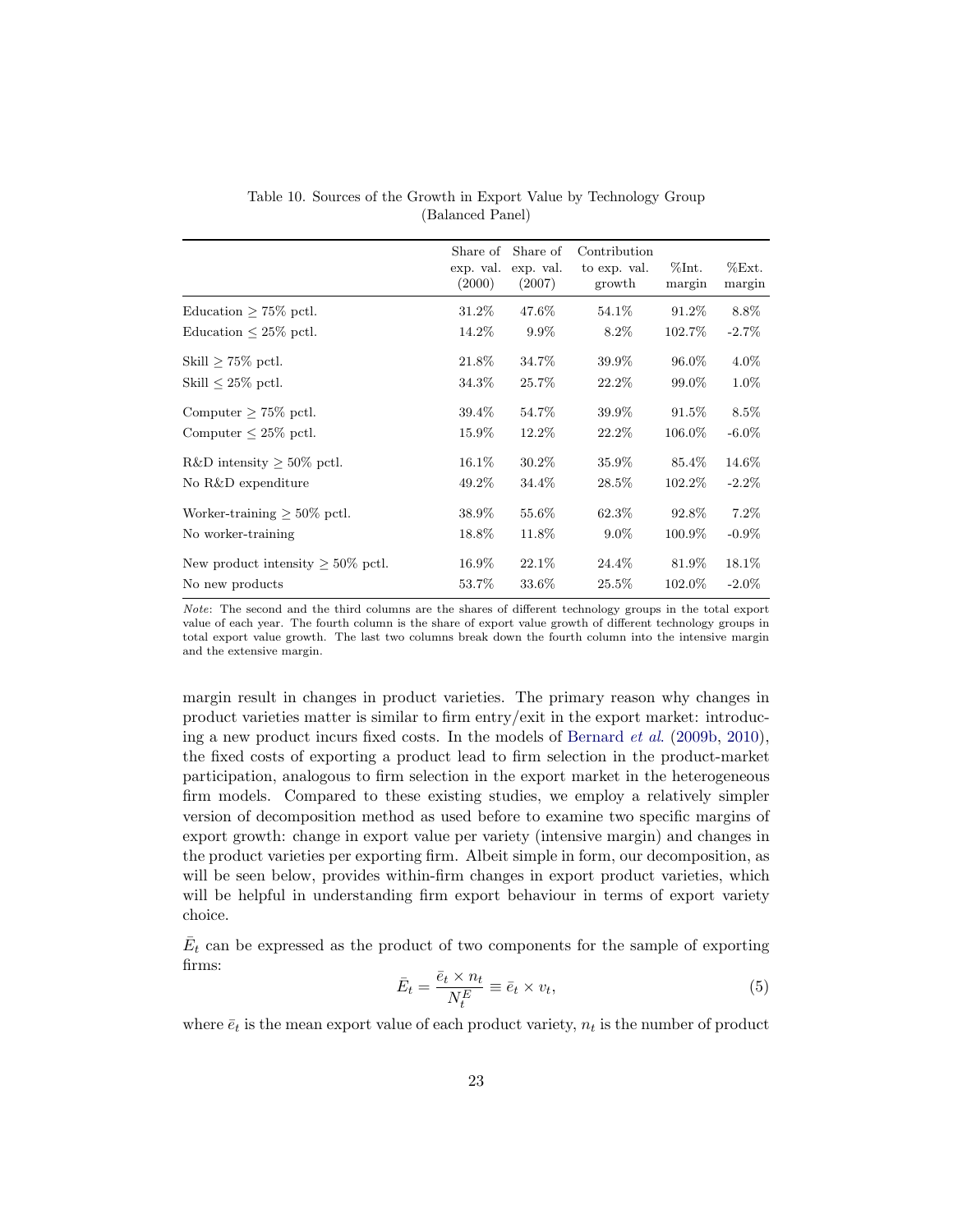varieties,  $N_t^E$  is the number of exporting firms, and  $v_t$  is the number of product varieties per exporting firm, defined as  $n_t/N_t^E$ . Then the intensive and extensive contributions to  $\Delta \bar{E}_t$  can be written as

$$
\Delta \bar{E}_t = \frac{v_{t-1} + v_t}{2} \Delta \bar{e}_t + \frac{\bar{e}_{t-1} + \bar{e}_t}{2} \Delta v_t.
$$
\n
$$
(6)
$$

The intensive margin  $(\bar{e})$  here represents the export value per product and the extensive margin  $(v)$  represents the number of products exported per exporting firm. The decomposition of  $\Delta E$  are in table 11. We apply the decomposition both to the full CCTS sample and the matched CASIF-CCTS sample. The results are similar. The intensive margin is large and positive, while the extensive margin is large and negative. This shows that the growth in export value per firm was not driven by new products; indeed the number of products per exporting firm decreased over this period. The number of firms entering into the export market was far more than the growth of product categories and this consequently lead to an increasing export volume per product and a decreasing number of products per exporting firm. One the one hand, the result here is consistent with findings in other studies on China that variety growth plays a small part in China's export expansion (Manova and Zhang, 2009; Amiti and Freund, 2010). On the other hand, the result reveals a new channel of export growth, which is how product varieties are adjusted within firms. Once again, this confirms that new firms starting to export was a key driving force of Chinese export growth.

|                                              | Full CCTS          | Matched sample        |
|----------------------------------------------|--------------------|-----------------------|
| $E_{2003}$                                   | 4,575,147.4        | 6,200,965.5           |
| $E_{2006}$                                   | 5,661,913.7        | 7,637,733.1           |
| $\Delta E = \bar{E}_{2006} - \bar{E}_{2003}$ | 1,086,766.3        | 1,436,767.6           |
| Intensive margin $(\Delta \bar{e})$          | 3.840 (384.0%)     | 3.961 $(396.1\%)$     |
| Extensive margin $(\Delta v)$                | $-2.840(-284.0\%)$ | $-2.961$ $(-296.1\%)$ |

Table 11. Sources of Growth in the Mean Export Value  $\bar{E}$ 

Note:  $\bar{E}_t^E = \frac{\bar{e}_t \times n_t}{N_t^E} \equiv \bar{e}_t \times v_t.$ 

#### **4.5 The role of export policy zones**

Using the CCTS trade data, Wang and Wei (2010) reveal the positive effect of policy zones in China's export growth in a regression framework. However, very little is known about the kinds of firms which set up in EPZs. Undoubtedly, uncovering the mechanism underlying the relationship between export policies, firm behavior, and export growth, is a crucial step toward a deeper understanding of China's export boom. Since the CCTS data contains information on whether a firm is located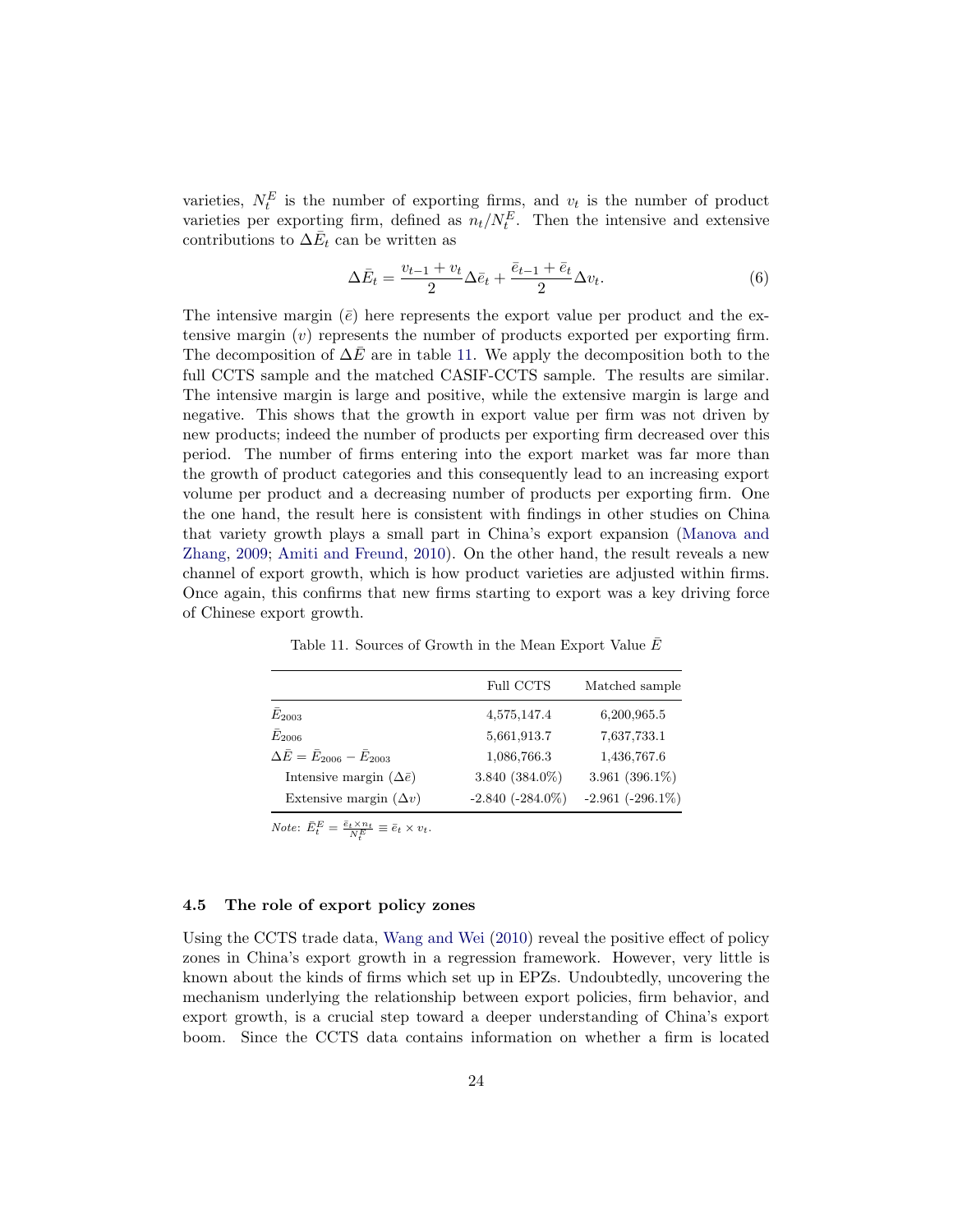within a policy zone of a specific type or not, our matched data makes the above task possible. A simple method for revealing the role of policy zones is to compare the characteristics of firms inside and outside EPZs over time.

We first do the comparison for EPZs in table 12. In four years (from 2003 to 2006), the number of firms in EPZs more than doubled.<sup>20</sup> More interestingly, we find that firms in EPZs are superior in any of the performances than their counterparts outside EPZs except in employment. Firms in EPZs produce more, export more, use more capital and intermediates, and are more productive, but employ less labour. This reflects the fact that firms are selected into the EPZs based more on their productive performance rather than on their capacity to increase employment. The -test shows that over time the gap in performance between firms inside and outside EPZs gets even more significant. Further, when we expand our analysis to all kinds of policy zones, the result is very similar, as can be seen in table 13. Obviously, policy zones have been an increasingly more important driving force of China's export growth either via attracting more better-performance firms or via the learning effect of firms.

Table 12. Mean Comparisons of Exporting Firms inside and outside Export Processing Zones (Matched Sample)

|                                  |          | 2006      |           |          |         |           |
|----------------------------------|----------|-----------|-----------|----------|---------|-----------|
|                                  | $NEPZ^a$ | $E P Z^a$ | $t$ -test | $NEPZ^a$ | $EPZ^a$ | $t$ -test |
| Number of firms                  | 16,861   | 111       | n.a.      | 30,998   | 286     | n.a.      |
| Log(Output)                      | 10.73    | 11.42     | $-5.02$   | 10.76    | 11.33   | $-5.95$   |
| Log(Sales)                       | 10.70    | 11.45     | $-5.75$   | 10.73    | 11.34   | $-6.63$   |
| Log(Express)                     | 9.75     | 10.78     | $-6.55$   | 9.77     | 10.82   | $-10.33$  |
| Log(Capital)                     | 9.09     | 9.84      | $-3.01$   | 8.89     | 9.55    | $-6.22$   |
| $Log($ Labour $)$                | 5.53     | 5.41      | 3.33      | 5.32     | 5.27    | 1.30      |
| Log(Intermediates)               | 10.40    | 10.93     | $-3.59$   | 10.28    | 10.69   | $-3.69$   |
| Labour Productivity <sup>b</sup> | 0.62     | 0.63      | $-2.50$   | 0.54     | 0.58    | $-4.86$   |

Note: All monetary variables are in real terms (prices in 2000 as numeraire).  $t$ -test tests the equality of the means between the two firm groups.)

NEPZ: exporting firms outside Export Processing Zones. EPZ: exporting firms inside Export Processing Zones.

 ${}^{b}$ Labour productivity is measured as logarithm of output-labour ratio normalized within each 3-digit-industry-year cohort.

# **5 Measuring the Value-Added of Chinese Exports**

An important part of the growth in world trade in recent decades is the results of vertical specialisation. Vertical specialisation refers to the phenomenon of fragmen-

 $^{20}$ It should be born in mind that trading companies and small firms, which actually make up a large proportion of the firms in EPZs, are not included here because of the matching.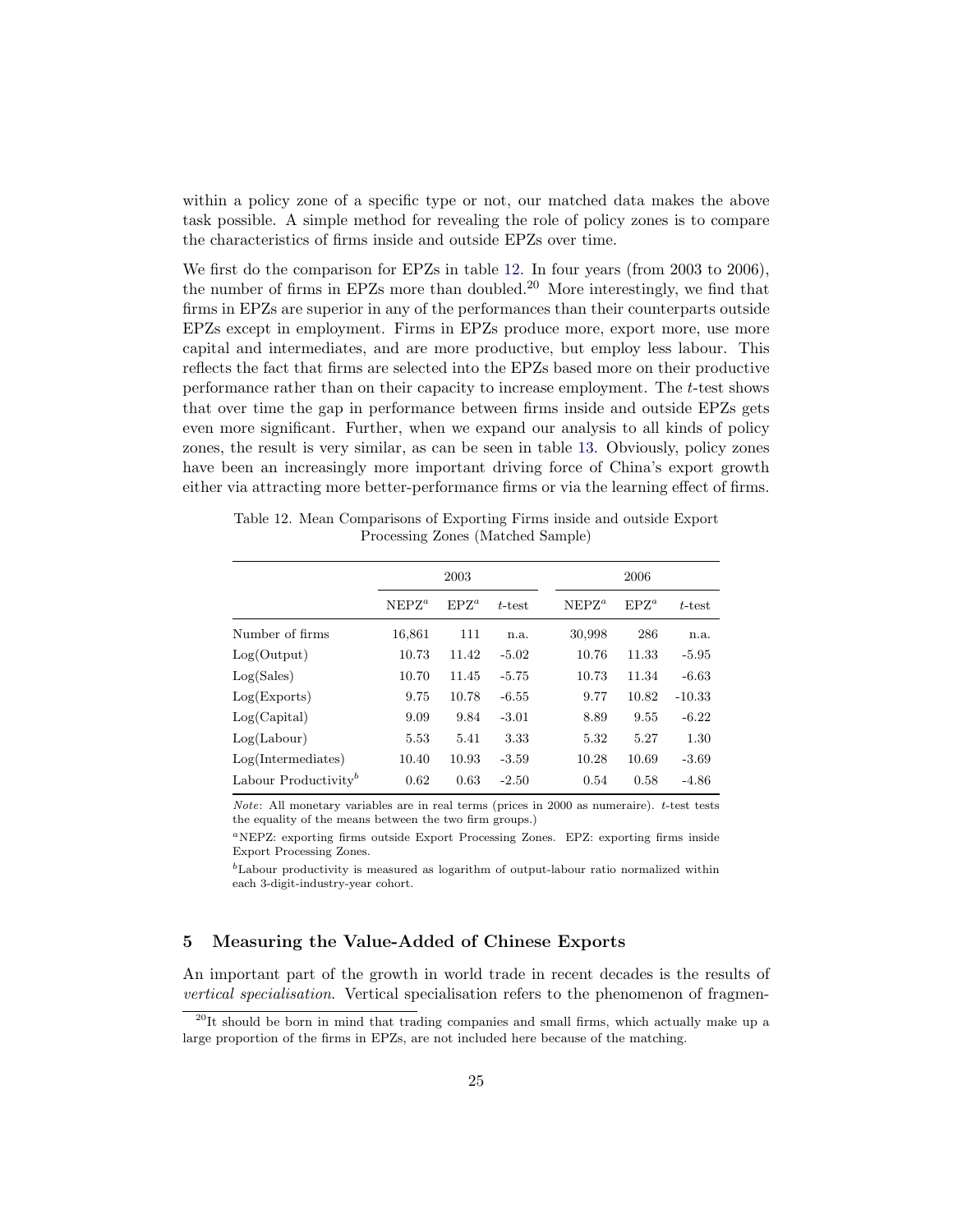|                                  |         | 2003   |           |         | 2006   |           |  |
|----------------------------------|---------|--------|-----------|---------|--------|-----------|--|
|                                  | $NPZ^a$ | $PZ^a$ | $t$ -test | $NPZ^a$ | $PZ^a$ | $t$ -test |  |
| Number of firms                  | 15,084  | 1,888  | n.a.      | 27,868  | 3,416  | n.a.      |  |
| Log(Output)                      | 10.69   | 11.08  | $-13.39$  | 10.72   | 11.11  | $-15.89$  |  |
| Log(Sales)                       | 10.66   | 11.07  | $-14.32$  | 10.69   | 11.10  | $-17.01$  |  |
| Log(Express)                     | 9.73    | 9.96   | $-5.82$   | 9.76    | 9.93   | $-5.44$   |  |
| Log(Capital)                     | 9.05    | 9.44   | $-10.39$  | 8.85    | 9.26   | $-12.66$  |  |
| $Log($ Labour $)$                | 5.54    | 5.45   | 5.76      | 5.32    | 5.27   | 5.87      |  |
| Log(Intermediates)               | 10.37   | 10.67  | $-10.44$  | 10.26   | 10.54  | $-10.34$  |  |
| Labour Productivity <sup>b</sup> | 0.61    | 0.63   | $-10.24$  | 0.53    | 0.57   | $-15.20$  |  |

Table 13. Mean Comparisons of Exporting Firms inside and outside Policy Zones (Matched Sample)

Note: All monetary variables are in real terms (prices in 2000 as numeraire).  $t$ -test tests the equality of the means between the two firm groups.)

NPZ: exporting firms outside policy zones. PZ: exporting firms inside policy zones.

 ${}^{b}$ Labour productivity is measured as logarithm of output-labour ratio normalized within each industry-year cohort. Industries are categorized at the 3-digit level.

tation of global production across countries. In the global production network, each country only engages in certain stages of the whole production process where it has comparative advantages. With the development of global production, cross-border transfer of materials and goods with this purpose has been playing an increasingly dominant role in the world trade (Hummels *et al.*, 2001; Yi, 2003; Dean *et al.*, 2008).

Hummels et al. (2001) (HIY hereafter) first propose a rigorous measure of vertical specialisation, before which there have been many case studies and anecdotes spread widely in the economic and business study literature but none of them has a clear and tractable conceptual framework. The measure in Hummels  $et \ al.$  (2001) is defined as the value share of imported intermediates in exports and is thus interpreted as the "imported input content of exports". Specifically, it is constructed by scaling the value of exports by the proportion of imported intermediates in total output:

$$
VS_{\rm HIY} = \left(\frac{M}{Y}\right) \cdot X,\tag{7}
$$

where  $M$  is imported intermediates,  $X$  is exports, and  $Y$  is total output. An assumption for the validity of this approach is that imported intermediates are used evenly in production for domestic sales and for export. But if, for example, imported intermediates are used much more intensively for exports then the domestic content of exports will be much lower, and the degree of vertical specialisation much higher.

By applying this measure to ten OECD countries using input/output tables (I/O tables), their empirical evidence shows that 21% of these countries' exports can be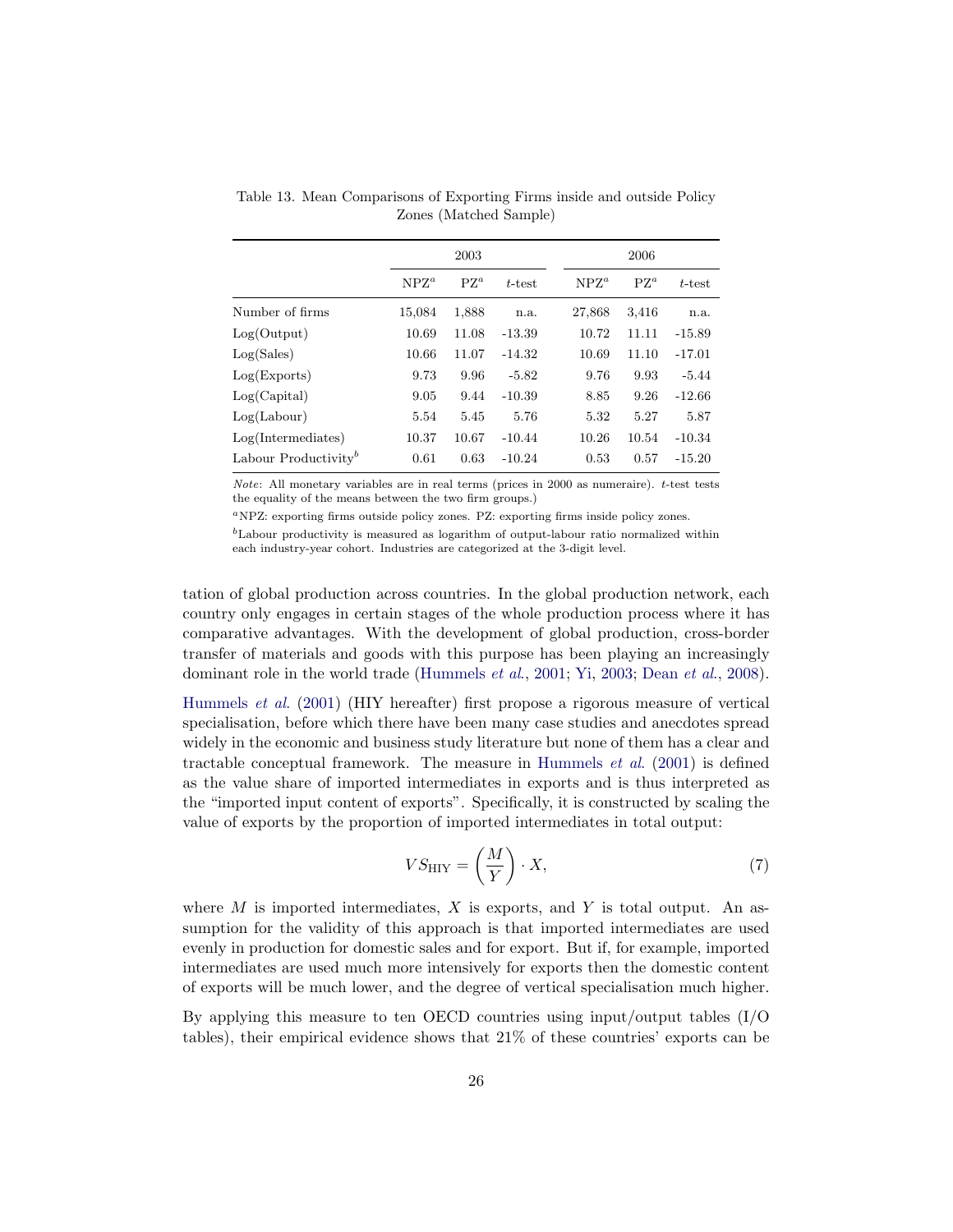accounted for by vertical specialisation. Dean *et al.* (2007) apply this method to China by making use of the Chinese I/O tables and customs trade data. His result shows that about 35% of China's exports could be attributed to imported intermediates in 2002, and there had been a 6.5 percentage-point increase between 1997 and 2002.

Nevertheless, a problem with the HIY approach is that it assumes that imported inputs are used evenly in production for domestic sales and in production for exports. If imported inputs are used more intensively in production for exports, this approach will underestimate the degree of vertical specialisation. In the example of China, processing exports are prevailing and even dominant in some industries and this may result in a more intensive use of imported materials in processing exports and in production for normal exports or domestic sales. We have already known from Table 4 that processing trade plays a dominant role in Chinese exports. It was also clear from Section 4 that foreign firms and processing firms have contributed a large fraction of the growth in Chinese exports. This suggests an important role for vertical specialisation: Chinese exporters are possibly a relatively low value-added segment of an international production chain. The prevalence of processing trade in China, where firms import materials to produce final or semi-final products to export to original foreign suppliers, highlights the importance of considering vertical specialisation in China's trade.

In view of this problem, Chen et al. (2004) and Koopman et al. (2008) modify the method of Hummels *et al.* (2001) by splitting the standard  $I/O$  tales into separate tables for processing trade and other types of productions (productions for ordinary trade and domestic sales). Combining these new I/O tables with trade data, their calculations produce a higher degree of vertical specialisation. For example, by Koopman et al.'s (2008) estimation for the year 2002, China's share of vertical specialisation is around  $50\%$  in general and as high as  $80\%$  for some industries.<sup>21</sup> These numbers, as opposed to those in Dean *et al.* (2007), reflect in turn the significance of processing exports in China.<sup>22</sup>

The purpose of this section is to reveal how much China's domestic value-added is contained in its exports. Domestic value-added is the value of exports when the content of vertical specialisation is subtracted. We modify HIY method of measuring the extent of vertical specialisation in order to take into account the prevalence of processing trade in China. Because processing firms typically import a large fraction of their final output, ignoring this will lead to underestimates of the domestic content

 $21$ Chen *et al.*'s (2004) study gets a similar result, however it only focuses on the trade between China and the United States for 1995.

 $^{22}$ In a later study, Dean *et al.* (2008) extend their previous work by comparing the method using standard I/O tables and that using separate I/O tables as in Koopman et al. (2008). The latter method is found to generate a systematically larger degree of vertical specialisation than the former, and more interestingly, the gap between the two estimates is positively correlated with the share of processing exports in total exports at the sector level.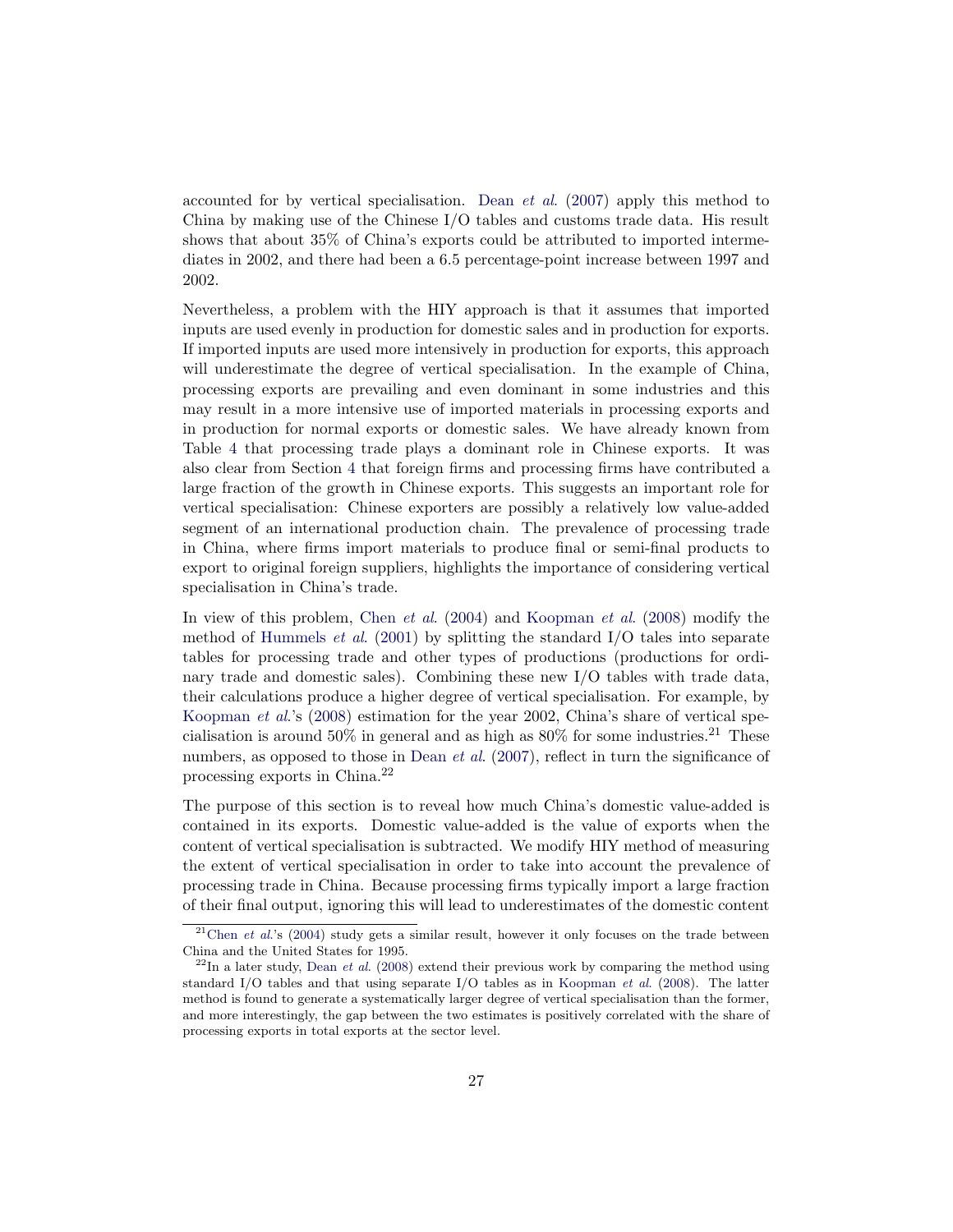of Chinese exports. Different from the conventional approaches which rely on trade statistics and I/O tables to calculate the vertical specialisation or domestic content, we will go down directly to the firm level to see how much a typical firm imports its intermediates from abroad and how much it exports. To do this, we will base our analysis on a unique firm-transaction level data set which has never been used before. By focusing on pure exporting firms which sell all their products abroad, we are able to obtain the first micro-level evidence of how much foreign content is contained in Chinese exports.

We note that all the above works on China (Chen et al., 2004; Koopman et al., 2008) are basically cross-sectional and their time periods do not cover more recent years after 2002. For China, however, the period under our study, 2000 to 2007, is a time when China was increasingly more integrated to the world trade and the trade barriers were also significantly reduced in order to be in accordance with the WTO rules. Over time, it had been easier not only for foreign goods to be imported into China but also for Chinese products to be sold in other countries. Therefore a natural result of this change in trade environment is that China could import more and export more simultaneously over time, which could have affected the domestic content. Our micro data allows for exploration of this over-time change.

As a first step, we identify two groups of imported intermediates in the trade data: imported intermediates for processing trade and imported intermediates for ordinary trade. Figure 4 illustrates the different modes of vertical specialisation for ordinary exports and processing exports, modified from Hummels (2001, Figure 1). For ordinary trade (see subfigure (a)), the imported intermediates can be partly used in production for domestic sales and partly used in production for ordinary exports. We identify imported intermediates in all ordinary imports (for example imports to be used as capital and consumption goods) by the classification of the Broad Economic Categories (BEC) and its HS concordance (See Appendix A.7 for the details). Then, because we cannot tell by the data how much proportion of the ordinary imported intermediates are used in production for domestic sales and how much proportion is used production for exports, we will in general still have to use their product values. HIY method to impute the proportion of ordinary imported intermediates in exports.

For processing trade (see subfigure (b)), firms import materials or parts through customs, and then export through customs after these materials are processed or assembled. According to the rule in China, all processing imports, classified either under the regime of *processing and assembling* or under the regime of *processing* with imported materials, should only be used for the purpose of processing exports. Therefore all processing imports are used as intermediate inputs and all of them are finally embedded in processing exports.

Based on the above reasoning, a revised formula for the measure of vertical specialisation is

$$
VS_{\text{NEW}} = M^p + \frac{M^o}{Y - X^p} \cdot X^o. \tag{8}
$$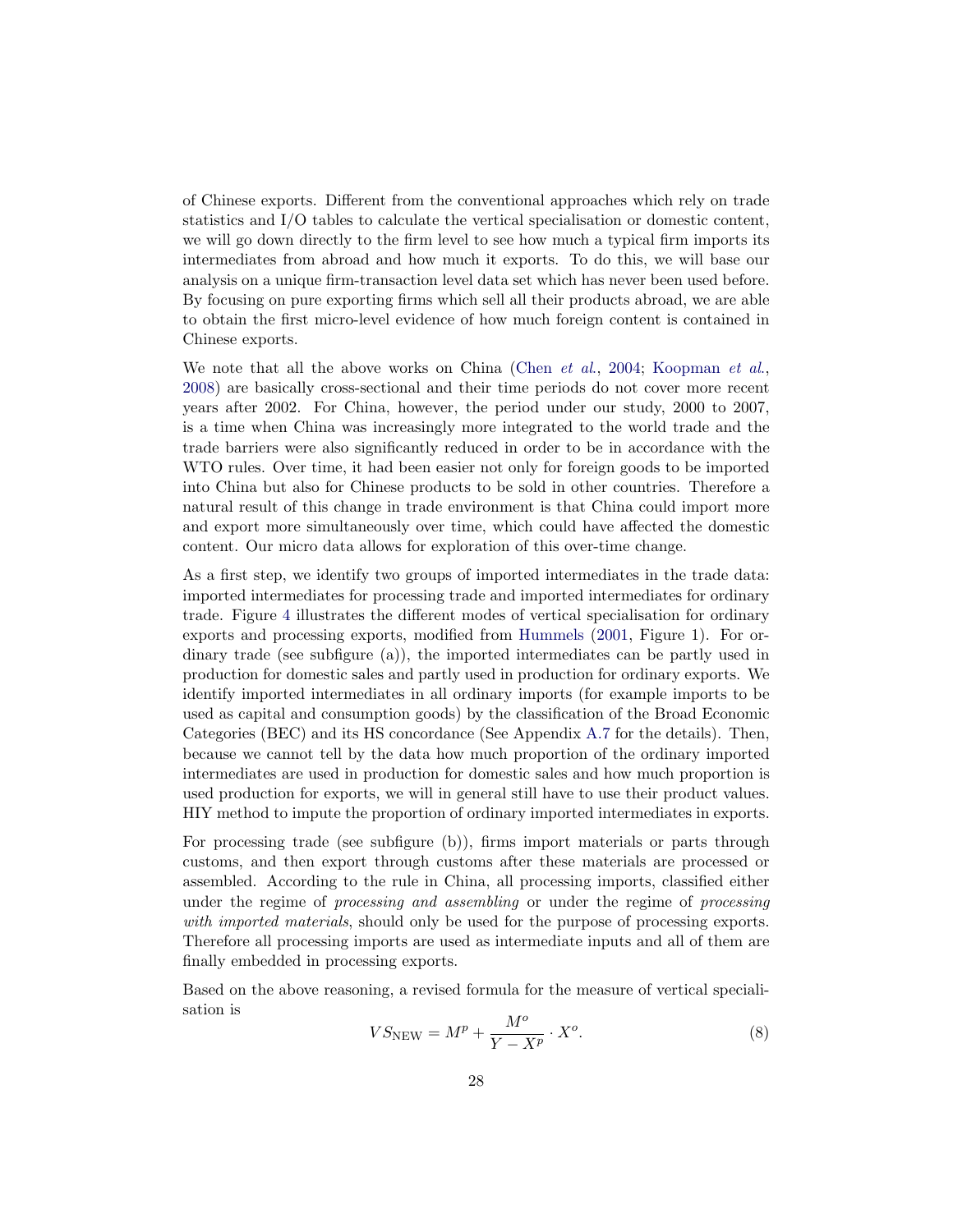

Fig 4. Modes of Vertical Specialisation for Ordinary Exports and Processing Exports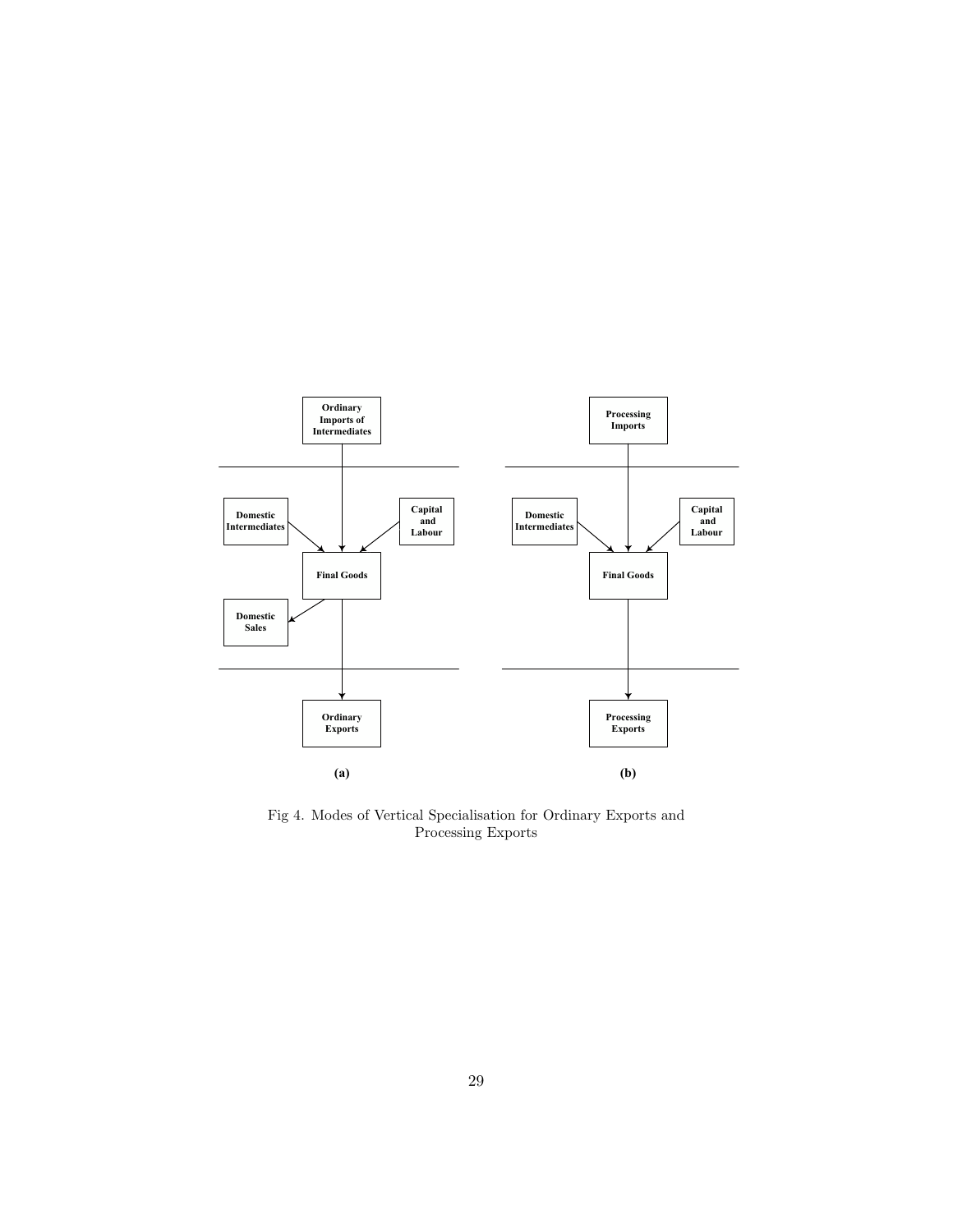Here the superscripts  $p$  and  $q$  denote processing trade and ordinary trade respectively.  $Y - X^p$  is the value of domestic sales plus ordinary exports, and the whole fraction,  $M^o/(Y - X^p)$ , gives us the proportion of ordinary imports of intermediates used in ordinary exports. If  $M^p$  and  $X^p$  were zero, this would be equivalent to  $VS_{\text{HIV}}$ .

To see how it has improved the HIY measurement, we can look at the difference between  $(7)$  and  $(8)$ :

$$
VS_{\text{HIV}} - VS_{\text{NEW}} = \left(\frac{X^o + X^p}{Y} - 1\right) \cdot M^p + \left(\frac{Y - X^o - X^p}{Y - X^p}\right) \cdot \left(\frac{X^p}{Y}\right) \cdot M^o.
$$
\n(9)

For exporting firms which sell their products both in the domestic market and in the foreign market, the first term is negative as output value always exceeds or is equal to export value, and the second term is also non-negative by the same reason. However, if processing trade is dominant in trade and the value of ordinary trade is close to zero (both  $X^o$  and  $M^o$  are close to zero), then the whole equation could well be negative because the second term is now close to zero. This is how the downward biased estimation of  $\overline{VS}$  (or upward biased estimation of  $\overline{DV}$ ) caused by the HIY method takes place.

To make further refinements on these results, a possible correction is to restrict our sample to pure exporting firms which export all their goods abroad. The reason is straightforward: when these firms have no products sold in the domestic market, all their imported intermediates are used in production for exports. In this case, (7) and (8) collapse to the same equation:

$$
VS_{\text{HIV}} = VS_{\text{NEW}} = M^o + M^p. \tag{10}
$$

Once the measure of vertical specialisation  $VS_{\text{NEW}}$  is obtained, it is easy to calculate domestic value-added (domestic content) in exports:

$$
DV = X - VS_{\text{NEW}}.\tag{11}
$$

And the domestic value-added share in exports is:

$$
DVS = \frac{DV}{X} = 1 - \frac{VS_{\text{NEW}}}{X}.\tag{12}
$$

However, it needs to be born in mind that the estimate is a lower bound estimate of foreign content or upper bound estimate of domestic content of exports because it is not possible to trace back how much foreign intermediates are contained in the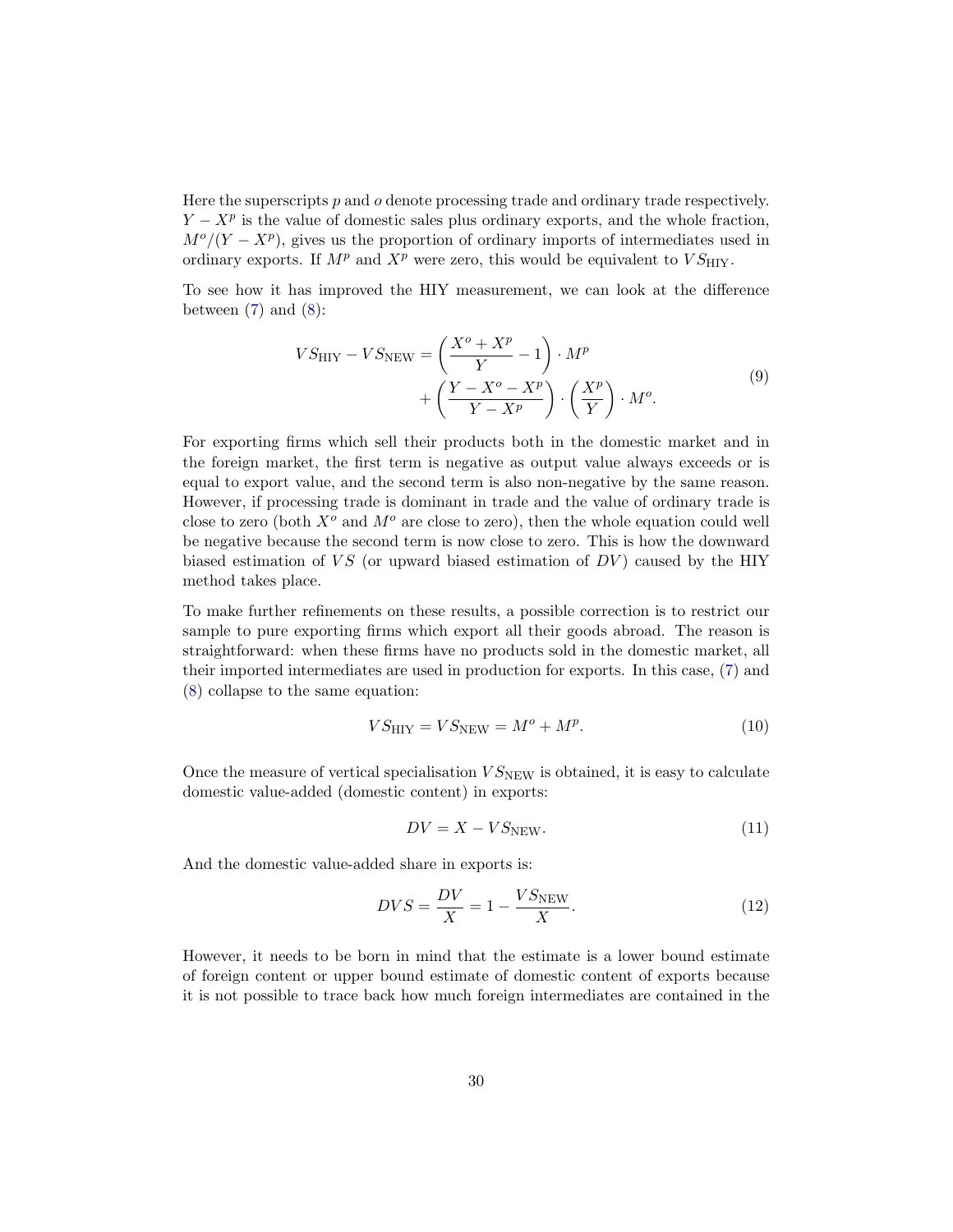firm's domestic inputs.<sup>23</sup> Albeit the impossibility to get precise estimate of domestic content of exports, the micro-level evidence is a valuable supplement to the highly aggregated sector-level estimates and more importantly, enables us to explore withinfirm variations such as changes over time and origin/destination variation.

#### **5.1 Estimated domestic content from the matched sample**

We apply the above methods to the matched CASIF-CCTS sample. The industrylevel estimates are presented in Table 14. We have two findings here. First, it is found that paper products and electronics have the lowest share of domestic valueadded in their exports. Electronics industry made up a large proportion of Chinese exports but also imported large amounts of materials from other countries. Therefore overall vertical specialisation could have been driven up by the electronics exports alone. Second, the HIY estimates of domestic value-added are generally higher than our estimates, which confirms that the HIY method tends to underestimate the real degree of vertical specialisation or overestimate the real share of domestic valueadded.

In table 15, we redo the estimations by restricting the sample to the pure exporters of the matched sample, which are defined as firms with more than 95% of their output exported. For many industries which have large export values, such as electronic/electrical/transport equipments and textiles, the estimated domestic valueadded share in exports are lower than the estimates with the matched sample in table 14. This fact implies that pure exporters have higher share of their intermediates imported than other exporting firms.

#### **5.2 Further breakdown of the VS/DV shares**

Breaking down the export value into vertical specialisation and domestic value-added could offer a new perspective on looking at the structure of the Chinese export boom. For this purpose, Table 16 shows two groups of information: (1) the shares of vertical specialisation and domestic value-added, and (2) the breakdowns of the above shares among sectors. The upper panel of the table offers the first information. The share of vertical specialisation (VS share) is shown to have increased from 68% to 71% from 2003 to 2006, resulting in a decreasing share of domestic value-added (DV share) from 32% to 29%. This is because the VS share grew faster than the final export value and was the primary force of export growth compared to DV growth.

 $^{23}$ It would be helpful to illustrate this by an example. Suppose a pure exporting firm has 30 thousand dollars of intermediates imported from abroad and another 20 thousand dollars of intermediates bought from the domestic market, and it combines these materials with capital and labour inputs to produce 100 thousand dollars of products which are later all sold to other countries. Our upper bound estimate of domestic content in the firm's exports is  $70\%$   $((1 - \frac{30}{100}) \times 100\% = 70\%).$  However, if the domestic intermediates were also produced with some foreign materials and have half of the value is foreign content (10 thousand dollars), then the precise estimate of domestic content should now be 60%  $((1 - \frac{30+10}{100}) \times 100\% = 60\%).$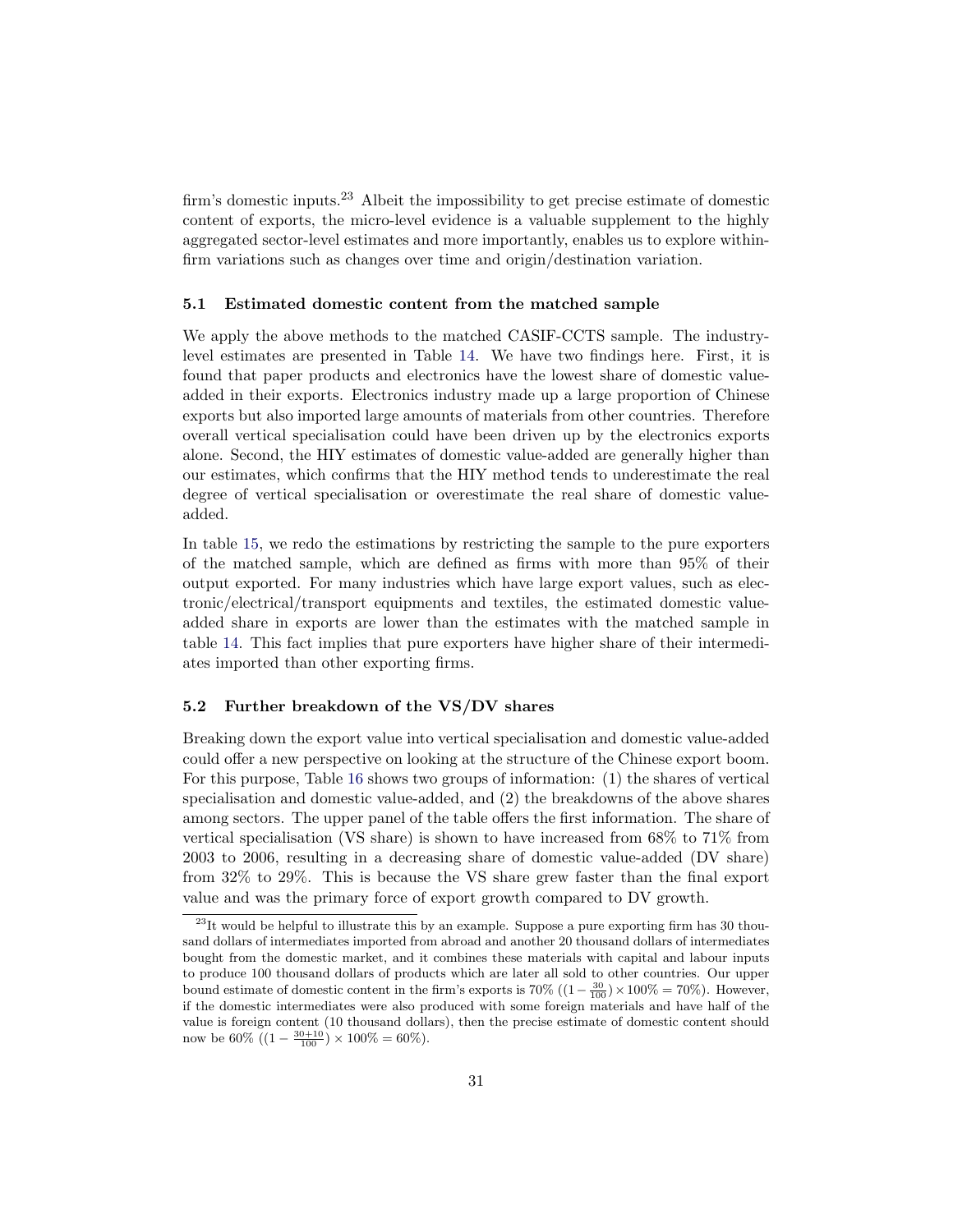|                        | Our method, all firms |          |          |          |       |       | HIY method, all firms |       |
|------------------------|-----------------------|----------|----------|----------|-------|-------|-----------------------|-------|
| Industry               | 03/04                 | 04/05    | 05/06    | 03/06    | 03/04 | 04/05 | 05/06                 | 03/06 |
| Petroleum/coking       | $-0.091$              | $-0.077$ | $-0.138$ | $-0.111$ | 0.465 | 0.440 | 0.303                 | 0.380 |
| Paper products         | $-0.025$              | 0.099    | 0.211    | 0.134    | 0.300 | 0.447 | 0.490                 | 0.421 |
| Electronic equipments  | 0.250                 | 0.265    | 0.295    | 0.281    | 0.346 | 0.436 | 0.438                 | 0.405 |
| Plastics               | 0.305                 | 0.366    | 0.447    | 0.418    | 0.432 | 0.491 | 0.569                 | 0.537 |
| Non-ferrous metals     | 0.459                 | 0.446    | 0.441    | 0.473    | 0.683 | 0.728 | 0.730                 | 0.731 |
| Measuring instruments  | 0.488                 | 0.515    | 0.521    | 0.517    | 0.520 | 0.556 | 0.572                 | 0.561 |
| Printing               | 0.457                 | 0.533    | 0.589    | 0.522    | 0.560 | 0.631 | 0.650                 | 0.595 |
| Chemical fibers        | 0.592                 | 0.503    | 0.479    | 0.535    | 0.766 | 0.705 | 0.692                 | 0.714 |
| Leather/fur/feather    | 0.504                 | 0.539    | 0.561    | 0.563    | 0.585 | 0.604 | 0.620                 | 0.630 |
| Rubber                 | 0.552                 | 0.593    | 0.595    | 0.583    | 0.786 | 0.780 | 0.754                 | 0.767 |
| Transport equipments   | 0.625                 | 0.632    | 0.646    | 0.645    | 0.705 | 0.698 | 0.707                 | 0.711 |
| Raw chemical materials | 0.654                 | 0.638    | 0.624    | 0.647    | 0.751 | 0.750 | 0.744                 | 0.759 |
| Clothing               | 0.583                 | 0.637    | 0.694    | 0.650    | 0.635 | 0.686 | 0.742                 | 0.699 |
| Electrical equipments  | 0.649                 | 0.681    | 0.719    | 0.693    | 0.705 | 0.737 | 0.773                 | 0.747 |
| Timber/wood            | 0.687                 | 0.749    | 0.716    | 0.717    | 0.700 | 0.779 | 0.753                 | 0.745 |
| Ferrous metals         | 0.707                 | 0.715    | 0.720    | 0.719    | 0.781 | 0.785 | 0.782                 | 0.783 |
| Metal products         | 0.665                 | 0.710    | 0.757    | 0.724    | 0.700 | 0.752 | 0.814                 | 0.772 |
| Processing of foods    | 0.693                 | 0.722    | 0.733    | 0.728    | 0.772 | 0.808 | 0.824                 | 0.805 |
| Special machinery      | 0.677                 | 0.729    | 0.760    | 0.737    | 0.749 | 0.791 | 0.818                 | 0.798 |
| <b>Textiles</b>        | 0.710                 | 0.742    | 0.758    | 0.748    | 0.769 | 0.798 | 0.816                 | 0.803 |
| Office equipments      | 0.732                 | 0.742    | 0.767    | 0.760    | 0.756 | 0.769 | 0.785                 | 0.781 |
| General machinery      | 0.839                 | 0.798    | 0.812    | 0.798    | 0.811 | 0.850 | 0.871                 | 0.854 |
| Medicines              | 0.819                 | 0.801    | 0.779    | 0.810    | 0.901 | 0.899 | 0.893                 | 0.904 |
| Furniture              | 0.811                 | 0.846    | 0.869    | 0.850    | 0.836 | 0.863 | 0.889                 | 0.870 |
| Manufacturing of foods | 0.832                 | 0.895    | 0.878    | 0.855    | 0.889 | 0.921 | 0.921                 | 0.902 |
| Non-metallic minerals  | 0.856                 | 0.853    | 0.855    | 0.863    | 0.882 | 0.873 | 0.868                 | 0.880 |
| Beverages              | 0.898                 | 0.920    | 0.930    | 0.927    | 0.937 | 0.947 | 0.964                 | 0.959 |

Table 14. Estimated Domestic Value-Added Shares in Exports (by Industry)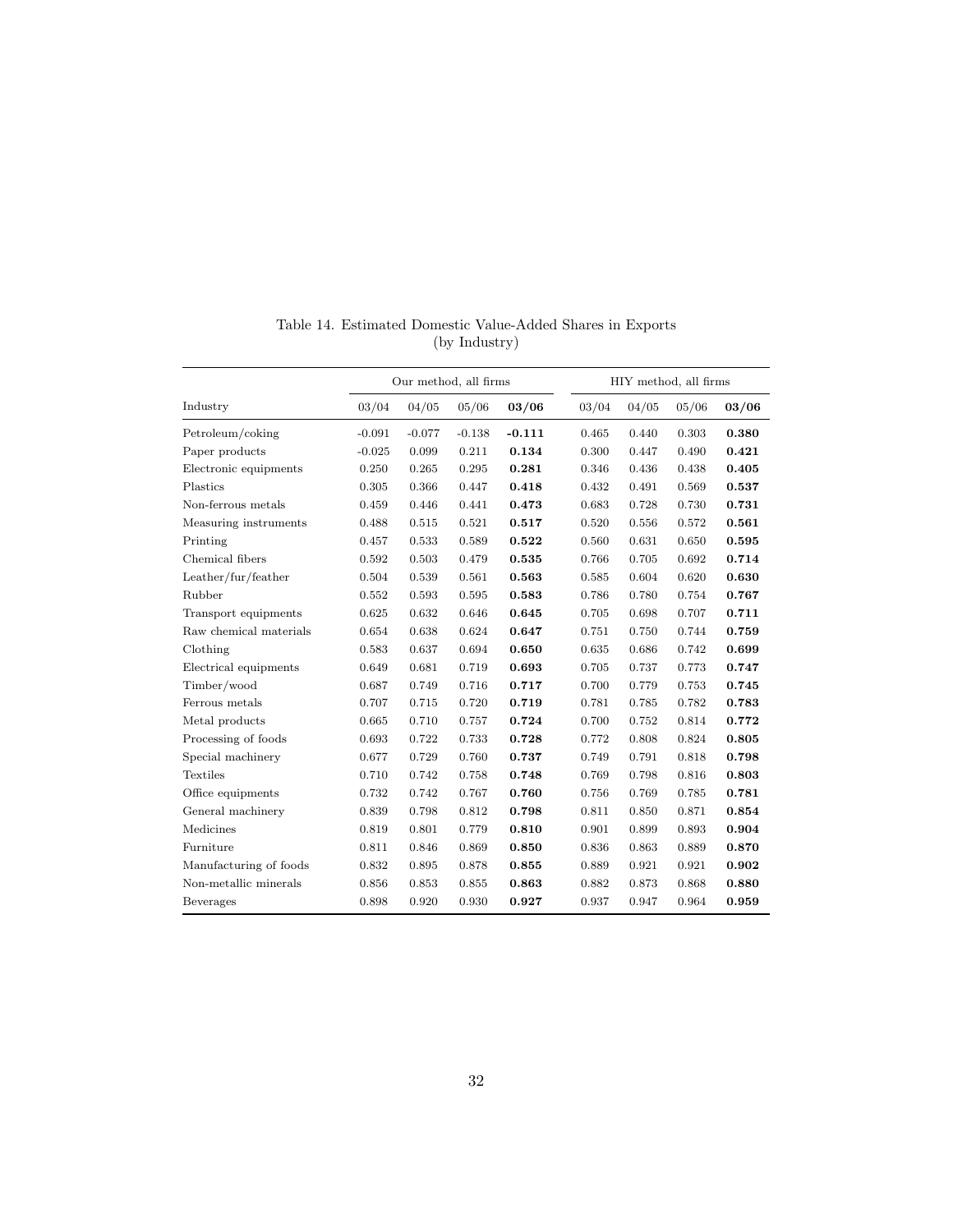|                        | Our method/HIY method, pure exporters |           |           |           |  |
|------------------------|---------------------------------------|-----------|-----------|-----------|--|
| Industry               | 03/04                                 | 04/05     | 05/06     | 03/06     |  |
| Ferrous metals         | $-17.362$                             | $-14.227$ | $-11.915$ | $-13.469$ |  |
| Electronic equipments  | 0.156                                 | 0.158     | 0.140     | 0.166     |  |
| Raw chemical materials | 0.591                                 | 0.606     | 0.396     | 0.356     |  |
| Plastics               | 0.254                                 | 0.338     | 0.415     | 0.376     |  |
| Paper products         | 0.502                                 | 0.579     | 0.730     | 0.426     |  |
| Printing               | 0.475                                 | 0.520     | 0.566     | 0.504     |  |
| Transport equipments   | 0.479                                 | 0.533     | 0.514     | 0.505     |  |
| Measuring instruments  | 0.512                                 | 0.552     | 0.521     | 0.566     |  |
| Rubber                 | 0.529                                 | 0.601     | 0.590     | 0.584     |  |
| Leather/fur/feather    | 0.521                                 | 0.506     | 0.585     | 0.596     |  |
| Timber/wood            | 0.662                                 | 0.690     | 0.632     | 0.627     |  |
| Clothing               | 0.560                                 | 0.626     | 0.682     | 0.631     |  |
| Textiles               | 0.578                                 | 0.658     | 0.691     | 0.634     |  |
| Non-ferrous metals     | $-0.001$                              | 0.716     | 0.659     | 0.655     |  |
| Special machinery      | 0.646                                 | 0.694     | 0.685     | 0.659     |  |
| Electrical equipments  | 0.635                                 | 0.654     | 0.676     | 0.665     |  |
| Processing of foods    | 0.686                                 | 0.699     | 0.719     | 0.706     |  |
| Metal products         | 0.672                                 | 0.738     | 0.778     | 0.722     |  |
| Office equipments      | 0.725                                 | 0.716     | 0.743     | 0.739     |  |
| Beverages              | 0.876                                 | 0.843     | 0.881     | 0.797     |  |
| Furniture              | 0.814                                 | 0.835     | 0.862     | 0.842     |  |
| General machinery      | 0.832                                 | 0.864     | 0.865     | 0.853     |  |
| Manufacturing of foods | 0.848                                 | 0.855     | 0.819     | 0.855     |  |
| Non-metallic minerals  | 0.882                                 | 0.882     | 0.825     | 0.859     |  |
| Medicines              | 0.961                                 | 0.908     | 0.792     | 0.910     |  |
| Chemical fibers        | 0.638                                 | 0.868     | 0.964     | 0.965     |  |
| Petroleum/coking       |                                       |           |           | $\bullet$ |  |

Table 15. Estimated Domestic Value-Added Shares in Exports by the Sample of Pure Exporters (by Industry)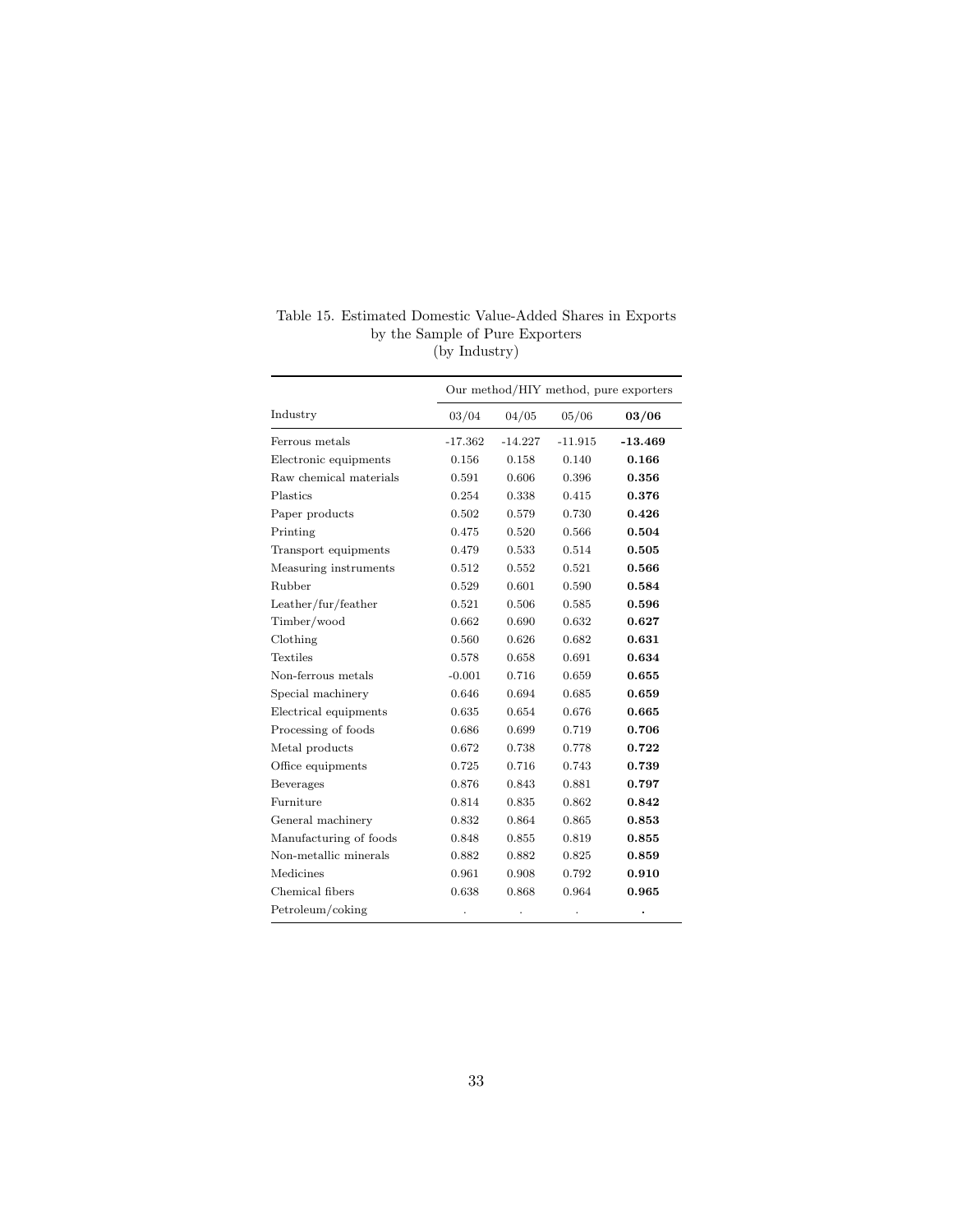The lower panel gives the breakdown results of the two shares separately. First, not surprisingly, firms in the coastal region were the main source of the change in both the VS share and the DV share, as most exporting firms were agglomerated in the coastal region. Second, with regard to ownership differences, foreign firms were the dominant contributor to the VS share growth, while non-state domestic firms had the most DV share growth. Many foreign companies in China are vertically integrated with their mother companies in home countries. They engage in production of relatively sophisticated products with materials or key parts imported from abroad. In contrast, non-state domestic firms, mostly private firms, are primarily domestically funded. A number of them are involved in processing trade, but the vast majority have fewer institutional connections with overseas firms than foreign firms. An important reason is that non-state domestic firms are much less likely to be vertically integrated with international companies and thus have fewer chances to import technology-intensive parts. Finally, we find that in the export market, it is existing firms that largely pushed up the overall exports by increasing their imported intermediates. On the other hand, new exporting firms were responsible for the major part of the decrease in DV share, implying that these firms found it easier to import intermediates than purchase them domestically.

Table 16. Sources of Share Changes in Vertical Specialisation and Domestic Value-added

| Year               | VS share          | DV share          |
|--------------------|-------------------|-------------------|
| 2003               | 0.679             | 0.321             |
| 2006               | 0.710             | 0.290             |
| Sub-category       | $\Delta$ VS share | $\Delta$ DV share |
|                    | 0.031             | $-0.031$          |
| Of which:          |                   |                   |
| Coastal            | 99.8%             | 98.8%             |
| Inland             | 0.2%              | $1.2\%$           |
| Of which:          |                   |                   |
| Non-state domestic | $4.6\%$           | $52.5\%$          |
| State-owned        | $0.5\%$           | $9.1\%$           |
| <b>HMT</b>         | $-1.8\%$          | 4.8%              |
| Foreign            | 96.7%             | $33.6\%$          |
| Of which:          |                   |                   |
| Entering           | $15.5\%$          | 63.8%             |
| Existing           | 97.8%             | 57.1%             |
| Exiting            | $-13.3\%$         | $-20.9\%$         |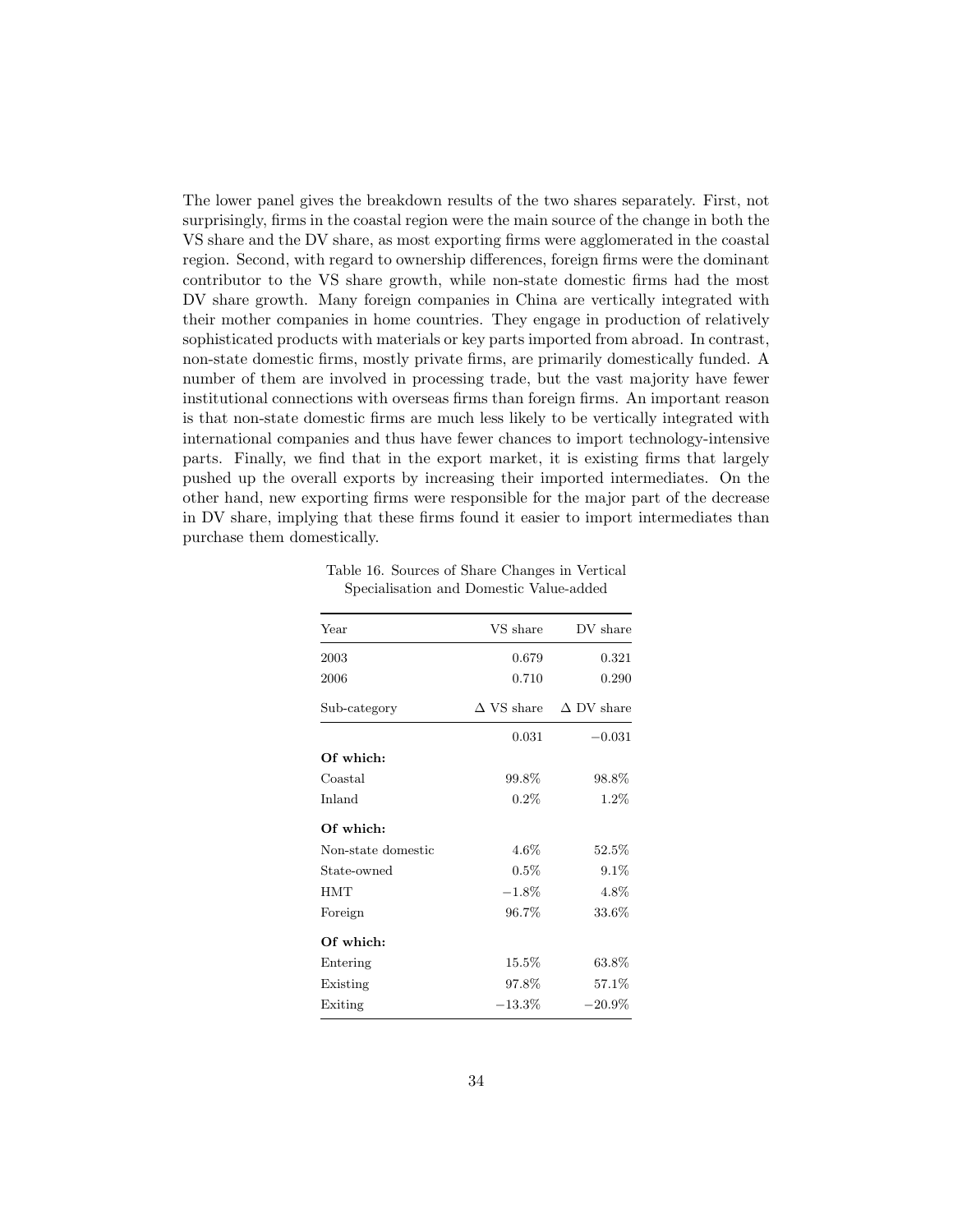## **6 Technology Intensity**

The issue of the technology intensity of Chinese exports is closely related to the recent discussion on China's export sophistication level. Rodrik (2006) and Schott (2008) consider the similarity of China's export bundle with high-income countries in order to reveal how sophisticated China's exports are. Their evidence suggests that the structure of the Chinese export bundle is increasingly similar to that of highincome countries (Rodrik, 2006; Schott, 2008). However, a fundamental assumption underlying the export structure assessments is that the more similar a country's export bundle is to high-income countries, the more sophisticated its exports are. This approach could be misleading in that it does not take into account the fact that the production process of even the same exported product that actually takes place can be very different across countries.

It should also be noted that although Schott (2008), Xu (2007), and Xu and Lu (2009) have, to some extent, treat product quality quality as a possible factor to explain the within-product price gaps, their attentions have not been paid to the production side behind the product itself. Even if two countries exported exactly the same products of the same quality, what had happened with production of these products within each country could be completely different stories. Countries export the same products could have very different contributions in value-added to the products exported, given the increasingly complicated international divisions in production of commodities. In this case, even if quality was perfectly measured, it would still be far from a full description of the sophistication story.

Take the computer industry as an example, both China and the U.S. export laptops, but the U.S. designs and produces many of the key parts such as CPUs itself, while China usually imports those most sophisticated components from abroad, assemble them with relatively low-skill labour, and then export the computers as a whole. More generally, this is exactly what firms normally do in production for processing exports.<sup>24</sup> In this case, even if China's export structure is found to be over-sophisticated given its income level as in Rodrik (2006) and Schott (2008), this can well have been overestimated because the actual production activities involved in the production of many sophisticated products in China are in fact not as intensive in skill or technology as in developed countries. Actually, according to the calculation by Koopman et al. (2008), China's own value-added in its exports is only 50% on average, and is even as low as 20% for seemingly sophisticated products such as electronic devices.

 $^{24}$ In this paper, the term "processing" is in practice equivalent to the concept of "inward processing" under which certain goods can be brought into China customs territory for manufacturing or processing with exportation. On the contrary, the regime of "outward processing" refers to trade under which goods in free circulation in China Customs territory may be temporarily exported for manufacturing, processing abroad, and then re-imported. However, this latter regime only accounts for 0.004% of China's total trade value in 2005.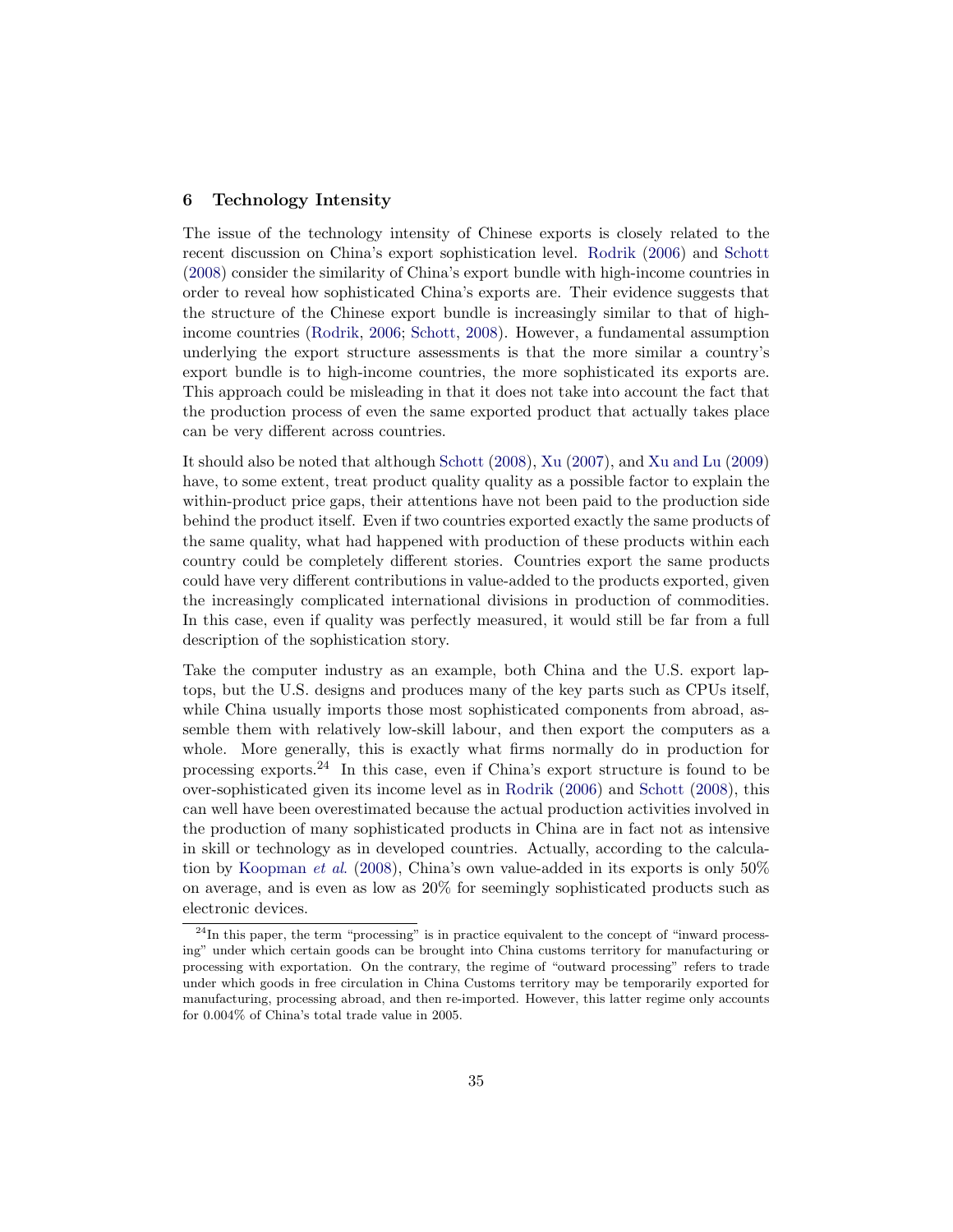Since the prevalence of processing trade, or more generally, the presence of international division of production, can lead to biases with the measurement of sophistication on the product side, the production process should be taken into account when it is used to assess a country's export sophistication. Unfortunately, almost none of the currently available firm-level data contains matched information on imports and exports associated with export production due to consideration of commercial secrets and/or other reasons. One normally cannot tell how sophisticated a firm's contribution exactly is throughout its production process of exporting products. Therefore,given current data limitations, it is difficult to explicitly incorporate the production process of exported goods into rigorous econometric analysis and thus hard to measure the sophistication of export production process directly. However, despite the data restrictions, there may still exist some ways by which one can look into the sophistication of export production process indirectly. A possible approach is turn to examine the production technology associated with the exports.

Amiti and Freund (2010) recently provide the first evidence of China's export sophistication on the technology side by measuring its skill content indirectly. Their work is mainly based on Chinese product-level customs data. They plot the cumulative export share of Chinese industries which are ranked in ascending order of industry skill intensity along the horizontal axis. Since the cumulative distribution curve is shown to have been shifting rightward between 1992 and 2005, this is interpreted as evidence of increasing sophistication of Chinese exports, as exports are now concentrated more within industries with high skill intensity. However, when processing exports are excluded from the sample, hardly any shift is found in the cumulative distribution curve of industry export share. This difference implies that although the increasing share of exports from skill intensive industries has been observed, this may well have been due to the increase in processing exports which rely heavily on imported materials or parts. Furthermore, when they go on to examine the cumulative distribution curve of imported inputs share separately for processing imports and non-processing imports, a much larger increase in the skill content of imported inputs in found for processing imports than for non-processing imports. All together, these findings suggest that China's exports and imports have both been coming increasingly more from processing trades with high industry skill intensity, although the skill content change in net exports is still unclear.

However, this approach is problematic and the result can be misleading if the distribution of domestic value-added across industries (products) is largely different from that of final export value. To see this, suppose China exports only two goods, Christmas dolls and laptops. The total value of Christmas dolls is 15 million USDs with domestic value-added 10 million USDs, and the total value of laptops is 85 million USDs with domestic value-added also 10 million USDs because all the high-value parts are from the United States. Further, the skill intensity of Christmas dolls is 0.2 while that of laptops is 0.6. Now if we calculate the overall skill intensity of the exports in terms of final value, the results is  $0.54 \left( \frac{15}{15+85} \times 0.2 + \frac{85}{15+85} \times 0.6 \right) = 0.54$ .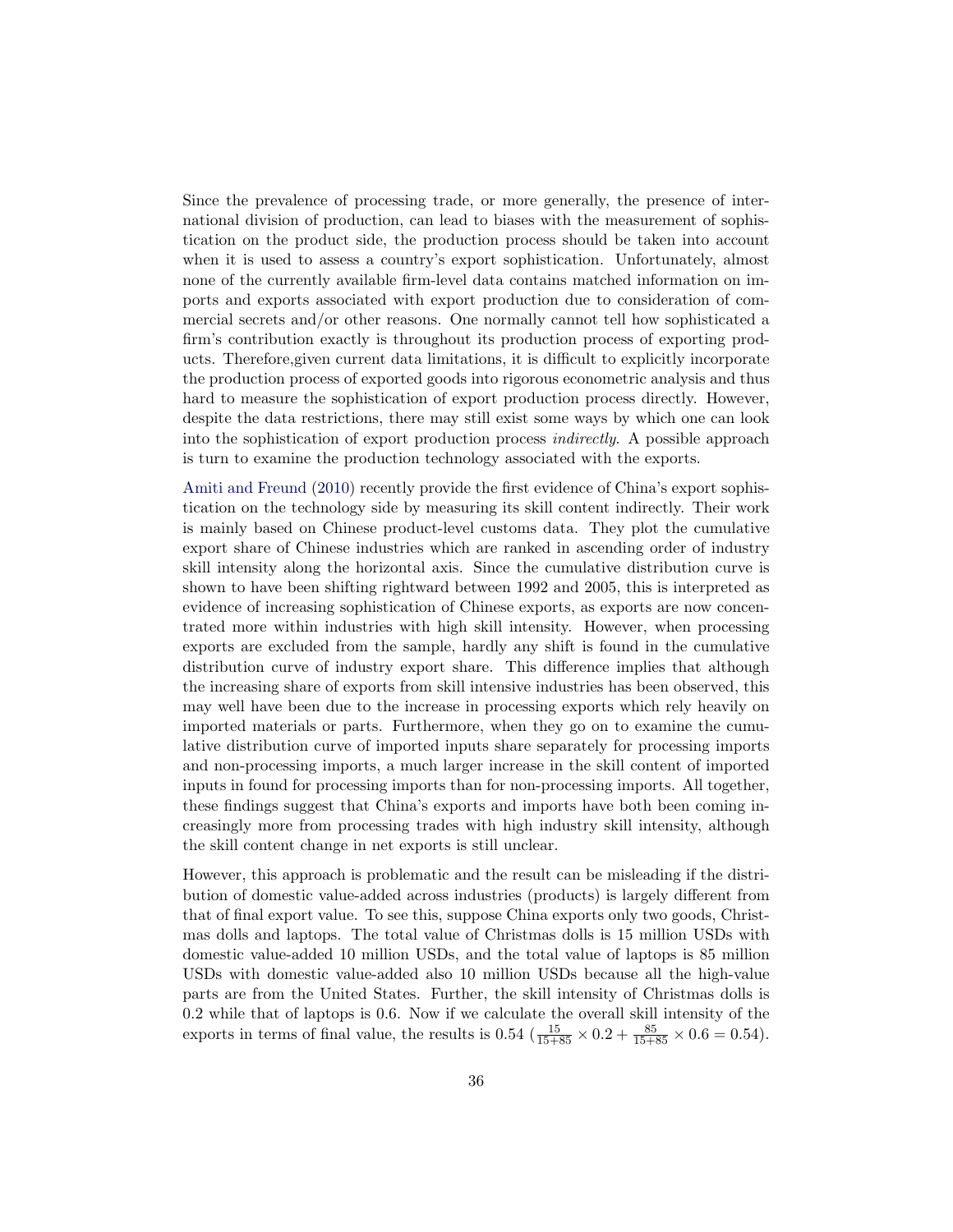However, the result will be only 0.4  $(\frac{10}{10+10} \times 0.2 + \frac{10}{10+10} \times 0.6 = 0.4)$  if we use domestic value-added instead. This simple example illustrates that final value and domestic value-added could attach very different weights to a product's skill intensity and could therefore lead to essentially different conclusions on the overall skill intensity of the export bundle.

Besides, the measurement of industry technology intensity in Amiti and Freund (2010) is also far from being satisfactory. They measure the skill intensities of Chinese industries in 1992 and 2005 by using Indonesian data in 1992 due to lack of Chinese data. This could generate bias if the relative skill intensities of Chinese industries in 2005 is significantly different from those in Indonesia in 1992. This gap could be even larger if Chinese industries achieved more rapid technical improvements than Indonesia did during the period of over ten years, whether through indigenous innovations or through foreign technology transfers.

In view of the drawbacks with the current literature, we will study the technology intensity of exports evaluated both at export value and at domestic value-added. The latter approach is new to the current literature but can help uncover the real technology content in Chinese exports. Besides, we will also compare the results obtained with the two measures to have a look at the discrepancy between them and thus to see how the previous method could bias the result.

In the meantime, the measure of skill intensity will also be improved. In this study, we construct both firm and sector level skill intensity measures directly based on China's own data within the period of export boom, as opposed to resorting to other country's data as in Amiti and Freund (2010). The way skill intensity is measured in Amiti and Freund (2010) is also questionable in that it is simply represented by the ratio of nonproduction workers to total employment. When skill improvement takes replace in other forms than increase in nonproduction workers or when there is much (productrelated) skill heterogeneity among nonproduction workers (for example, marketing staff versus lab researchers), this simple measure obviously cannot capture the skill variation cross sections and over time. Fortunately, however, our data allows us to base our measurements on much richer firm skill information which includes worker education, worker skill qualification, firm investment on research and development, and firm expenditure on worker training. This rich skill information makes it possible to provide the first evidence from the production perspective on how skill intensive Chinese exports are and how it changed over time in the export boom after 2000.

By exploring the technology intensity of exports, our study is also related to the the factor content of Chinese exports. In the Heckscher-Ohlin-Vanek (HOV) model, factor endowment as well as factors embedded in net exports (exports minus imports) are key elements for predicting the trade pattern of a country. On the empirical side, however, little is known about the real factor content especially technology-related factors associated with Chinese exports. Although there still exists the difficulty of directly measuring the technology content of exports, our study uses micro-level data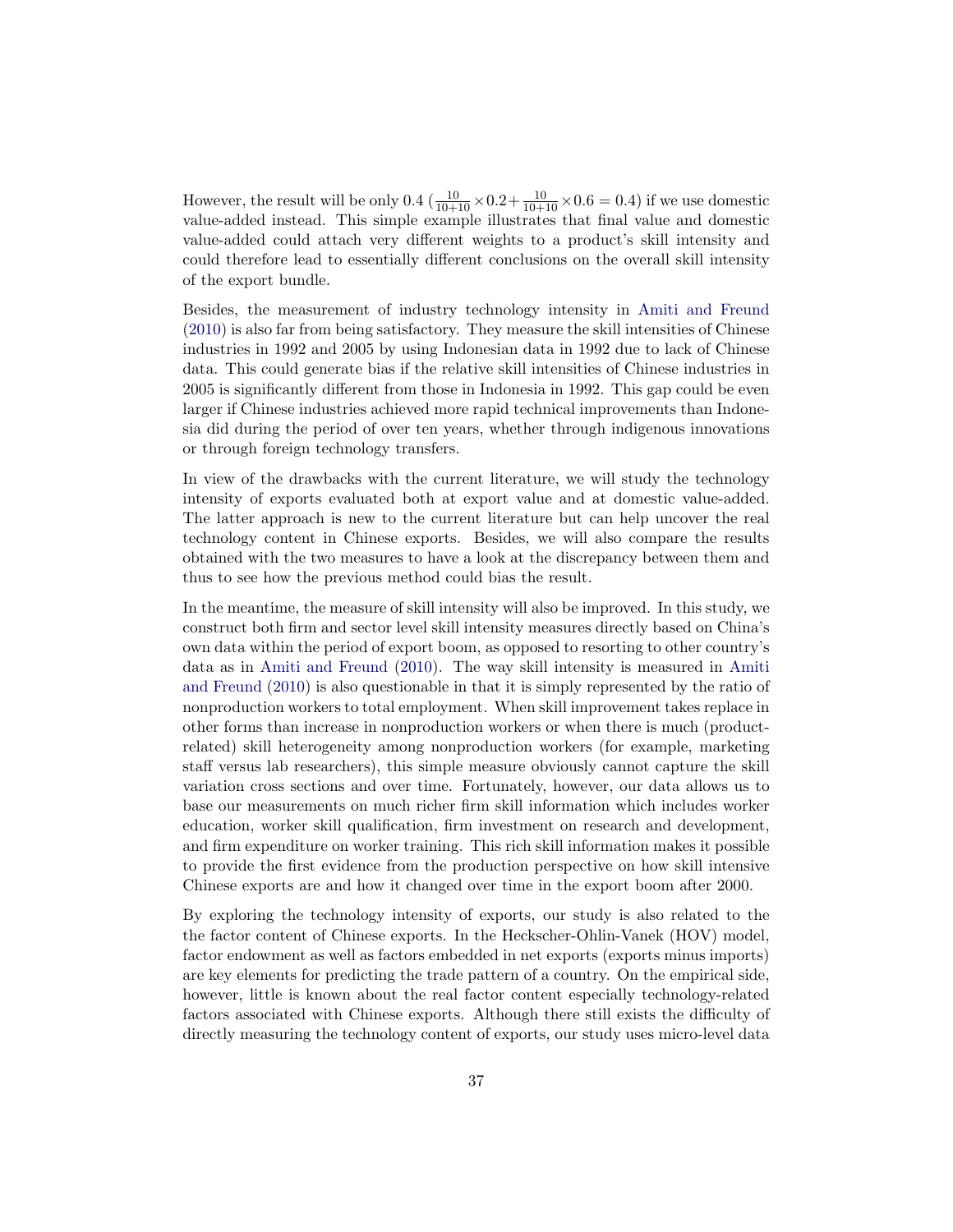and is able to provide the first-hand evidence on the intensity of the use of technology inputs in exporting firms, and therefore can hopefully improve our understanding of the technology content of Chinese exports.

#### **6.1 Cross-industry differences in technology levels**

Here we use six indices to measure the technology levels for all two-digit industries, as in Section 4.3. All these measures are now constructed at the industry level. Because most of the source information that these indices are based on only exists for some specific years, we assign these values to other years for each industry, assuming that the industrial indices do not change over the period under study. This will not be unrealistic if we believe the relative levels of technology of these industries do not change within eight years.

As the above indices measure the technology levels in different ways and probably reflect different dimensions of technology, we plot them together in Figure 5, where the horizontal axis represents ranked position of an industry in ascending order in all 27 industries. These industries are arranged from top to bottom along the vertical axis according to their rankings in education index (proportion of workers with higher-education degrees).

Figure 5 shows that most of the measures are highly correlated, with their rankings increasing from top to bottom, although there seem to be a few outliers. One reason might be that technology can take different forms and different industries are inclined to use different types of technologies. For example, some industries such as plastics and metal products tend to have more laboratory experiments or analysis and thus use more computers than other industries. Some major labour-intensive industries, mainly clothing and textiles, are at the top part of the figure, which means that they are least technology-intensive. Located at the bottom part are industries such as electronic equipments, ferrous metals, transport equipments and medicines. They are of relatively high levels of technology in terms of most of the technology measures.

#### **6.2 Within-industry technological change in exports**

Since the above analysis reveals substantial differences in technology levels across industries, we plan to take a look at how firms of different technology levels contributed to exports within their corresponding industries in order to control these cross-industry technology differences. Within-industry examination could uncover useful information regarding technological change with industry-specific characteristics excluded. However, since the data set has information on different technology measures only for some specific years, we resort to the strategy adopted in Section 4 to expand our analysis to all the sample years. That is, we restrict our sample to the balanced panel of the CASIF firm data and categorize the firms into two groups: higher-technology group and lower-technology group by their technology rankings in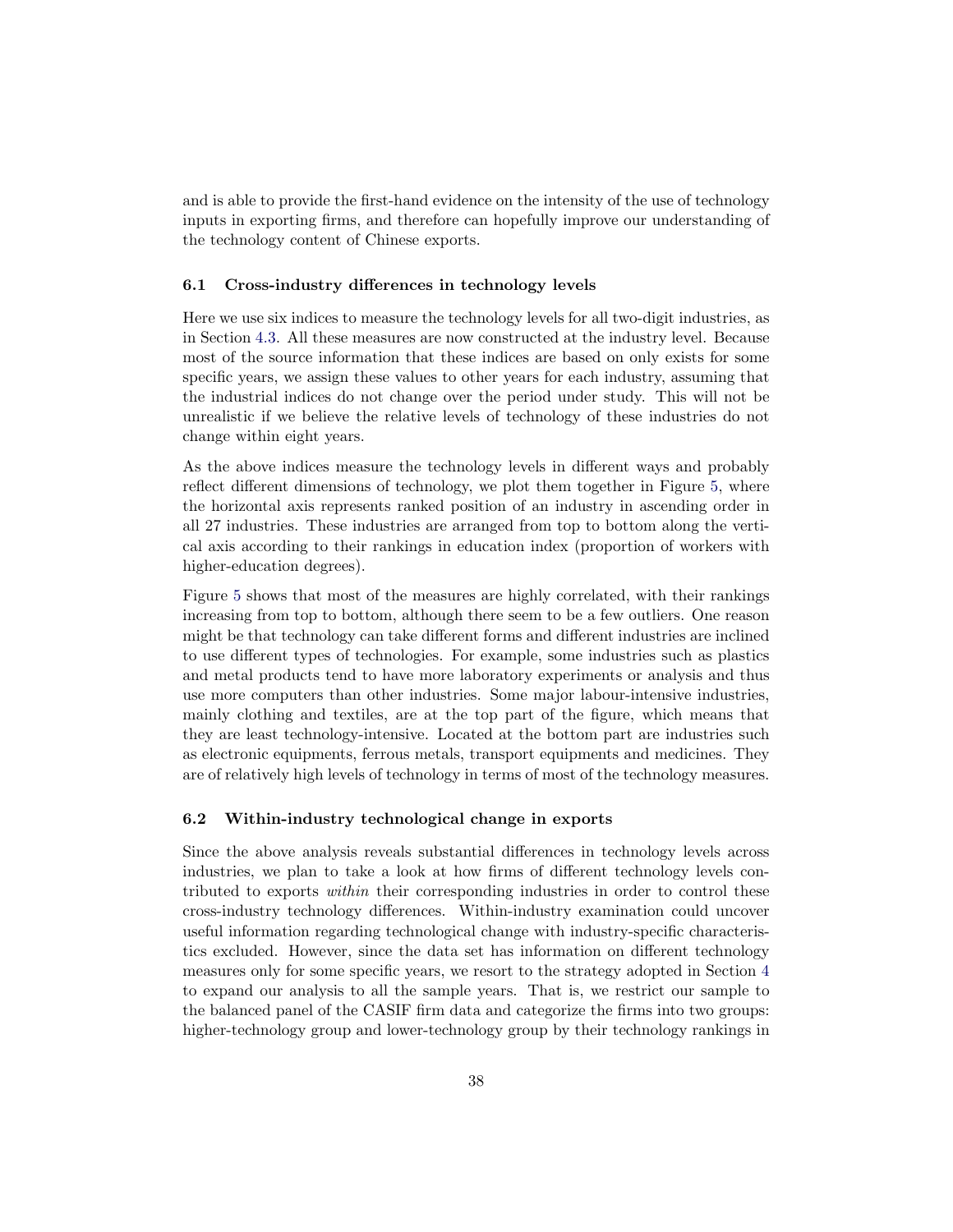

Fig 5. Rankings of Industries in Terms of Their Technology Measures

each corresponding industry averaged over the years when the technology information is available. We then assign values of these group labels for each firm to other years when the technology information is not available, assuming that firms do not transit between these groups during the sample period.

By displaying the shares of export value by each technology group and by year, Figure 6 depicts a general picture of the evolution of skill content in exports. Firms with higher levels of technology saw their share of export value in the balanced panel significantly increased over time, while firms with lower levels of technology had their share decreased. It is suggestive of an rising technology content in Chinese exports regardless of how the technology is measured, consistent with the widely-existed conjectures and basic messages conveyed in some of the current studies (e.g., Rodrik, 2006; Schott, 2008).

A more rigorous way to examine this effect requires controlling for more influential effects. We do this by regressing the firm-level growth rate of export value over the eight-year horizon on firms' technology measures and dummies of years, industries, and ownership types. These dummies are included to capture the differences in export growth along the dimensions uncovered earlier in this paper. The results are reported in Table 17. The control group here comprise firms with medium levels of technology. The coefficients of the indicators of higher-technology groups are universally positive at high significance levels, while the coefficients of the indicators of lower-technology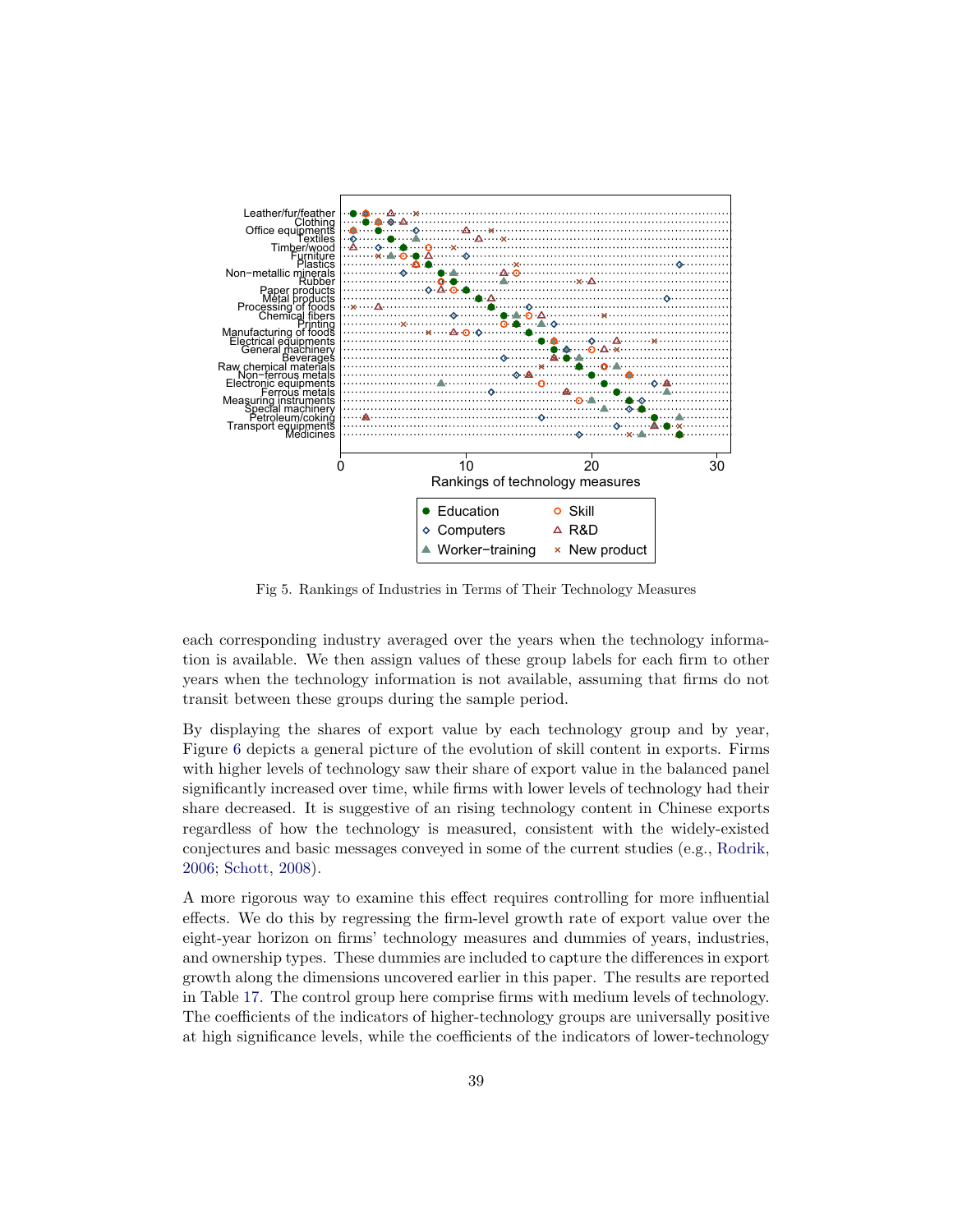

Fig 6. Shares of Export Value by Technology Group

groups are significantly negative. This further confirms the above conclusion that the technology content of exports increased as firms with higher technology levels appeared to play increasingly larger parts in exports, offering new evidence to the literature on the technology level of Chinese exports cited above in terms of firm composition. More generally, the evidence here emphasises the role of firms in shaping the technology level of exports, and thus directs the ongoing discussions at the aggregate level down to more fundamental economic activity, namely firm behaviour.

|                   | Education | Skill    | Computer | R&D      | Worker-<br>training | New product<br>intensity |
|-------------------|-----------|----------|----------|----------|---------------------|--------------------------|
| Higher-tech group | 0.353     | 0.294    | 0.314    | 0.116    | 0.361               | 0.272                    |
|                   | (0.056)   | (0.059)  | (0.054)  | (0.079)  | (0.053)             | (0.091)                  |
| Lower-tech group  | $-0.152$  | $-0.074$ | $-0.099$ | $-0.490$ | $-0.092$            | $-0.283$                 |
|                   | (0.057)   | (0.055)  | (0.062)  | (0.062)  | (0.059)             | (0.056)                  |

Table 17. Variations of Export Value Growth across Different Technology Groups (Balanced Panel)

Note: Dummies for years, industries, regions, and ownership types are included in the regressions as well.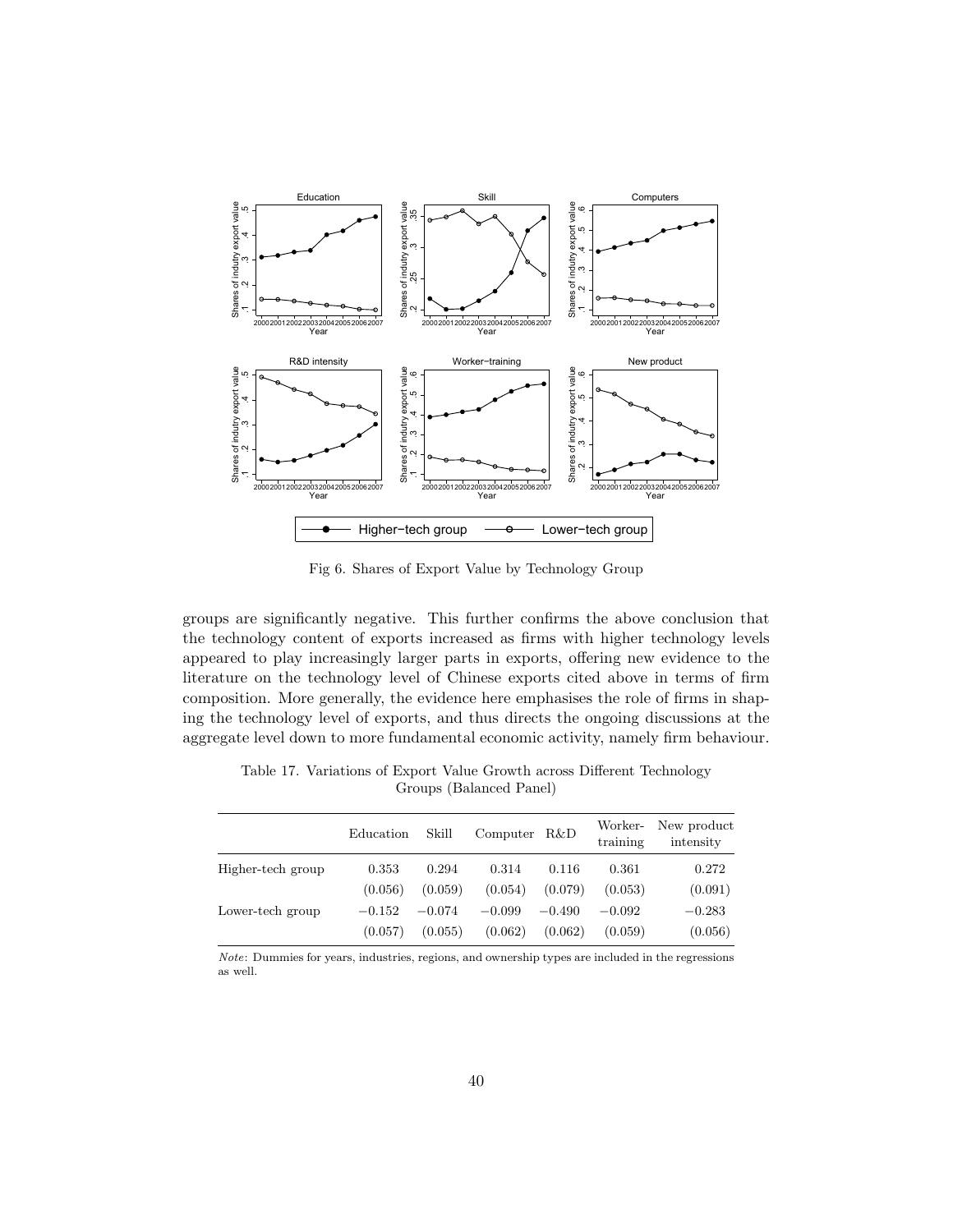#### **6.3** Industry technology levels and export intensity

Another issue of interest that is related to our broad topic is to examine the differences in export behaviour across industries. Since the general technological improvement in exports have already been well documented, it will be helpful to take a further step to see how industries with different technology levels behaved in their export intensity, an aggregate measure of export propensity conditional on output. For this purpose, the matrix in Figure 7 plots the relationship between industry technology levels and industrial export intensity, which is here the proportion of industrial export value in sales. The matrix is essentially comprised of different scatter plots whose vertical and horizontal axes are pairwise combinations of export intensity and different measures of industry technology levels.



Fig 7. Industry Technology Measures and Export Intensity

First, the generally positive correlation between the six measures of technology is again seen in the matrix. Second, the the first column from left reveals a remarkable phenomenon — the negative relationships between industry export intensity and degrees of industry technology levels. The negative correlation indicates that less technologically advanced industries export higher proportion of their output than more technologically advanced industries.

To further illustrate the last argument, the scatter plot of export intensity versus proportion of skilled labour is amplified and displayed separately as in Figure 8, where all the industries are now weighted by their exports to prevent the general trend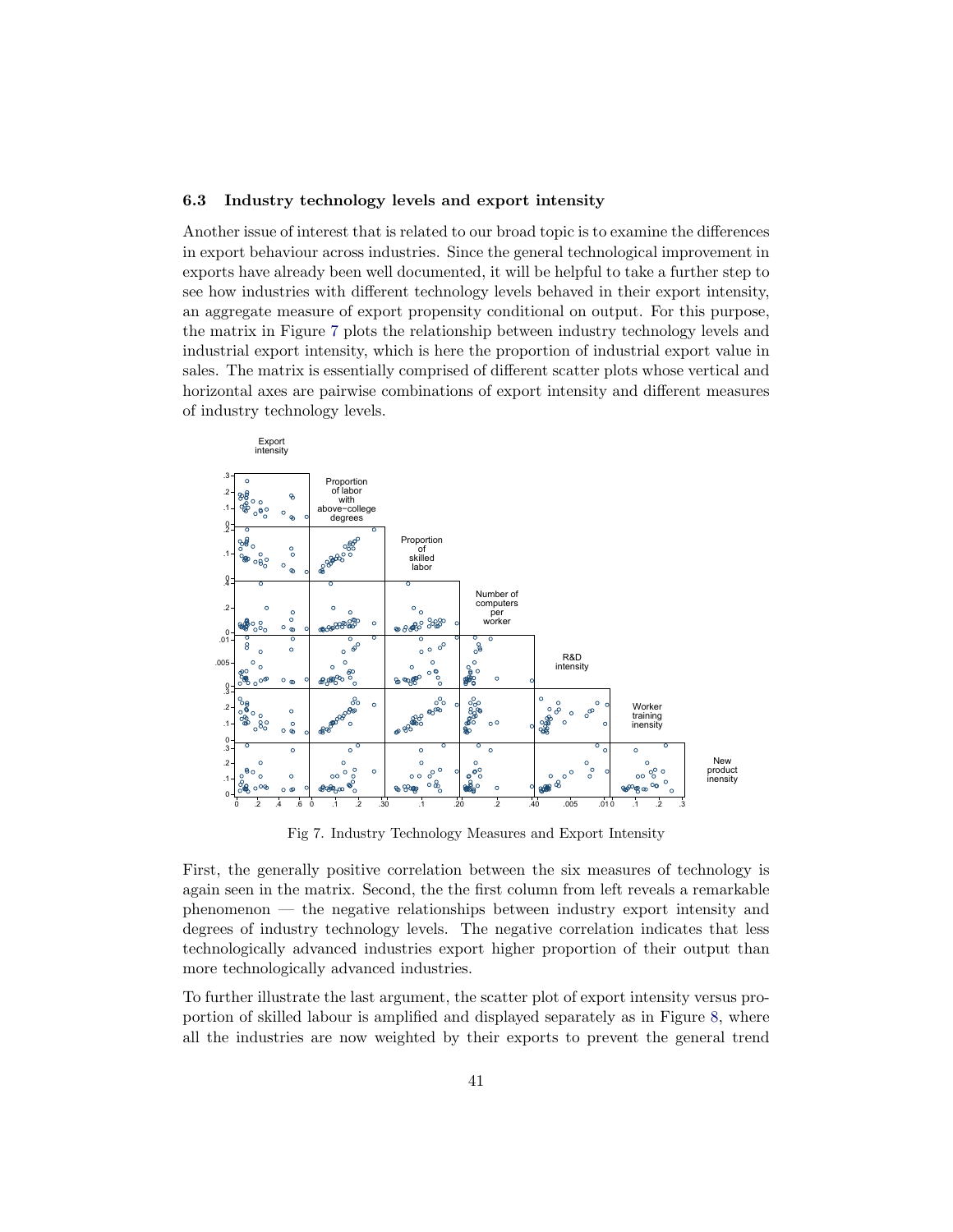

Fig 8. Skilled-Labour Proportion and Export Intensity

implied from the figure being over-represented by industries with small sizes. In this scatter plot, less technologically sophisticated industries like office equipments, clothing, and leather/fur/feather have higher export intensities than most of other industries. Industries with high technology levels such as transport equipments and medicines export the least. The major exporting industry, electronic equipments, has medium level of technology but a high export intensity. All these evidence leads to one conclusion: Chinese exports was still mainly driven by lower-technology industries. If the names of the industries are seen as coarsely defined products, the above observation reflects China's comparative advantage in exports was still largely unchanged, albeit obvious within-industry technological improvement as uncovered before.

## **6.4 Technology intensity of export value**

A simple but effective way to see how exports are distributed among industries with different domestic technology levels is to plot the cumulative distribution of export value against the industry technology levels, as in Amiti and Freund (2010). To make the classification of industries as disaggregated as possible, we calculate technology intensities for each 3-digit industries, and to utilise this information, all the analysis hereafter is based on the CASIF firm data.

Before looking into the technology intensity, it might be helpful to first plot the distribution against the industry capital intensities, because capital intensity is often adopted as a general proxy for sectoral or national technology level in the development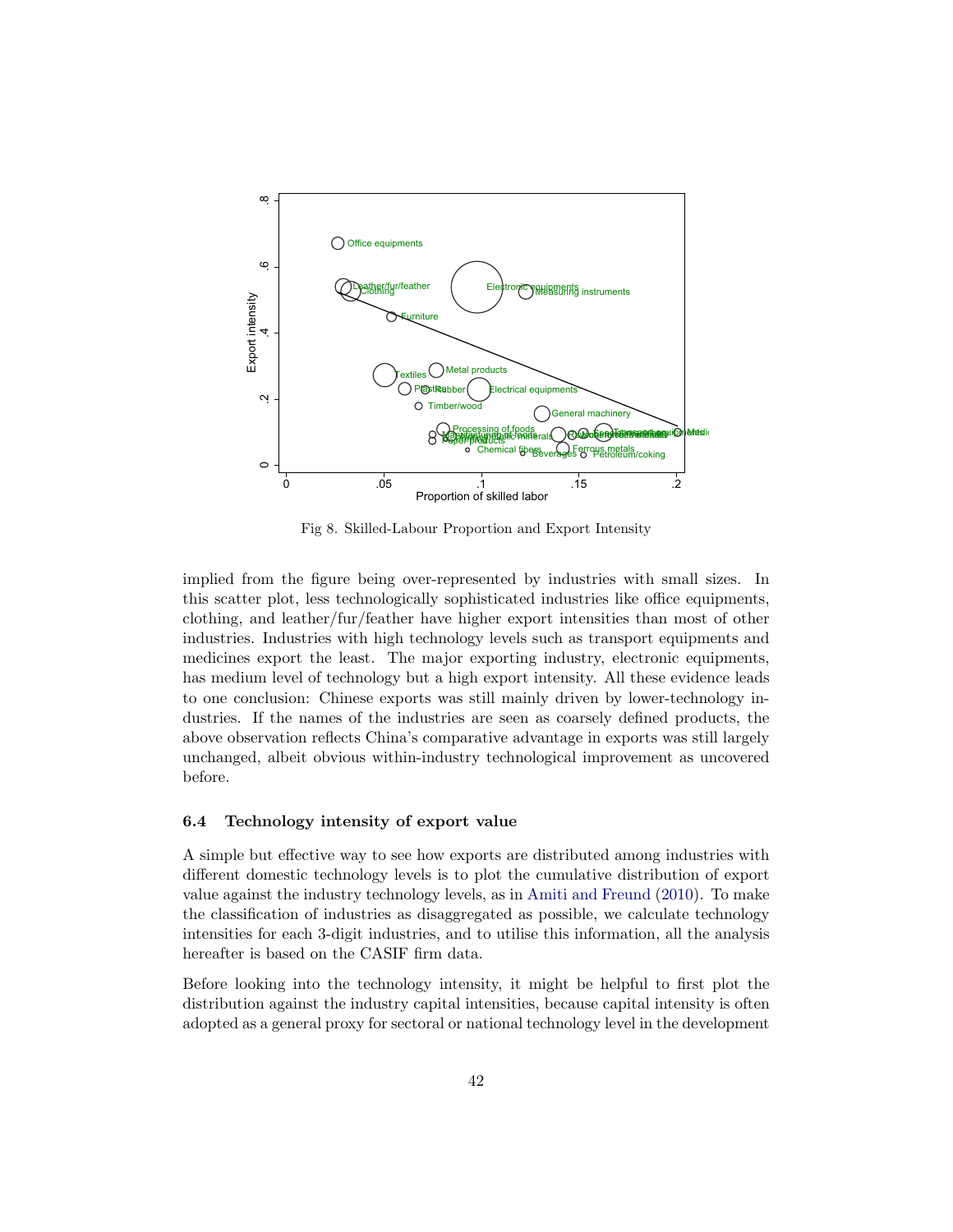literature. The output is shown in Figure 9. We can see that from 2000 to 2007, export value had been distributed towards industries with high capital intensities, which implies that the export basket was becoming increasingly "heavy". Further, the rightward shifts of the cumulative distribution curves from 2000 to 2007 are clear in Figure 10, indicating that the overall technology level was increasing as exports from higher-technology industries accounted for a higher proportion in total exports in 2007 than in 2000. In essence, this is a similar scenario to what is found in Amiti and Freund (2010).

However, Amiti and Freund (2010) also demonstrate with the tool of cumulative distribution curves that much of the improvement in technology intensity of exports should actually be attributed to processing exports, for which the technological improvement is shown to be accompanied by the technological improvement in imported intermediates. If this observation reflects the fact that the technological improvement, which has been shown in China's export final values, is in fact to a large extent from importing more high-technology intermediates, the conventional view of "over-sophistication" of Chinese exports should be challenged. This finding motivates us to reassess the technology intensity of Chinese exports measured by domestic value-added instead of by export value.



Fig 9. Cumulative Share of Exports with Respect to the Log Capital Intensity

#### **6.5 Technology intensity of domestic value-added in exports**

To show how the above results will be altered when export value is replaced by domestic value-added in export value, we plot the cumulative distribution curves for both the share of export value and the share of domestic value-added in the same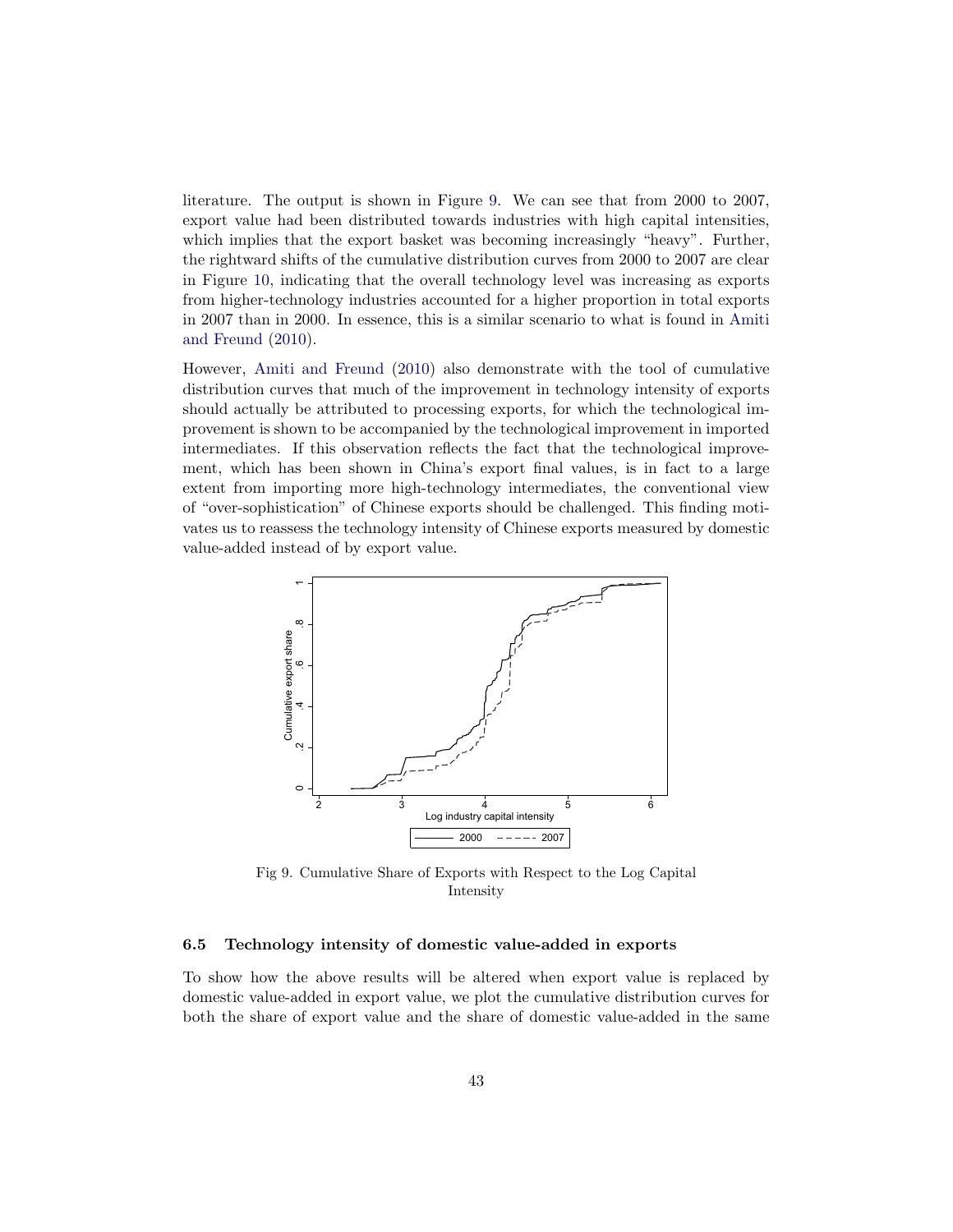

Fig 10. Cumulative Share of Exports with Respect to Technology Measures

graph for the year  $2006<sup>25</sup>$  The results are illustrated in Figure 11 and Figure 12. In Figure 11, the dashed line lies above the solid line for the section of lower capital intensity. In comparison with Figure 9, it implies that the real capital intensity of exports is lower if we evaluate exports in terms of domestic value-added instead of final value. In Figure 12, most part of the dashed lines (only except the line for worker-training) lie above the solid lines, meaning that once export value is replaced by domestic content, less technology intensity is observed. To our knowledge, this is the first direct evidence on the technology intensity of the domestic value-added in Chinese exports ever offered in empirical literature.

## **7 Conclusion**

This paper attempts to provide a systematic assessment of the Chinese export boom from 2000 to 2007, which made China rise from a top five exporter to a top two exporter. The surge was accompanied with dramatic changes in general trade environment resulting mainly from China's attainment of WTO membership. Such an extraordinary growth with institutional changes offers us an interesting setting to explore the growth structure of exports from both theoretical points of view and empirical points of view.

<sup>&</sup>lt;sup>25</sup>In fact we also plot the cumulative distributions for other years, but the results are very similar.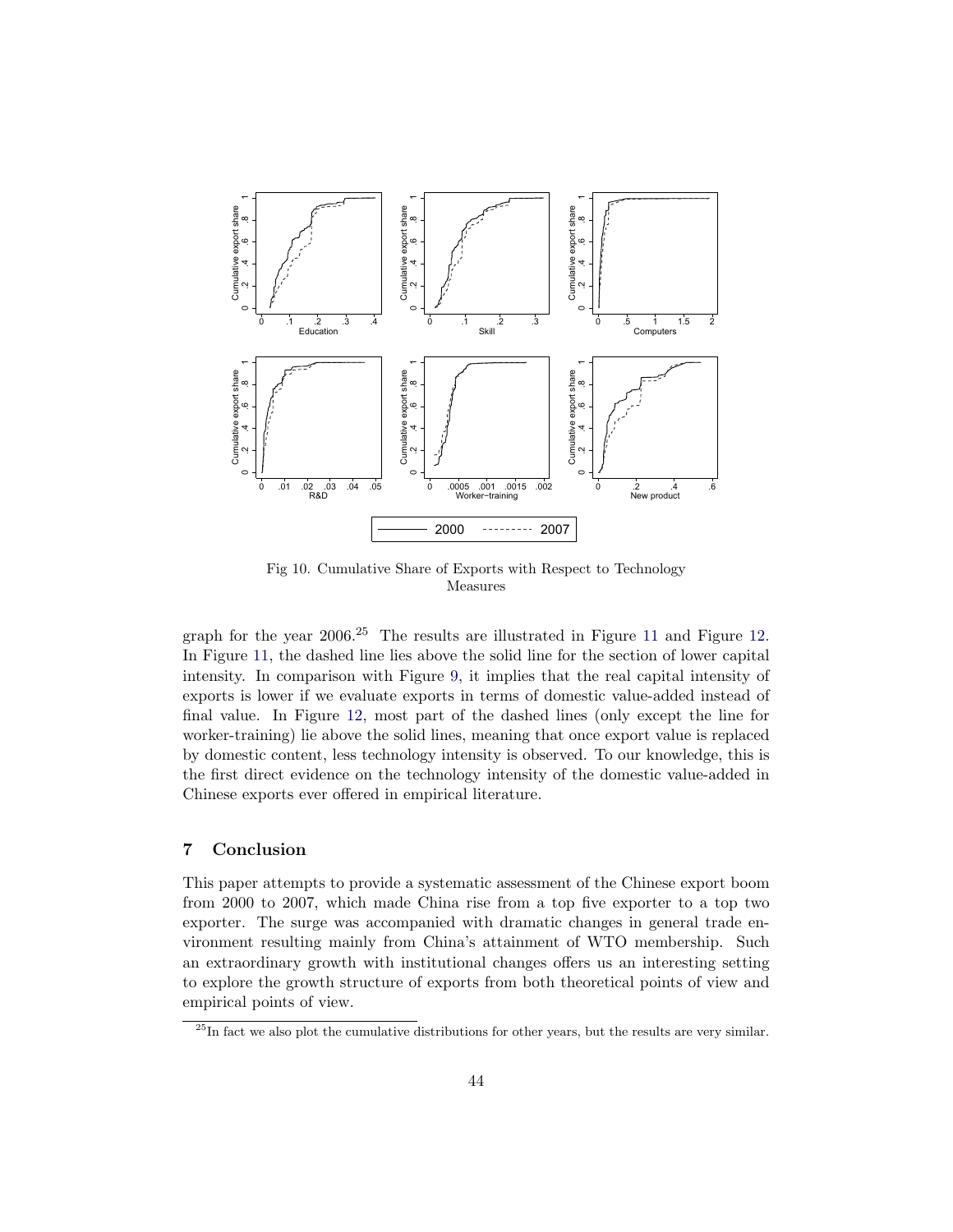

Fig 11. Cumulative Shares of Gross Exports vs. Domestic Value-Added in Exports with Respect to the Log Capital Intensity (2006)



Fig 12. Cumulative Shares of Gross Exports vs. Domestic Value-Added in Exports with Respect to Technology Measures (2006)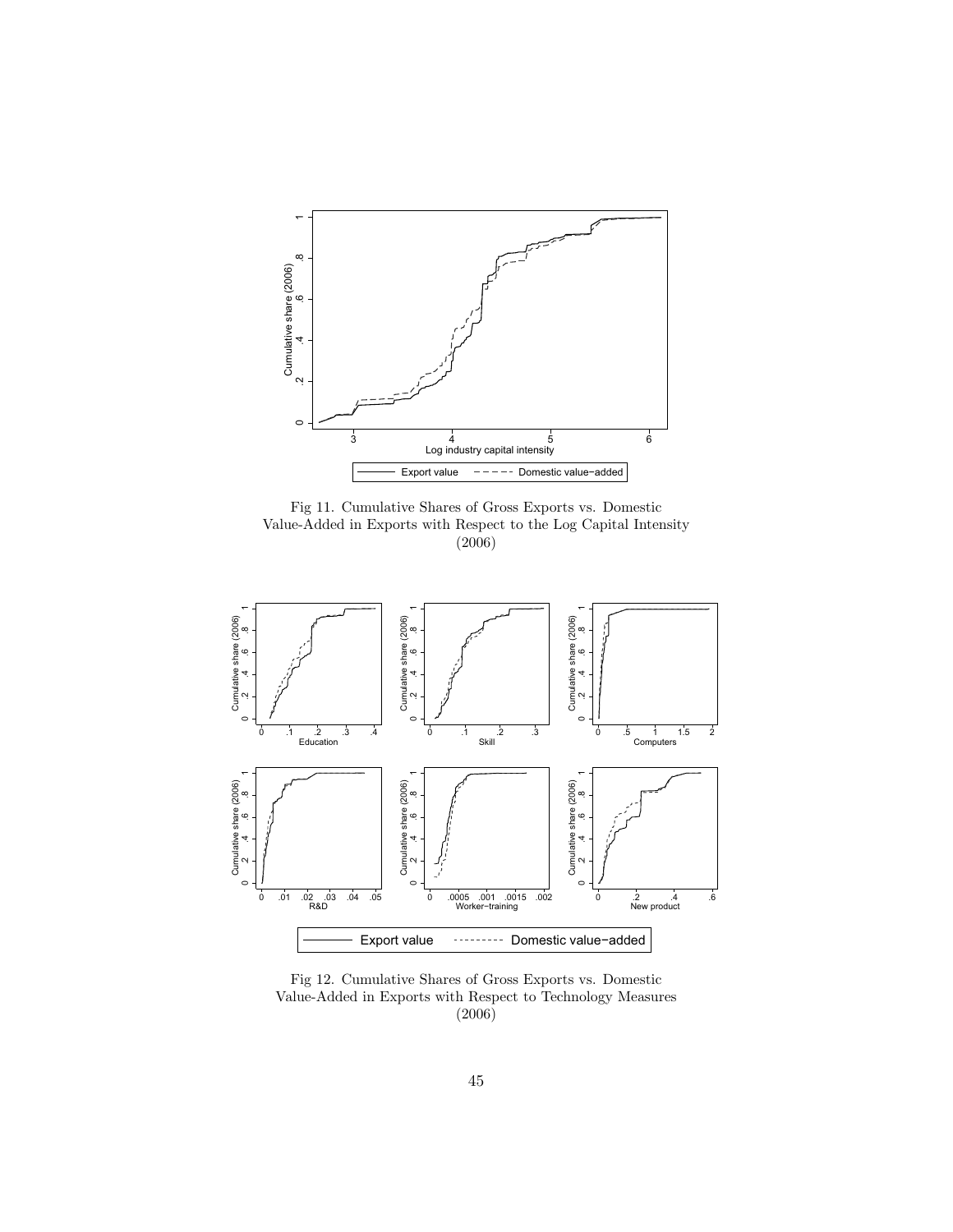Our study relies on two micro data sets, the firm survey data and the customs trade records, and also a unique, comprehensive firm-product-level data constructed from them. We first analyse the respective roles of firm entry and firm expansion in the export market. The analysis produces some important results. We find the net entry of exporting firms contributed half of the overall export growth, much larger than what is found in other studies. Meanwhile, processing firms are found to have significantly dominated other types of firms in the boom, especially in terms of the growth in their number. Firms entered into the export market more intensively in labour-intensive industries, while existing exporting firms expanded their exports more dramatically in capital-intensive industries.

It seems that firm turnover was intensive, but was largely limited to processing trade and labour-intensive industries. This is probably because these sectors had lower entry costs of exporting and firm entry had been important margins whereby firms could maximise their gains from the changing trade environment. The above evidence is consistent with the fact that there were large reductions in trade barriers for Chinese firms but also uncovers the huge internal heterogeneity across sectors and the specific ways how the trade liberalisation impacted the export market through firm entry in China. Besides, we also find firms with best performance tended to agglomerate in policy zones with favourable export policies, highlighting the positive role of policies in the Chinese export boom.

We then develop an accounting method to measure the domestic value-added in Chinese exports, which fits the Chinese case. The method is improved based on Hummels et al.'s (2001) (HIY) measuring framework of vertical specialisation by taking into account the difference between processing trade and ordinary trade. The share of China's value-added in exports is shown to be only 30%, lower than what would be obtained by the HIY method. The foreign content increased moderately over time, which was primarily driven by coastal and foreign firms. We also find that entering exporting firms were the main source of decreasing domestic content, while existing exporting firms drove up the foreign content predominantly. Considering the previous finding that exporters are more likely to be processing firms, the implication here is that engaging in processing trade in China could greatly probably reduce not only entry costs of exporting but also variable costs of exporting.

Finally, we examine the technology intensity of Chinese exports. Different from previous studies, we use a wider range of technology measures based on China's own data to capture the picture more precisely. As expected, we find general technological improvement in Chinese exports, although the lower-technology industries are still found to have tended to export higher proportions of their products than highertechnology industries. More interestingly, the technology intensity of Chinese valueadded in exports was lower than that of exports measured in export value. The export value was distributed more towards higher-technology industries but the domestic content showed less prominent trend. This finding is novel and it seems that the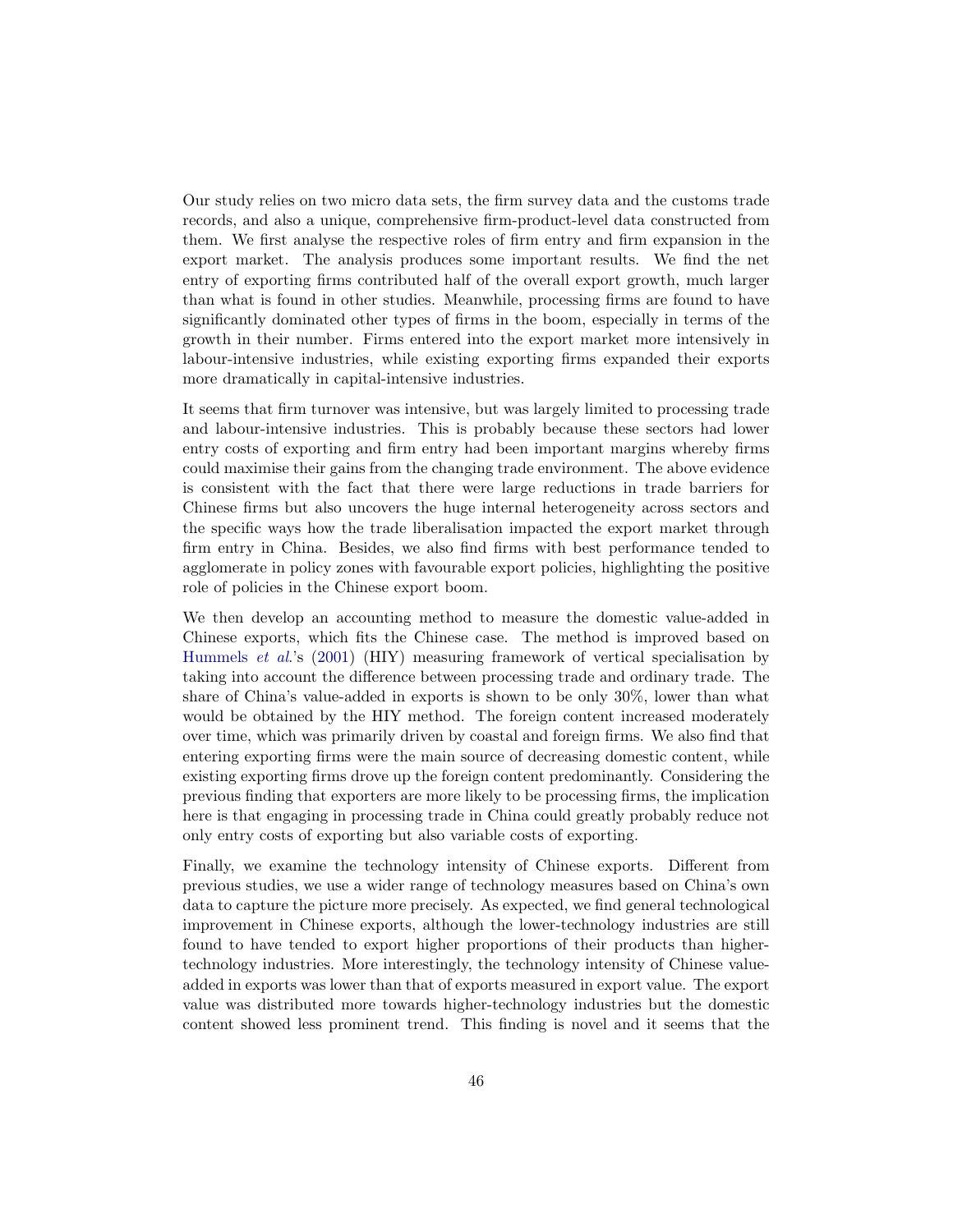"surprising" big numbers might be to some extent misleading and might have covered some important facts: technological improvement during the export boom had not changed the product composition of China's own domestic content in exports as much as its final export value implied to many researchers.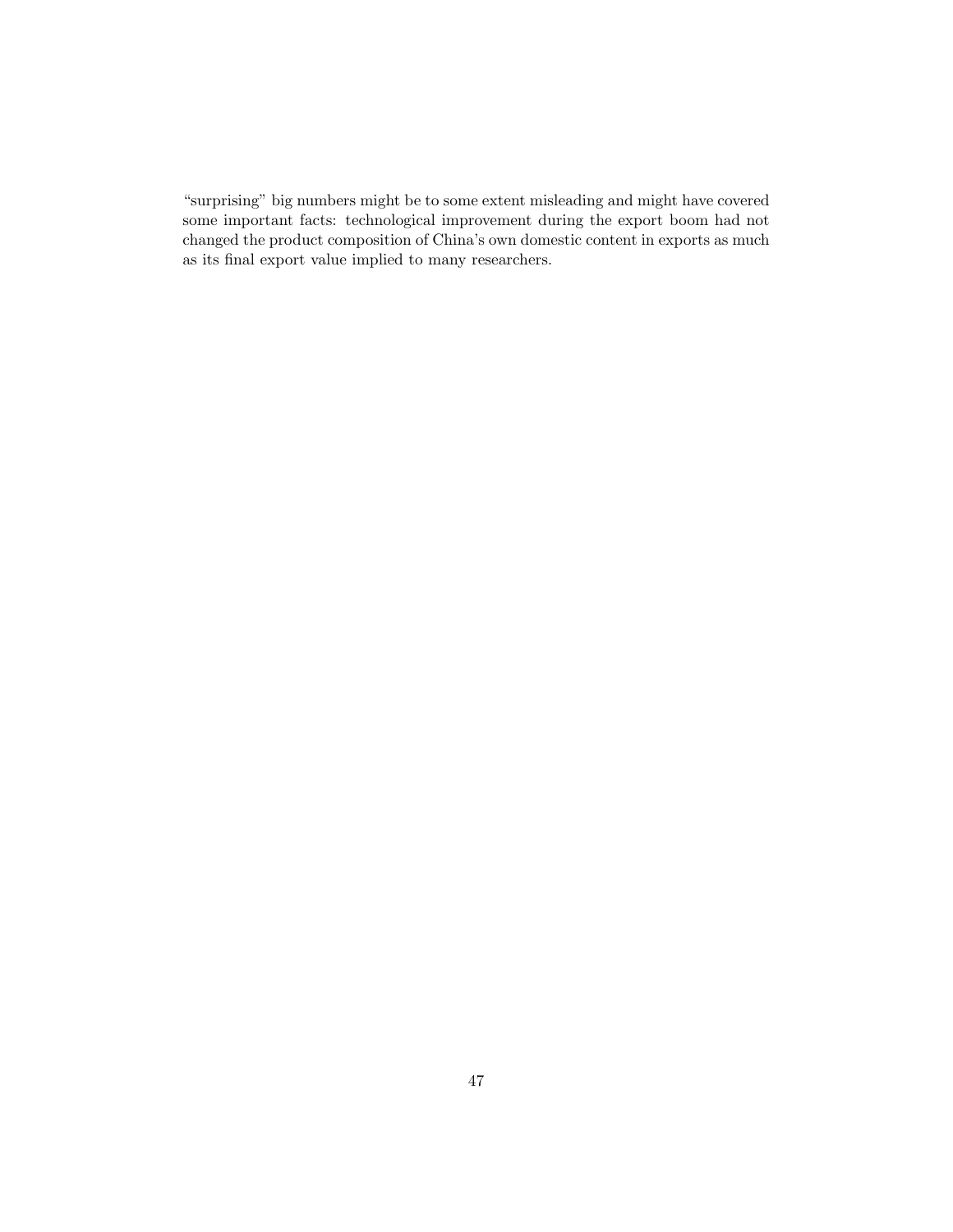## **References**

- AMITI, M. AND C. FREUND (2010): "An Anatomy of China's Export Growth," in China's Growing Role in World Trade, ed. by R. Feenstra and S.-J. Wei, Chicago: University of Chicago Press.
- AMITI, M. AND B. S. JAVORCIK (2008): "Trade Costs and Location of Foreign Firms in China," Journal of Development Economics, 85(1-2), 129–149.
- AMITI, M. AND J. KONINGS (2007): "Trade Liberalization, Intermediate Inputs, and Productivity: Evidence from Indonesia," American Economic Review, 97(5), 1611–1638.
- Aw, B.Y., X. CHEN, AND M. J. ROBERTS (2001): "Firm-Level Evidence on Productivity Differentials and Turnover in Taiwanese Manufacturing," Journal of Development Economics, 66(1), 51–86.
- AW, B.Y., S. CHUNG, AND M. J. ROBERTS (2000): "Productivity and Turnover in the Export Market: Micro-level Evidence from the Republic of Korea and Taiwan (China)," World Bank Economic Review, 14(1), 65–90.
- Bai, C.-E., Y.Du, Z.Tao, and Y.S.Tong (2004): "Local Protectionism and Regional Specialization: Evidence from China's Industries," Journal of International Economics, 63(2), 397–417.
- Bernard, A.B.and J.B.Jensen (2004a): "Entry, Expansion, and Intensity in the US Export Boom, 1987-1992," Review of International Economics,  $12(4)$ , 662–675.
- (2004b): "Why Some Firms Export," Review of Economics and Statistics, 86(2), 561–569.
- BERNARD, A.B., J.B. JENSEN, S.J. REDDING, AND P.K. SCHOTT (2009a): "The Margins of US Trade," American Economic Review, 99(2), 487–93.
- BERNARD, A. B., S. J. REDDING, AND P. K. SCHOTT (2007): "Comparative Advantage and Heterogeneous Firms," Review of Economic Studies, 74(1), 31–66.
- (2009b): "Multi-Product Firms and Trade Liberalization," Working Paper, Tuck School of Business at Dartmouth.
- (2010): "Multi-Product Firms and Product Switching," American Economic  $Review, 100(1), 70-97.$
- Cai, H.and Q.Liu (2009): "Competition and Corporate Tax Avoidance: Evidence from Chinese Industrial Firms," Economic Journal, 119(537), 764–795.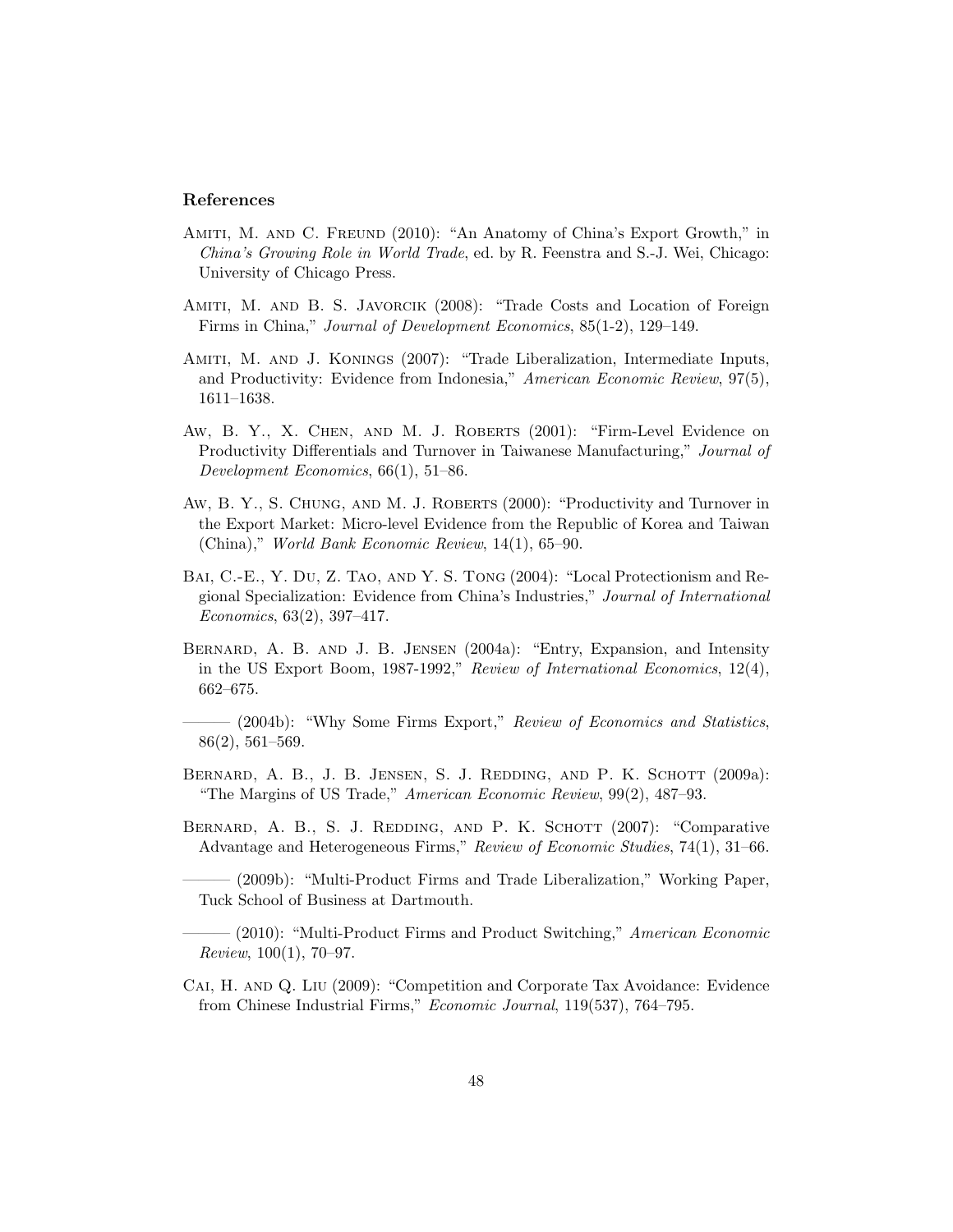- Chen, X., L.K.Cheng, K.C.Fung, and L.J.Lau (2004): "The Estimation of Domestic Value-Added and Employment Induced by Exports: An Application to Chinese Exports to the United States," Working Paper, Stanford University.
- DEAN, J., K. C. FUNG, AND Z. WANG (2007): "Measuring the Vertical Specialization in Chinese Trade," Office of Economics Working Paper, U.S. International Trade Comission.

——— (2008): "How Vertically Specialized is Chinese Trade?" Working Paper, Bank of Finland Institute for Economies in Transition.

- Eslava, M., J.Haltiwanger, A.Kugler, and M.Kugler (2004): "The Effects of Structural Reforms on Productivity and Profitability Enhancing Reallocation: Evidence from Colombia," Journal of Development Economics, 75(2), 333–371.
- Goldberg, P.K., A.Khandelwal, N.Pavcnik, and P.Topalova (2010): "Multi-Product Firms and Product Turnover in the Developing World: Evidence from India," Review of Economics and Statistics, forthcoming.
- HELPMAN, E., M. MELITZ, AND Y. RUBINSTEIN (2008): "Estimating Trade Flows: Trading Partners and Trading Volumes," Quarterly Journal of Economics, 123(2), 441–487.
- Hummels, D. (2001): "Toward a Geography of Trade Costs," Working Paper, Purdue University.
- Hummels, D., J. Ishii, and K.-M. Yi (2001): "The Nature and Growth of Vertical Specialization in World Trade," Journal of International Economics, 54(1), 75–96.
- Kneller, R., M.Pisu, and Z.Yu (2008): "Overseas Business Costs and Firm Export Performance," Canadian Journal of Economics, 41(2), 36–57.
- Koopman, R., Z. Wang, and S.-J. Wei (2008): "How Much of Chinese Exports is Really Made In China? Assessing Domestic Value-Added When Processing Trade is Pervasive," Working Paper, National Bureau of Economic Research.
- MANOVA, K. AND Z. ZHANG (2009): "China's Exporters and Importers: Firms, Products and Trade Partners," Working Paper, National Bureau of Economic Research.
- Melitz, M.J. (2003): "The Impact of Trade on Intra-Industry Reallocations and Aggregate Industry Productivity," Econometrica, 71(6), 1695–1725.
- Melitz, M.J.and G.I.Ottaviano (2008): "Market Size, Trade, and Productivity," Review of Economic Studies, 75(1), 295–316.
- PAVCNIK, N. (2002): "Trade Liberalization, Exit, and Productivity Improvements: Evidence from Chilean Plants," Review of Economic Studies, 69(1), 245–276.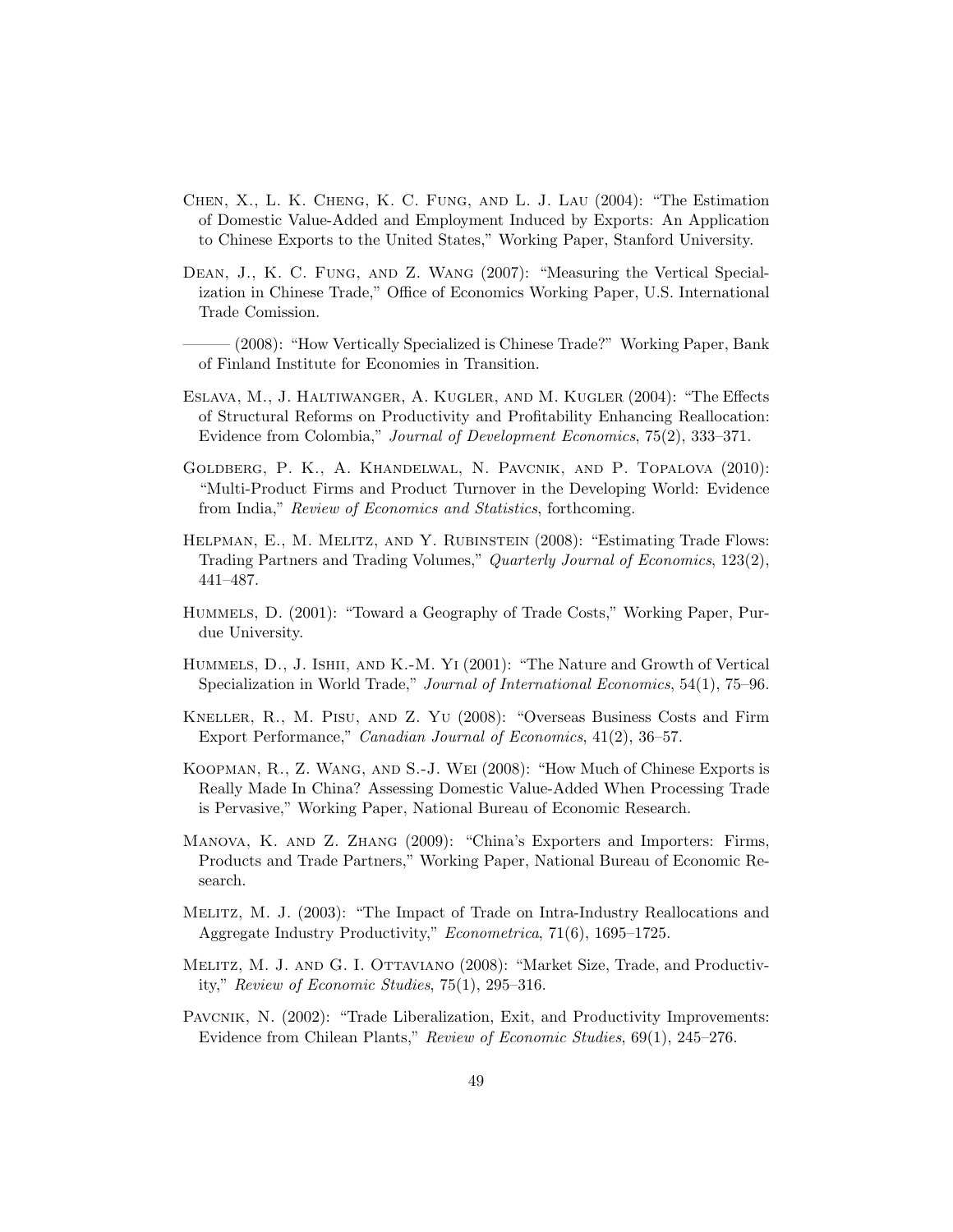Poncet, S. (2003): "Measuring Chinese Domestic and International Integration," China Economic Review, 14(1), 1–22.

 $(2005)$ : "A Fragmented China: Measure and Determinants of Chinese Domestic Market Disintegration," Review of International Economics, 13(3), 409–439.

- ROBERTS, M. J. AND J. R. TYBOUT (1997): "The Decision to Export in Colombia: An Empirical Model of Entry with Sunk Costs," American Economic Review, 87(4), 545–564.
- RODRIK, D. (2006): "What's So Special about China's Exports?" China & World Economy,  $14(5)$ ,  $1-19$ .
- RUMBAUGH, T. AND N. R. BLANCHER (2004): "China: International Trade and WTO Accession," Working Paper, International Monetary Fund.
- SCHOTT, P. K. (2008): "The Relative Sophistication of Chinese Exports," *Economic* Policy,  $23(1)$ ,  $5-49$ .
- UCSD (2003): Classifications by Broad Economic Categories, New York: United Nations Statistics Division.
- WANG, Z. AND S.-J. WEI (2010): "What Accounts for the Rising Sophistication of China's Exports?" in China's Growing Role in World Trade, ed. by R. Feenstra and S.-J. Wei, Chicago: University of Chicago Press.
- Xu, B. (2007): "Measuring China's Export Sophistication," Working Paper, China Europe International Business School.
- Xu, B.and J.Lu (2009): "Foreign Direct Investment, Processing Trade, and the Sophistication of China's Exports," China Economic Review, 20(3), 425–439.
- Yi, K.-M. (2003): "Can Vertical Specialization Explain the Growth of World Trade?" Journal of Political Economy, 111(1), 52–102.
- Young, A. (2000): "The Razor's Edge: Distortions and Incremental Reform in the People's Republic of China," Quarterly Journal of Economics, 115(4), 1091–1135.
- Zhang, K.H.and S.Song (2001): "Promoting Exports: the Role of Inward FDI in China," China Economic Review, 11(4), 385–396.
- Zhang, Q.and B.Felmingham (2001): "The Relationship between Inward Direct Foreign Investment and China's Provincial Export Trade," China Economic Review, 12(1), 82–99.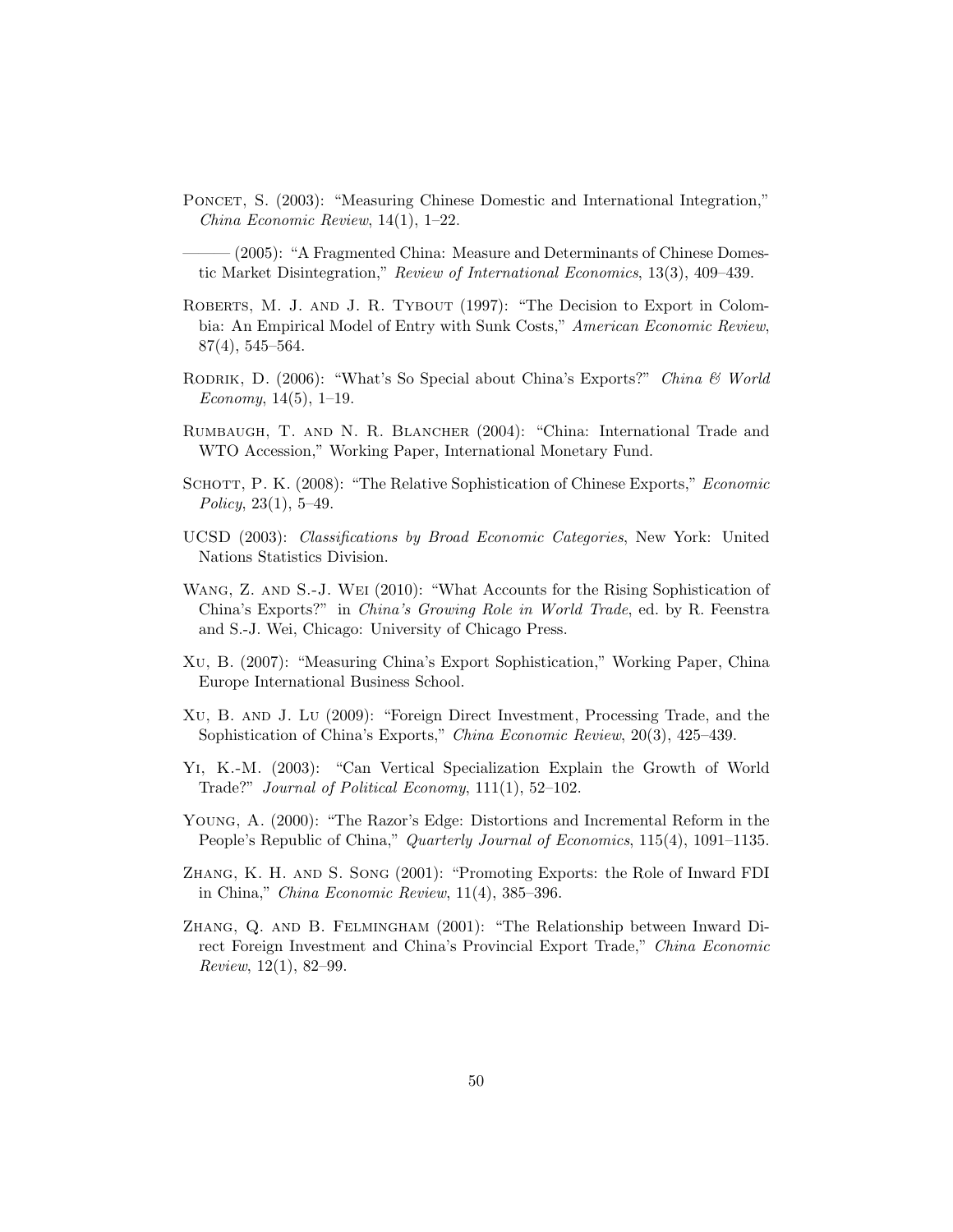## **Appendix A Data Preparation**

#### **A.1 Firm-level data (CASIF)**

The industries in the CASIF are coded by a unique coding system known as National Standards (GB/T). Each firm in the CASIF reports their industry by a four-digit GB/T code. The coding rule was changed after 2003 when a new version of GB/T was introduced. Because this change makes the industry codes inconsistent over time, we use our own concordance table to create a consistent set of three-digit industry codes across the sample period.<sup>26</sup>

We exclude several industries from the sample, based on two-digit industry codes: mining (codes: 06, 07, 08, 09, 10, 11), energy (codes: 44, 45, 46) tobacco (code: 16), handicrafts (code: 42) and recycling (code: 43). We exclude tobacco because the production and sales of tobacco in China is still highly regulated by the government and was not open to foreign investment even after China's entry into the WTO. We exclude handicrafts because products from this industry are potentially highly heterogeneous, as it can includes, for example, production of artworks. Recycling firms are excluded because most of the four-digit industries classified under recycling before 2003 were integrated into other two-digit manufacturing industries in the new industry coding system after 2003.

## **A.2 Transaction-level trade data (CCTS)**

Since the focus of our study is on manufacturing exports, an ideal, clean trade data should only contain all exports of manufactures and their corresponding imports. However, the reality is that many manufacturing firms not only use imports of manufactures but also imports of primary (agricultural) goods to produce manufactures (for example, many firms in China import soy beans from abroad to produce cooking oils), we only exclude service trade from the raw CCTS data, leaving all agricultural and manufactured goods in the trade data. Service trade corresponds to 2-digit HS codes of 98 and 99.

#### A.3 Deflators and the capital stock

Output and export values are both deflated by an ex-factory price index at the two-digit industry level.

The real value of capital is calculated by the Perpetual Inventory Method (PIM). The formula we use is

$$
RK_t = RK_0 + \sum_{j=1}^t I_j/P_j = K_0 + \sum_{j=1}^t (K_j - K_{j-1})/P_j,
$$

where  $\overline{RK}$  is the real capital stock,  $\overline{K}$  is the capital stock in book value,  $\overline{I}$  is the investment in book value net of depreciations,  $P$  is the deflator for investment, and the subscripts denote time periods. In practice, we adopt the *net value of fixed assets*, which is nominal value of fixed assets net of depreciations, in the data set as  $K$ , and the province-specific fixed asset investment price index as the deflator for investment  $P$ . A practical problem with the above method is that different firms can have different initial years, which means that  $K_0$  does not

<sup>&</sup>lt;sup>26</sup>It was not possible to create a consistent set of four-digit codes. The constructed concordance table is available on the author's personal page, at http://sites.google.com/site/ralphzwang/.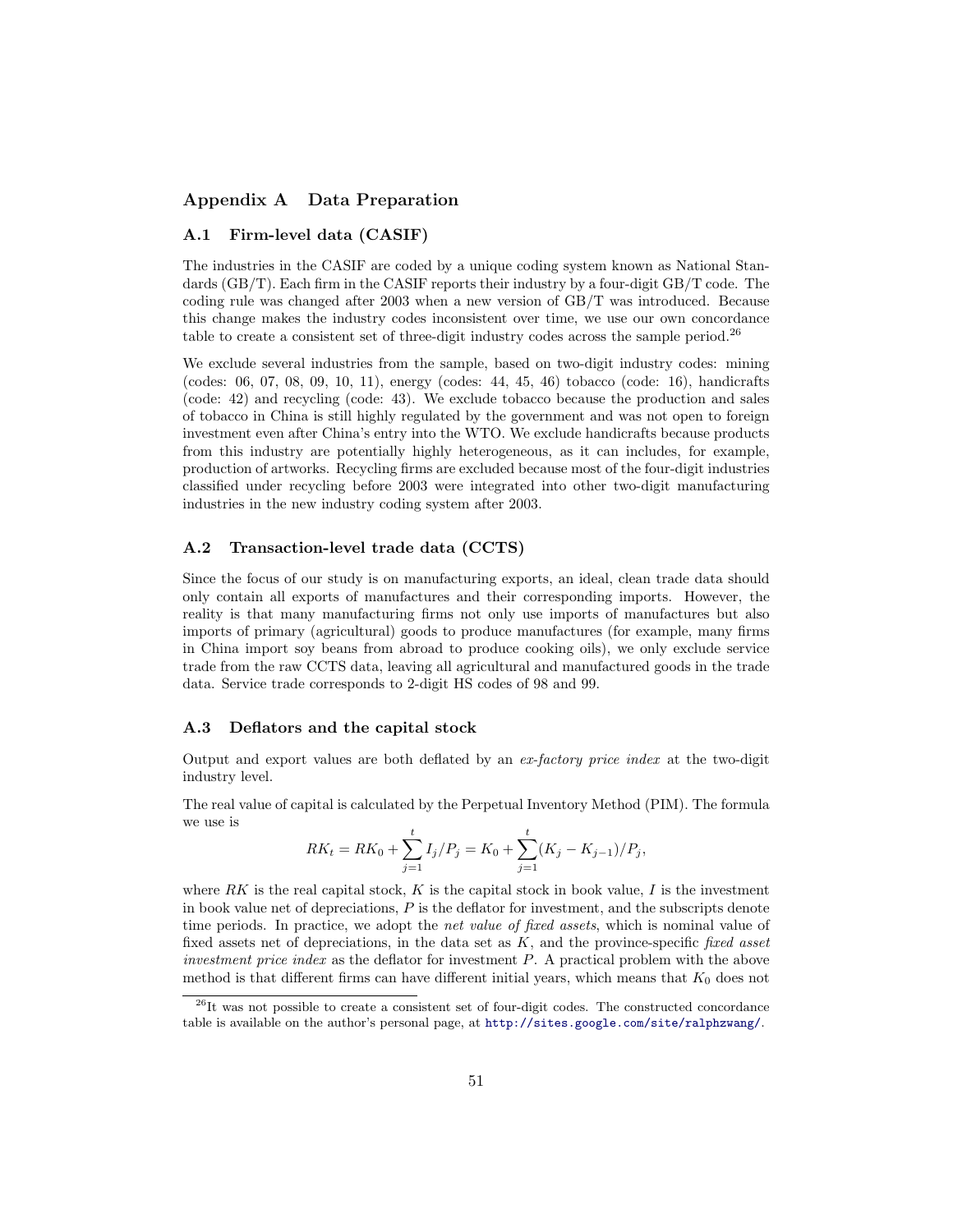necessarily represent capital stocks in the same year. To overcome this inconsistency, we also deflate all  $K_0$  by investment deflators.

Because the deflator for intermediate inputs is not directly available for each two-digit industry, we impute it by combining information from two sources: the year-specific purchasing price index of materials, fuels, and power and China Input-Output Table 2002. Since the purchase price index of materials, fuels, and power is available for eight broadly defined categories,<sup>27</sup> we then use information from *China Input-Output Table 2002* to construct a matrix that defines the input weights of these eight intermediate input categories for each two-digit industry.<sup>28</sup> With these weights, we then get the weighted-average of price index (deflator) of intermediate inputs for each two-digit industry.

All the deflators mentioned above are from China Statistical Yearbooks of various years. The 122-sector China Input-Output Table 2002 is from the NBSC. We treat the price in the initial year  $(2000)$  as the numeraire for all price indices.<sup>29</sup>

#### **A.4 Construction of firm-transaction data**

Each firm in the CASIF and CCTS data has a unique registration code. However, different coding systems are used in each dataset and so this cannot be used to link the data. Our solution is to use firm name, which is unique to the firm, $30$  as a means to identify firms in both datasets. We find that matching by firm name is the most effective way because firm names are less likely to be missing or changed during the year than other profile information.

The two datasets do not completely intersect for a number of reasons. First, the CASIF data includes a large number of non-trade firms, which cannot appear in the CCTS data. Second, firms who export via trading agents are recorded as exporters in the CASIF data, but their exports will be recorded under the name of the trading agent in the CCTS data. Third, the CASIF data only includes larger firms in the manufacturing sector, while the CCTS data records all trade including that by small firms and firms outside the manufacturing sector. These inconsistencies are illustrated in figure A1.

Table A1 gives information about the proportion of firms, output and exports in the CASIF data which appear in the matched CASIF-CCTS data. Less than 20% of firms in the CASIF data appear in the matched data, but this is partly because only about one-quarter of firms are exporters (see Table 1). However, we also see that only 50% of exporting firms in the

 $27$ They are ferrous metals, non-ferrous metals, chemical materials, wood and paper pulp, construction materials, agriculture products, and textile materials.

<sup>&</sup>lt;sup>28</sup>There are three input-output tables available for the sample period from 2000 to 2007, which are input-output tables for 2000, 2002, and 2005. However, the input-output table for 2002 is the most disaggregated (122 sectors versus 40 sectors for 2000 and 17 sectors for 2005), and therefore enables us to aggregate the those sectors to two-digit GB/T industries more precisely in order to be in line with the CASIF industries.

<sup>&</sup>lt;sup>29</sup>All these deflators are available on the author's personal page, at http://sites.google.com/ site/ralphzwang/.

<sup>&</sup>lt;sup>30</sup>The registration of firm in local administrative authorities does not allow any repetition of firm name in the same local administrative region. This means there exists the possibility that firms in different administrative regions can share the same name. However, after checking the data carefully, we find virtually all firms have the local region name (e.g., "Beijing City") as part of their firm name. This fact reduces the possibility of mismatching due to firm name repetition to a minimum level.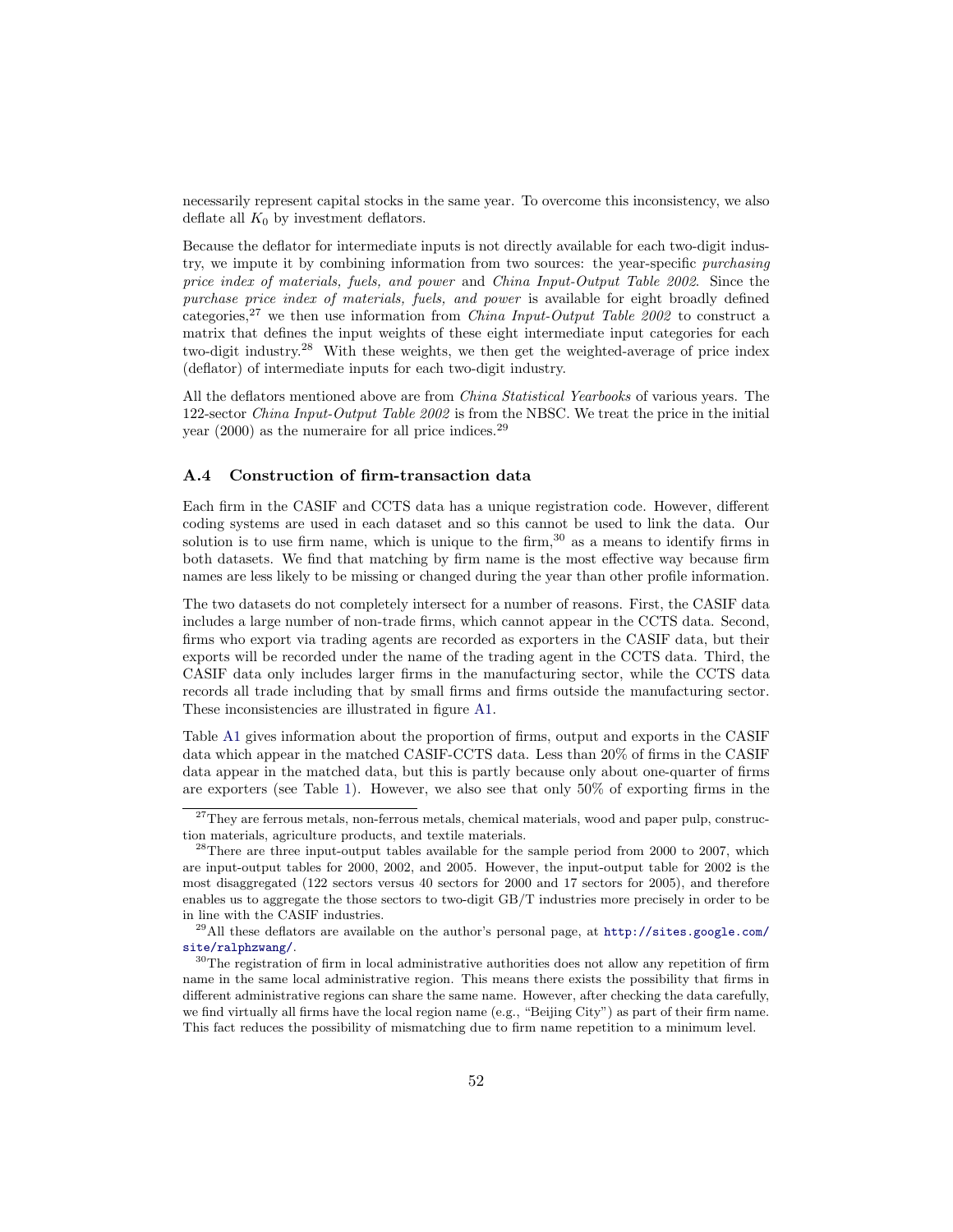

Fig A1. Graphical Illustration of the Matching Result

CASIF appear in the matched data. As noted, the most plausible explanation for this is that the remaining firms classified as exporting in the CASIF are exporting via trading agents.

Table A1. Number of Firms, Number of Exporters, Output, and Exports of the Matched CASIF-CCTS Sample as Percentages of Those in the Cleaned CASIF Data (%)

|      | Number of | Number of | Output  |       | Exports |       |
|------|-----------|-----------|---------|-------|---------|-------|
| Year | firms     | exporters | Nominal | Real  | Nominal | Real  |
| 2003 | 16.48     | 46.12     | 37.42   | 38.09 | 57.68   | 57.74 |
| 2004 | 17.03     | 49.55     | 38.42   | 39.54 | 59.14   | 59.17 |
| 2005 | 18.44     | 48.36     | 38.10   | 39.49 | 56.90   | 56.77 |
| 2006 | 18.25     | 50.82     | 37.15   | 38.95 | 59.64   | 59.76 |

Table A2 gives information about the proportion of customs-registered firms, imports and exports in the CCTS data which also appear in the matched CASIF-CCTS data. The matched data contains about 20% of all customs-registered firms, about 25% of imports and about 30% of exports. There are three reasons for these "seemingly" big gaps. First, the cleaned CCTS data contains the universe of all non-service trade, and therefore includes trade by small firms (whether by themselves or via agents) which are not included in the the CASIF data. Second, the cleaned CCTS data includes trade by the agricultural sector, which we have excluded from the cleaned CASIF data. Third, there exist a large number of trading agents in the CCTS data. Although there is no explicit indicator of trading agents in the CCTS data, we attempt to identify them by searching in their firm names for a set of keywords specifically related to trading agents. $31$  Firms whose names contain these keywords make up approximately 16% of firms and about 20% of the trade volume recorded in the CCTS. Given these considerations, we believe that the matched sample is representative of large- and medium-sized firms which import and export themselves.

<sup>31</sup>We use 21 keywords, including the Chinese characters for "agent", "logistics", "cooperation", "storage", and so forth. The full list of keywords and the searching codes are available on the author's personal page, at http://sites.google.com/site/ralphzwang/.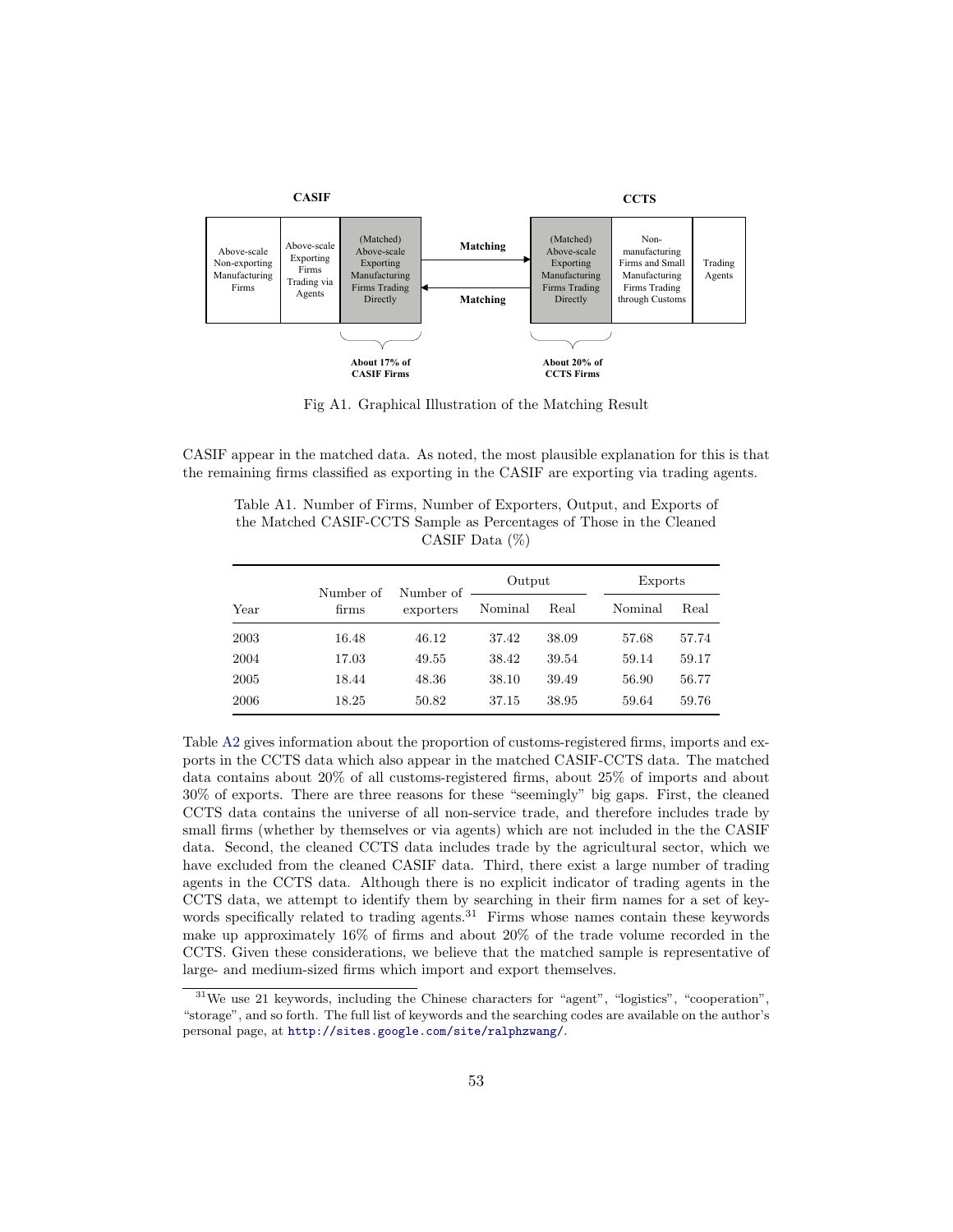| Year | Number of<br>customs-<br>registered firms | Value of<br>imports | Value of<br>exports |
|------|-------------------------------------------|---------------------|---------------------|
| 2003 | 18.33                                     | 25.12               | 28.26               |
| 2004 | 22.39                                     | 26.03               | 29.52               |
| 2005 | 21.06                                     | 26.34               | 31.04               |
| 2006 | 20.42                                     | 25.87               | 30.36               |

Table A2. Number of Customs-Registered Firms and Value of Customs Imports and Exports of the Matched CASIF-CCTS Data as Percentages of the Cleaned CCTS Data (%)

#### **A.5 Definitions of Chinese customs regimes**

The Chinese customs regimes recorded in the CCTS data are described in Table A3.

#### **A.6 Product-industry concordance**

We construct a concordance table which relates eight-digit HS product codes with fourdigit GB/T industry codes, based on the handbook *Product Categories in Statistical Works* released by the NBSC. We finally obtain a concordance table which matches more than 5,600 eight-digit HS products with more than 460 four-digit  $GB/T$  industries.<sup>32</sup>

#### **A.7 Identification of intermediate inputs in ordinary imports**

Identifying imported intermediate inputs is important for computing vertical specialisation in exports. It is clear that all processing imports are used as intermediate inputs as they could only be used for the purpose of processing exports. Another group of imported intermediate inputs are in the category of ordinary imports. Since only some of ordinary imports are used as intermediate inputs in production, it is necessary to identify these intermediates from others (namely, consumption goods or capital goods) in ordinary imports. Following Dean et al. (2007), we first use the detailed classification of the Broad Economic Categories (BEC) to identify the BEC codes for intermediates as in Table A4. Then, we employ the BEC-HS concordance table from the United Nations to further identify intermediates in the HS system.

## **Appendix B Identification of firm entry into export markets**

The CASIF data does not include "below-scale" firms (with annual sales roughly below 5 million RMB). It is therefore possible that a new entry in the data represents existing firms crossing the size threshold, or genuinely new firms. Similarly, firms which appear in the data

 $32$ The concordance is is available on the author's personal page, at http://sites.google.com/ site/ralphzwang/.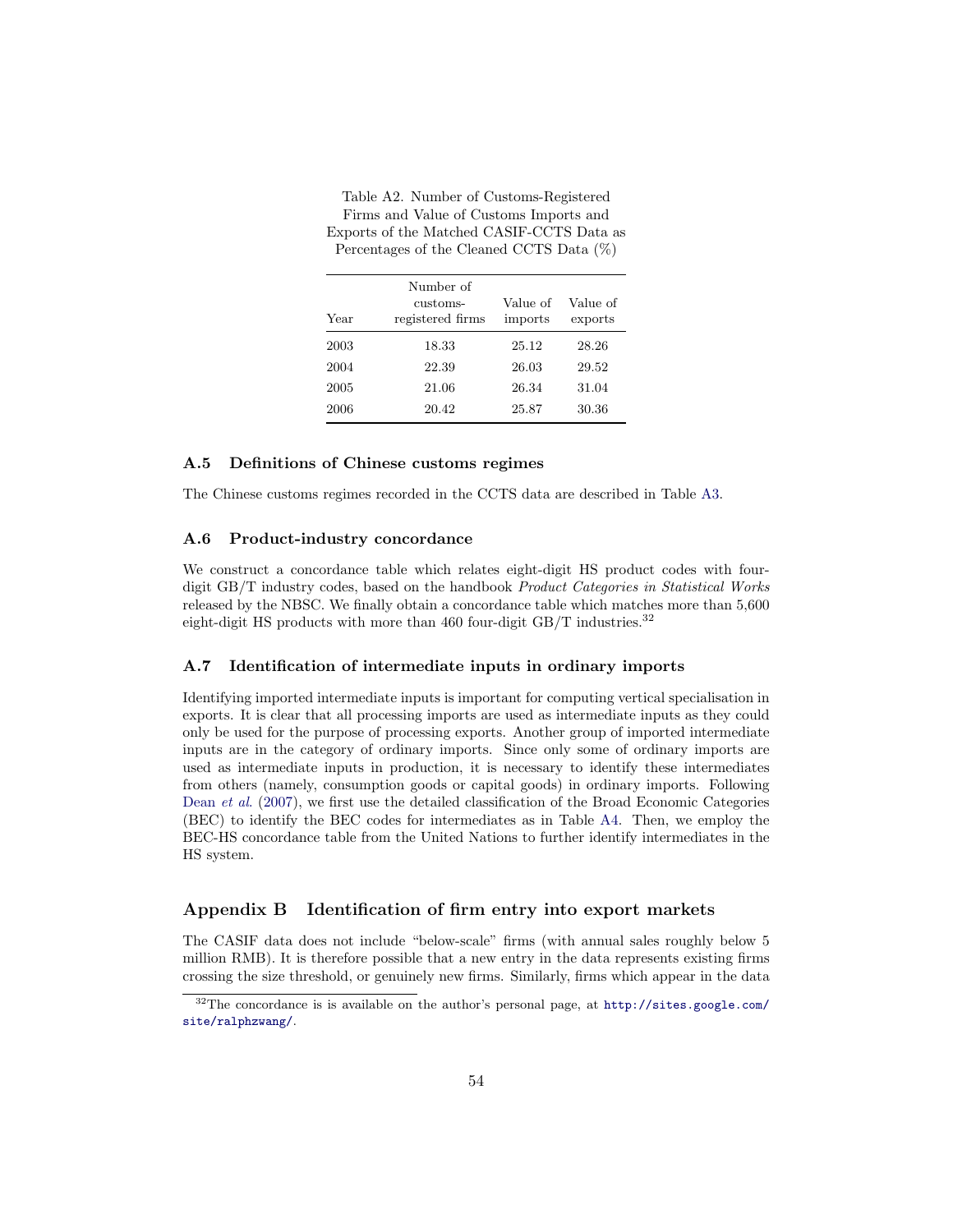| Regime code | Regime name                                                          | Definition                                                                                                                                                                                                                                                                                                                             |
|-------------|----------------------------------------------------------------------|----------------------------------------------------------------------------------------------------------------------------------------------------------------------------------------------------------------------------------------------------------------------------------------------------------------------------------------|
| 10          | Ordinary trade                                                       | Unilateral imports or exports through customs.                                                                                                                                                                                                                                                                                         |
| 11          | International aid                                                    | Aid or donations given gratis between governments or by inter-<br>national organizations.                                                                                                                                                                                                                                              |
| 12          | Donation<br>by<br>overseas<br>Chinese                                | Donations given by overseas Chinese or compatriots in Hong<br>Kong, Macau or Taiwan.                                                                                                                                                                                                                                                   |
| 13          | Compensation trade                                                   | Imports of equipment supplied by foreign firms or by using foreign<br>export credit under a contractual arrangement for the supplier to<br>recover the cost with the subsequent exportation of products in<br>installment.                                                                                                             |
| 14          | Processing and assem-<br>bling                                       | The type of inward processing in which foreign suppliers provide<br>raw materials, parts or components under a contractual arrange-<br>ment for the subsequent re-exportation of the processed products.<br>Under this type of transaction, the imported inputs and the fin-<br>ished outputs remain property of the foreign supplier. |
| 15          | with<br>Processing<br>im-<br>ported materials                        | The type of inward processing other than processing and assem-<br>bling in which raw materials or components are imported for<br>the manufacture of the export-oriented products, including those<br>imported into Export Processing Zone and the subsequent re-<br>exportation of the processed products from the Zone.               |
| 16          | Goods on consignment                                                 | Goods traded by arrangement in which a seller sends goods to a<br>buyer or reseller who pays the seller only as and when the goods<br>are sold. The seller remains the owner (title holder) of the goods<br>until they are paid for in full and, after a certain period, takes<br>back the unsold goods.                               |
| 19          | Border trade                                                         | Petty trade carried out in the border towns of China, between<br>the departments or enterprises designated by the governments of<br>provinces or autonomous regions and the border towns on the<br>other side, as well as to the mutual market trade between the<br>border inhabitants of the two neighboring countries.               |
| 20          | Equipment imported for<br>processing trade                           | Imports of equipment for processing trade activities under the<br>customs regimes of processing and assembling and processing with<br>imported Materials.                                                                                                                                                                              |
| 22          | Contracting projects                                                 | Exports of equipment or materials to be used for China-invested<br>turnkey projects or constructing projects.                                                                                                                                                                                                                          |
| 23          | Goods on lease                                                       | Imports or exports under the financial lease arrangement with the<br>duration of the lease for one year or more.                                                                                                                                                                                                                       |
| 25          | Equipment/materials<br>investment by foreign-<br>invested enterprise | Imports of equipment, parts or other materials by a foreign-<br>invested enterprise as part of its total initial investment.                                                                                                                                                                                                           |
| 27          | Outward processing                                                   | Exports of raw materials, parts or components under a contrac-<br>tual arrangement for processing or assembling abroad and the<br>re-imports of the processed products.                                                                                                                                                                |
| 30          | Barter trade                                                         | Exported goods directly exchanged with the equivalent in im-<br>ported goods without any currency medium.                                                                                                                                                                                                                              |
| 31          | Duty-free commodity                                                  | Duty-free import commodities sold in the specific shops to the<br>specific individuals on payment of foreign currency according to<br>the specific customs regulations.                                                                                                                                                                |
| 33          | Warehousing trade                                                    | Goods imported into or exported from the customs bonded ware-<br>houses located outside a Bonded Area.                                                                                                                                                                                                                                 |
| 34          | trade<br>Entrepot<br>by<br>bonded area                               | Goods imported into a Bonded Area for storage and the re-<br>exports of the goods from the Area.                                                                                                                                                                                                                                       |
| 39          | Others                                                               | Others                                                                                                                                                                                                                                                                                                                                 |

Table A3. Definitions of the Chinese Customs Regimes

Source: The General Administration of Customs of China.

55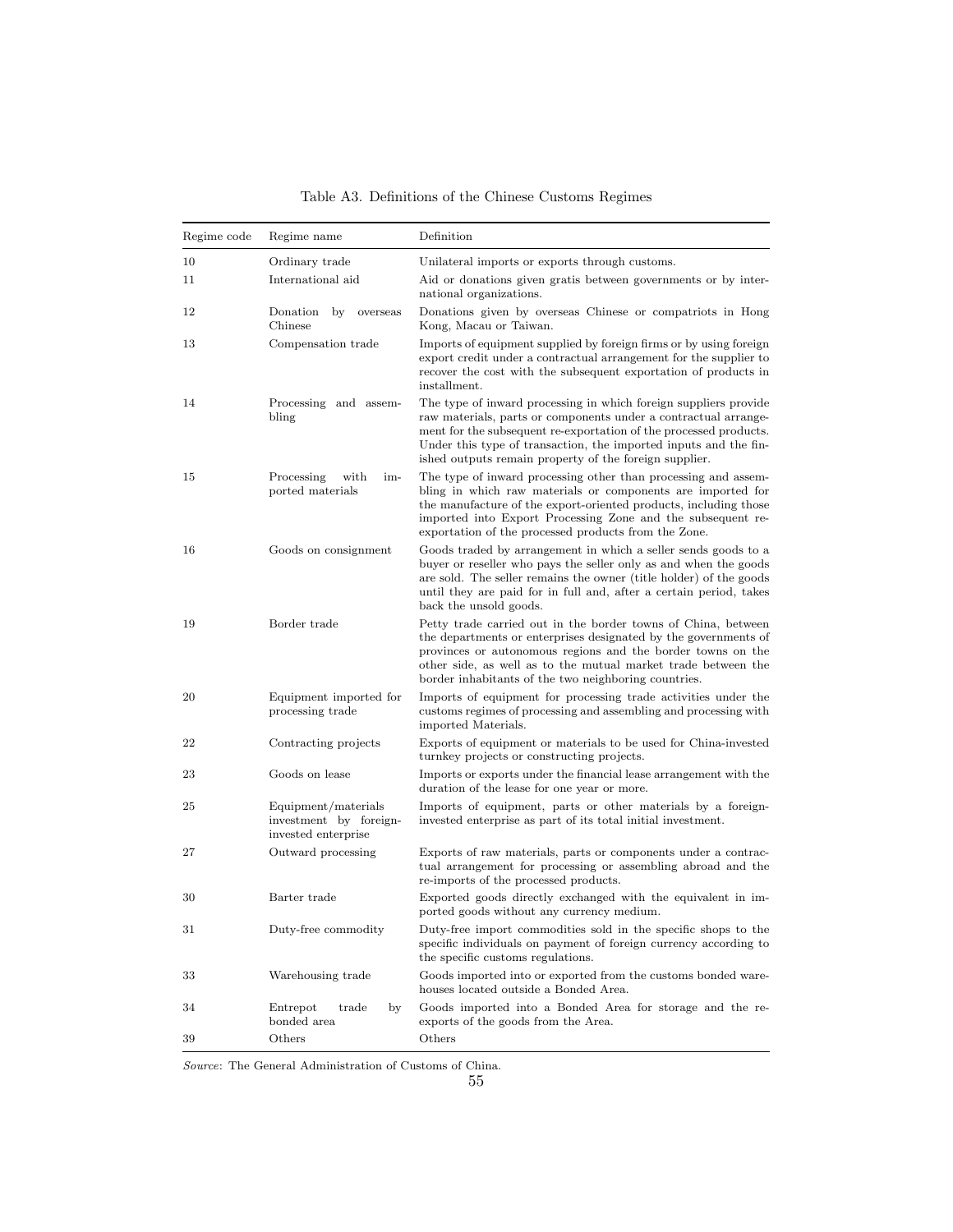Table A4. Intermediate Goods Classified under the Broad Economic Categories (BEC) and the Harmonised Commodity Description and Coding System (HS)

| BEC code | Description                                                                                                         | HS code                                             |
|----------|---------------------------------------------------------------------------------------------------------------------|-----------------------------------------------------|
| 111      | Primary food and beverages<br>mainly for industry                                                                   | See the BEC Rev.3 - HS<br>2002 correspondence table |
| 121      | Processed food and beverages<br>mainly for industry                                                                 | As above                                            |
| 21       | Primary industrial supplies<br>not elsewhere specified                                                              | As above                                            |
| 22       | Processed industrial supplies<br>not elsewhere specified                                                            | As above                                            |
| 31       | Primary fuels and lubricants                                                                                        | As above                                            |
| 322      | Other processed fuels and lu- As above<br>bricants                                                                  |                                                     |
| 42       | Parts and accessories of cap-<br>ital goods (except transport<br>equipment), and parts and ac-<br>cessories thereof | As above                                            |
| 53       | Parts and accessories of trans- As above<br>port equipment, and parts<br>and accessories thereof                    |                                                     |

Note: The BEC classification of intermediate goods is from UCSD (2003). The BEC Rev.3 - HS 2002 correspondence table can be downloaded on the UN Statistics Division website, at http://unstats.un.org/unsd/cr/registry/ regdnld.asp?Lg=1.

as new exporters could be existing exporters which have crossed the size threshold or new firms which have set up as exporters.

The CASIF data contains information on the firm's first year of business, which allows us to calculate current firm age, and thus distinguish between genuinely new firms from firms which have crossed the size threshold. Table B1 compares the age distribution of new and existing firms. The first row shows that only 8.4% of firms which appear for the first time in the CASIF data are genuinely "new" in that their age is less than one year. This strongly suggests that the majority of entry into the data is caused by firms crossing the size threshold.

However, nearly 70% of these firms are less than five years old, compared to 40% of existing firms. This shows that firms which cross the size threshold tend to be young, and so interpreting entry into the data as firm entry is not too misleading.

The third row of Table B1 shows that only 6% of firms which enter the data as exporters are genuinely new firms. We cannot tell whether the remaining 94% of these firms were exporters at  $t-1$  because they were not in the CASIF sample. The final row of Table B1 shows that the transition rate from non-exporters to exporters in the "above-scale" sample is about 28%, comparable with studies such as Bernard and Jensen (2004b) (30% over eight years).

To address this problem more precisely, we will combine the CASIF data with the database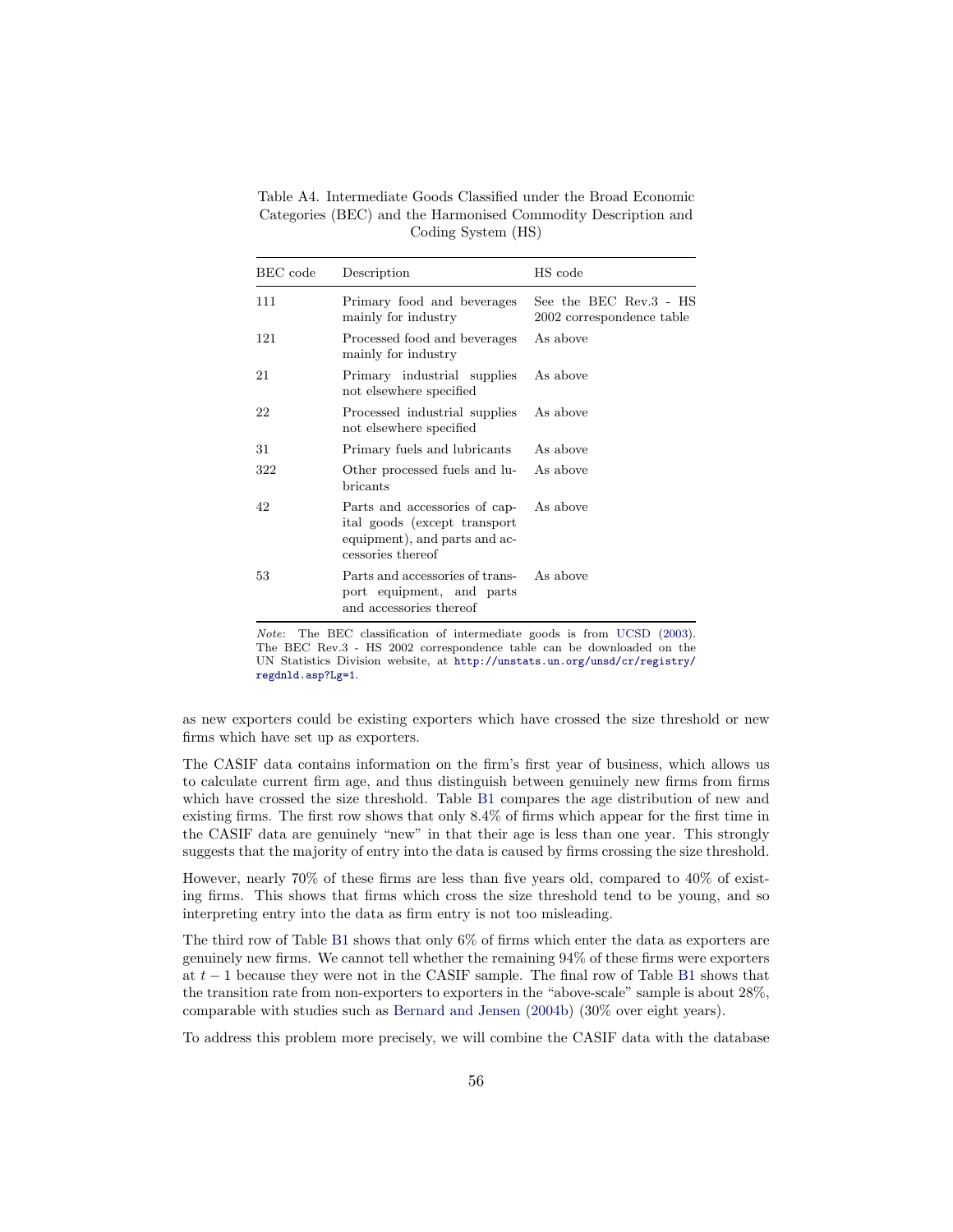Table B1. Distribution of the Ages of New Firms and New Exporting Firms, 2000–2007

|                                                   |                                     | $a$ ge=0 | $1 \leq$ age $\leq 5$ | $\text{age} > 5$ |
|---------------------------------------------------|-------------------------------------|----------|-----------------------|------------------|
| $(a)$ All firms                                   | New firms <sup><math>a</math></sup> | 8.39\%   | 61.26\%               | 30.36\%          |
|                                                   | Existing $\text{firms}^b$           | $0.29\%$ | 39.60%                | 60.10\%          |
| (b) New exporting firms <sup><math>c</math></sup> | New firms <sup><math>d</math></sup> | $6.05\%$ | 44.17%                | 21.89%           |
|                                                   | Existing $firms^e$                  | $0.10\%$ | 14.45\%               | 13.34\%          |

 $a$ Firms that appeared in the CASIF data for the first time at  $t$ .

<sup>b</sup>Firms that appeared in the CASIF at  $t$  and  $t-1$ .<br><sup>c</sup>Firms that exported for the first time at  $t$ .

 ${}^{d}$ Firms that appeared in the CASIF data for the first time at  $t$  and exported at  $t$ .

Firms that appeared in the CASIF at t and  $t-1$  and exported for the first time at t.

of the First National Economic Census of China from the NBSC. The First National Economic Census of China was conducted in the end of the year 2004 and covers all firms and non-production organizations in 2004 in China, regardless of scale. We extract the whole population of manufacturing firms from the census database and then compare them with the sample of firms of 2005 from the CASIF data.

It is now possible to trace precisely the statuses of the "above-scale" exporting firms in 2005 back in 2004. The result is reported in Table B2. Only 1.7% of new exporting firms are misclassified as they did export in the "below-scale" cohort in the previous year. According to the 2004 Census database, 37.4% of manufacturing exporters are "below-scale" manufacturing firms, but they only account for 2.3% of total manufacturing exports. Therefore, only a very small part of "below-scale" exporters switched to "above-scale" exporters in the next year. On the contrary, about  $93.3\%$   $(1.11\% + 92.15\% = 93.26\%)$  of currently new exporting firms are from non-exporting firms in the previous year, of which the vast majority used to be non-exporting firms in the "above-scale" sample. All together, the evidence from the comparison between our sample and the Census data demonstrates that our identification of new exporting firms is 98.3% correct on a year-to-year basis, or  $88.7\%$  ( $(98.3\%)^7 = 88.7\%$ ) correct on an eight-year basis.